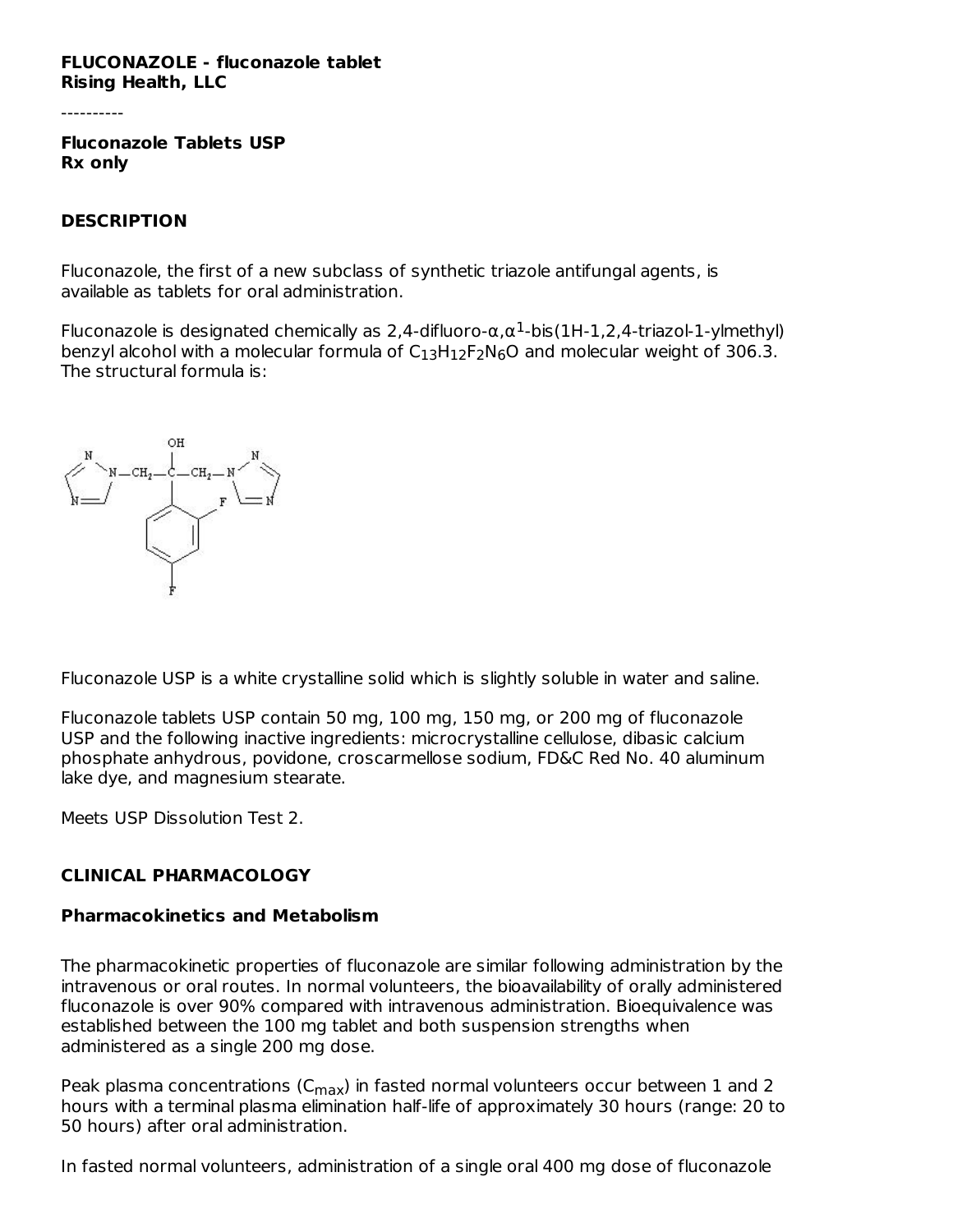leads to a mean C<sub>max</sub> of 6.72 mcg/mL (range: 4.12 to 8.08 mcg/mL) and after single oral doses of 50 to 400 mg, fluconazole plasma concentrations and area under the plasma concentration-time curve (AUC) are dose proportional.

The C $_{\sf max}$  and AUC data from a food-effect study involving administration of fluconazole tablets to healthy volunteers under fasting conditions and with a high-fat meal indicated that exposure to the drug is not affected by food. Therefore, fluconazole may be taken without regard to meals. (See **DOSAGE AND ADMINISTRATION**.)

Steady-state concentrations are reached within 5 to 10 days following oral doses of 50 to 400 mg given once daily. Administration of a loading dose (on Day 1) of twice the usual daily dose results in plasma concentrations close to steady-state by the second day. The apparent volume of distribution of fluconazole approximates that of total body water. Plasma protein binding is low (11 to 12%). Following either single- or multiple oral doses for up to 14 days, fluconazole penetrates into all body fluids studied (see table below). In normal volunteers, saliva concentrations of fluconazole were equal to or slightly greater than plasma concentrations regardless of dose, route, or duration of dosing. In patients with bronchiectasis, sputum concentrations of fluconazole following a single 150 mg oral dose were equal to plasma concentrations at both 4 and 24 hours post dose. In patients with fungal meningitis, fluconazole concentrations in the cerebrospinal fluid (CSF) are approximately 80% of the corresponding plasma concentrations.

A single oral 150 mg dose of fluconazole administered to 27 patients penetrated into vaginal tissue, resulting in tissue: plasma ratios ranging from 0.94 to 1.14 over the first 48 hours following dosing.

A single oral 150 mg dose of fluconazole administered to 14 patients penetrated into vaginal fluid, resulting in fluid: plasma ratios ranging from 0.36 to 0.71 over the first 72 hours following dosing.

| <b>Ratio of Fluconazole Tissue</b><br>(Fluid)/Plasma Concentration* |
|---------------------------------------------------------------------|
| $0.5$ to $0.9$                                                      |
|                                                                     |
|                                                                     |
|                                                                     |
| 10                                                                  |
| 10                                                                  |
|                                                                     |
|                                                                     |
|                                                                     |
| $0.4$ to $0.7$                                                      |
|                                                                     |

\* Relative to concurrent concentrations in plasma in subjects with normal renal function. † Independent of degree of meningeal inflammation.

In normal volunteers, fluconazole is cleared primarily by renal excretion, with approximately 80% of the administered dose appearing in the urine as unchanged drug. About 11% of the dose is excreted in the urine as metabolites.

The pharmacokinetics of fluconazole are markedly affected by reduction in renal function. There is an inverse relationship between the elimination half-life and creatinine clearance. The dose of fluconazole may need to be reduced in patients with impaired renal function. (See **DOSAGE AND ADMINISTRATION**.) A 3-hour hemodialysis session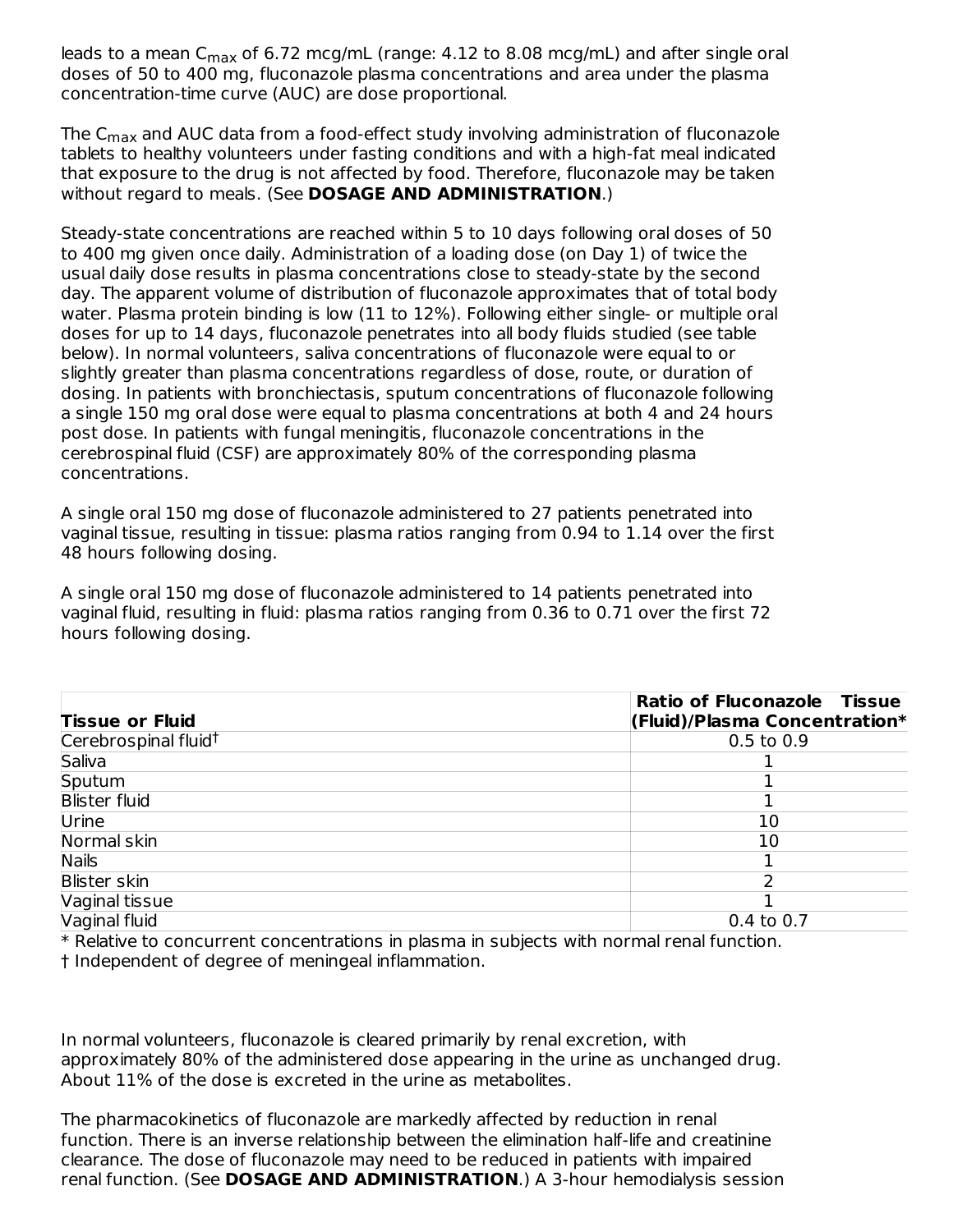renal function. (See **DOSAGE AND ADMINISTRATION**.) A 3-hour hemodialysis session decreases plasma concentrations by approximately 50%.

In normal volunteers, fluconazole administration (doses ranging from 200 mg to 400 mg once daily for up to 14 days) was associated with small and inconsistent effects on testosterone concentrations, endogenous corticosteroid concentrations, and the adrenocorticotropic hormone (ACTH)-stimulated cortisol response.

## **Pharmacokinetics in Children**

| Age                 | Dose        | Clearance   | Half-life | $C_{\text{max}}$ | Vdss        |  |
|---------------------|-------------|-------------|-----------|------------------|-------------|--|
| <b>Studied</b>      | (mg/kg)     | (mL/min/kg) | (Hours)   | (mcg/mL)         | (L/kg)      |  |
| 9 months to         | Single-Oral | 0.4(38%)    | 25        | 2.9(22%)         |             |  |
| $ 13 \rangle$ years | $2$ mg/kg   | $N = 14$    |           | $N=16$           |             |  |
| 9 months to         | Single-Oral | 0.51(60%)   | 19.5      | 9.8 (20%)        |             |  |
| $ 13 \rangle$ years | 8 mg/kg     | $N = 15$    |           | $N = 15$         |             |  |
| 5 to 15 years       | Multiple IV | 0.49(40%)   | 17.4      | 5.5(25%)         | 0.722(36%)  |  |
|                     | 2 mg/kg     | $N=4$       |           | $N=5$            | $N=4$       |  |
|                     | Multiple IV | 0.59(64%)   | 15.2      | 11.4 (44%)       | 0.729(33%)  |  |
| $5$ to 15 years     | 4 mg/kg     | $N = 5$     |           | $N=6$            | $N = 5$     |  |
| 5 to 15 years       | Multiple IV | 0.66(31%)   | 17.6      | 14.1 (22%)       | 1.069 (37%) |  |
|                     | 8 mg/kg     | $N=7$       |           | $N=8$            | $N=7$       |  |

In children, the following pharmacokinetic data {Mean (%cv)} have been reported:

Clearance corrected for body weight was not affected by age in these studies. Mean body clearance in adults is reported to be 0.23 (17%) mL/min/kg.

In premature newborns (gestational age 26 to 29 weeks), the mean (%cv) clearance within 36 hours of birth was 0.18 (35%, N=7) mL/min/kg, which increased with time to a mean of 0.218 (31%, N=9) mL/min/kg six days later and 0.333 (56%, N=4) mL/min/kg 12 days later. Similarly, the half-life was 73.6 hours, which decreased with time to a mean of 53.2 hours six days later and 46.6 hours 12 days later.

# **Pharmacokinetics in Elderly**

A pharmacokinetic study was conducted in 22 subjects, 65 years of age or older receiving a single 50 mg oral dose of fluconazole. Ten of these patients were concomitantly receiving diuretics. The C $_{\sf max}$  was  $1.54$  mcg/mL and occurred at  $1.3$  hours post dose. The mean AUC was 76.4  $\pm$  20.3 mcg • h/mL, and the mean terminal half-life was 46.2 hours. These pharmacokinetic parameter values are higher than analogous values reported for normal young male volunteers. Coadministration of diuretics did not significantly alter the AUC or C<sub>max</sub>. In addition, creatinine clearance (74 mL/min), the percent of drug recovered unchanged in urine (0 to 24 hours, 22%), and the fluconazole renal clearance estimates (0.124 mL/min/kg) for the elderly were generally lower than those of younger volunteers. Thus, the alteration of fluconazole disposition in the elderly appears to be related to reduced renal function characteristic of this group. A plot of each subject's terminal elimination half-life versus creatinine clearance compared to the predicted half-life - creatinine clearance curve derived from normal subjects and subjects with varying degrees of renal insufficiency indicated that 21 of 22 subjects fell within the 95% confidence limit of the predicted half-life-creatinine clearance curves. These results are consistent with the hypothesis that higher values for the pharmacokinetic parameters observed in the elderly subjects compared to normal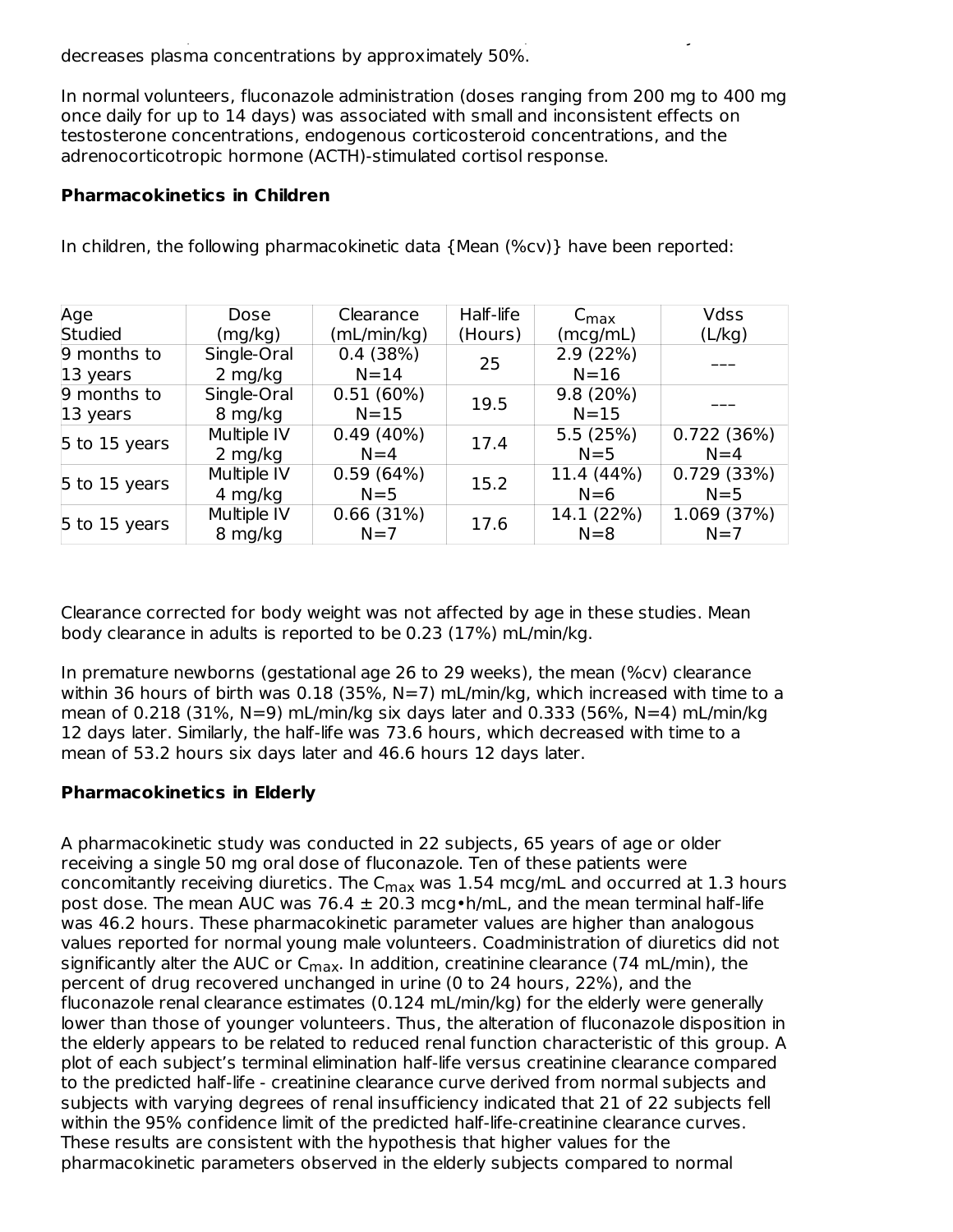young male volunteers are due to the decreased kidney function that is expected in the elderly.

## **Drug Interaction Studies (See PRECAUTIONS, Drug Interactions)**

Oral contraceptives: Oral contraceptives were administered as a single dose both before and after the oral administration of fluconazole 50 mg once daily for 10 days in 10 healthy women. There was no significant difference in ethinyl estradiol or levonorgestrel AUC after the administration of 50 mg of fluconazole. The mean increase in ethinyl estradiol AUC was 6% (range: –47 to 108%) and levonorgestrel AUC increased 17% (range: –33 to 141%).

In a second study, twenty-five normal females received daily doses of both 200 mg fluconazole tablets or placebo for two, ten-day periods. The treatment cycles were one month apart with all subjects receiving fluconazole during one cycle and placebo during the other. The order of study treatment was random. Single doses of an oral contraceptive tablet containing levonorgestrel and ethinyl estradiol were administered on the final treatment day (Day 10) of both cycles. Following administration of 200 mg of fluconazole, the mean percentage increase of AUC for levonorgestrel compared to placebo was 25% (range: –12 to 82%) and the mean percentage increase for ethinyl estradiol compared to placebo was 38% (range: –11 to 101%). Both of these increases were statistically significantly different from placebo.

A third study evaluated the potential interaction of once-weekly dosing of fluconazole 300 mg to 21 normal females taking an oral contraceptive containing ethinyl estradiol and norethindrone. In this placebo-controlled, double-blind, randomized, two-way crossover study carried out over three cycles of oral contraceptive treatment, fluconazole dosing resulted in small increases in the mean AUCs of ethinyl estradiol and norethindrone compared to similar placebo dosing. The mean AUCs of ethinyl estradiol and norethindrone increased by 24% (95% C.I. range: 18 to 31%) and 13% (95% C.I. range: 8 to 18%), respectively, relative to placebo. Fluconazole treatment did not cause a decrease in the ethinyl estradiol AUC of any individual subject in this study compared to placebo dosing. The individual AUC values of norethindrone decreased very slightly (<5%) in 3 of the 21 subjects after fluconazole treatment.

Cimetidine: Fluconazole 100 mg was administered as a single oral dose alone and two hours after a single dose of cimetidine 400 mg to six healthy male volunteers. After the administration of cimetidine, there was a significant decrease in fluconazole AUC and C<sub>max</sub>. There was a mean  $\pm$  SD decrease in fluconazole AUC of  $13\% \pm 11\%$  (range: -3.4 to –31%) and C<sub>max</sub> decreased 19%  $\pm$  14% (range: –5 to –40%). However, the administration of cimetidine 600 mg to 900 mg intravenously over a four-hour period (from one hour before to 3 hours after a single oral dose of fluconazole 200 mg) did not affect the bioavailability or pharmacokinetics of fluconazole in 24 healthy male volunteers.

Antacid: Administration of Maalox $^{\circledR}$  (20 mL) to 14 normal male volunteers immediately prior to a single dose of fluconazole 100 mg had no effect on the absorption or elimination of fluconazole.

Hydrochlorothiazide: Concomitant oral administration of 100 mg fluconazole and 50 mg hydrochlorothiazide for 10 days in 13 normal volunteers resulted in a significant increase in fluconazole AUC and  $\mathsf{C}_{\mathsf{max}}$  compared to fluconazole given alone. There was a mean  $\pm$ SD increase in fluconazole AUC and C $_{\sf max}$  of 45%  $\pm$  31% (range: 19 to 114%) and 43%  $\pm$  31% (range: 19 to 122%), respectively. These changes are attributed to a mean  $\pm$  SD reduction in renal clearance of  $30\% \pm 12\%$  (range: -10 to -50%).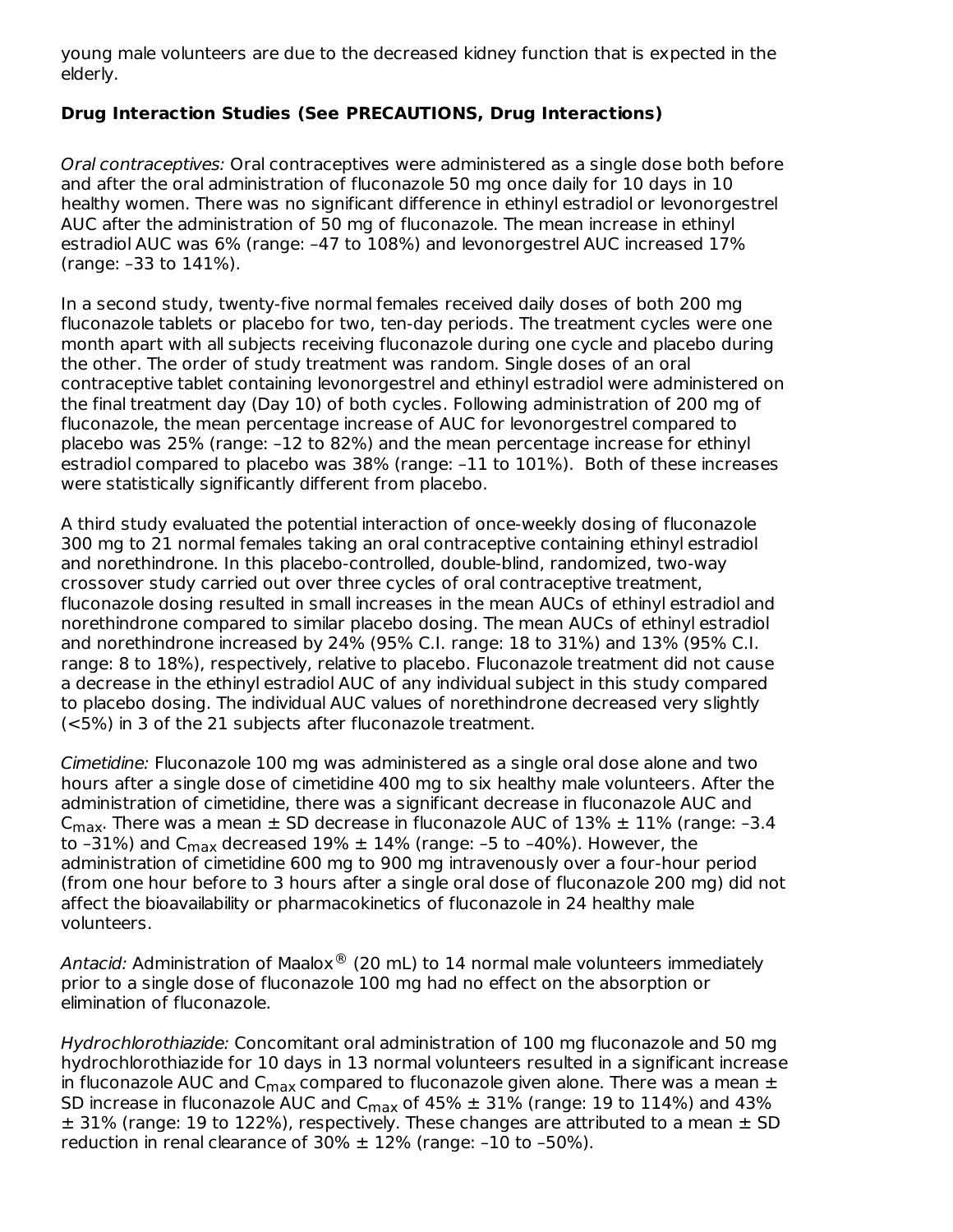Rifampin: Administration of a single oral 200 mg dose of fluconazole after 15 days of rifampin administered as 600 mg daily in eight healthy male volunteers resulted in a significant decrease in fluconazole AUC and a significant increase in apparent oral clearance of fluconazole. There was a mean  $\pm$  SD reduction in fluconazole AUC of 23%  $\pm$  9% (range: -13 to -42%). Apparent oral clearance of fluconazole increased 32%  $\pm$ 17% (range: 16 to 72%). Fluconazole half-life decreased from  $33.4 \pm 4.4$  hours to 26.8 ± 3.9 hours. (See **PRECAUTIONS**.)

Warfarin: There was a significant increase in prothrombin time response (area under the prothrombin time-time curve) following a single dose of warfarin (15 mg) administered to 13 normal male volunteers following oral fluconazole 200 mg administered daily for 14 days as compared to the administration of warfarin alone. There was a mean  $\pm$  SD increase in the prothrombin time response (area under the prothrombin time-time curve) of 7% ± 4% (range: –2 to 13%). (See **PRECAUTIONS**.) Mean is based on data from 12 subjects as one of 13 subjects experienced a 2-fold increase in his prothrombin time response.

Phenytoin: Phenytoin AUC was determined after 4 days of phenytoin dosing (200 mg daily, orally for 3 days followed by 250 mg intravenously for one dose) both with and without the administration of fluconazole (oral fluconazole 200 mg daily for 16 days) in 10 normal male volunteers. There was a significant increase in phenytoin AUC. The mean  $\pm$  SD increase in phenytoin AUC was 88%  $\pm$  68% (range: 16 to 247%). The absolute magnitude of this interaction is unknown because of the intrinsically nonlinear disposition of phenytoin. (See **PRECAUTIONS**.)

*Cyclosporine: C*yclosporine AUC and C<sub>max</sub> were determined before and after the administration of fluconazole 200 mg daily for 14 days in eight renal transplant patients who had been on cyclosporine therapy for at least 6 months and on a stable cyclosporine dose for at least 6 weeks. There was a significant increase in cyclosporine AUC, C<sub>max</sub>, C<sub>min</sub> (24-hour concentration), and a significant reduction in apparent oral clearance following the administration of fluconazole. The mean  $\pm$  SD increase in AUC was 92%  $\pm$  43% (range: 18 to 147%). The C $_{\sf max}$  increased 60%  $\pm$  48% (range: –5 to 133%). The C<sub>min</sub> increased 157%  $\pm$  96% (range: 33 to 360%). The apparent oral clearance decreased 45% ± 15% (range: –15 to –60%). (See **PRECAUTIONS**.)

Zidovudine: Plasma zidovudine concentrations were determined on two occasions (before and following fluconazole 200 mg daily for 15 days) in 13 volunteers with AIDS or ARC who were on a stable zidovudine dose for at least two weeks. There was a significant increase in zidovudine AUC following the administration of fluconazole. The mean  $\pm$  SD increase in AUC was 20%  $\pm$  32% (range: -27 to 104%). The metabolite, GZDV, to parent drug ratio significantly decreased after the administration of fluconazole, from 7.6  $\pm$  3.6 to 5.7  $\pm$  2.2.

Theophylline: The pharmacokinetics of theophylline were determined from a single intravenous dose of aminophylline (6 mg/kg) before and after the oral administration of fluconazole 200 mg daily for 14 days in 16 normal male volunteers. There were significant increases in theophylline AUC, C<sub>max</sub>, and half-life with a corresponding decrease in clearance. The mean  $\pm$  SD theophylline AUC increased 21%  $\pm$  16% (range: -5 to 48%). The C<sub>max</sub> increased 13%  $\pm$  17% (range: -13 to 40%). Theophylline clearance decreased  $16\% \pm 11\%$  (range: -32 to 5%). The half-life of theophylline increased from  $6.6 \pm 1.7$  hours to  $7.9 \pm 1.5$  hours. (See PRECAUTIONS.)

Quinidine: Although not studied in vitro or in vivo, concomitant administration of fluconazole with quinidine may result in inhibition of quinidine metabolism. Use of quinidine has been associated with QT prolongation and rare occurrences of torsade de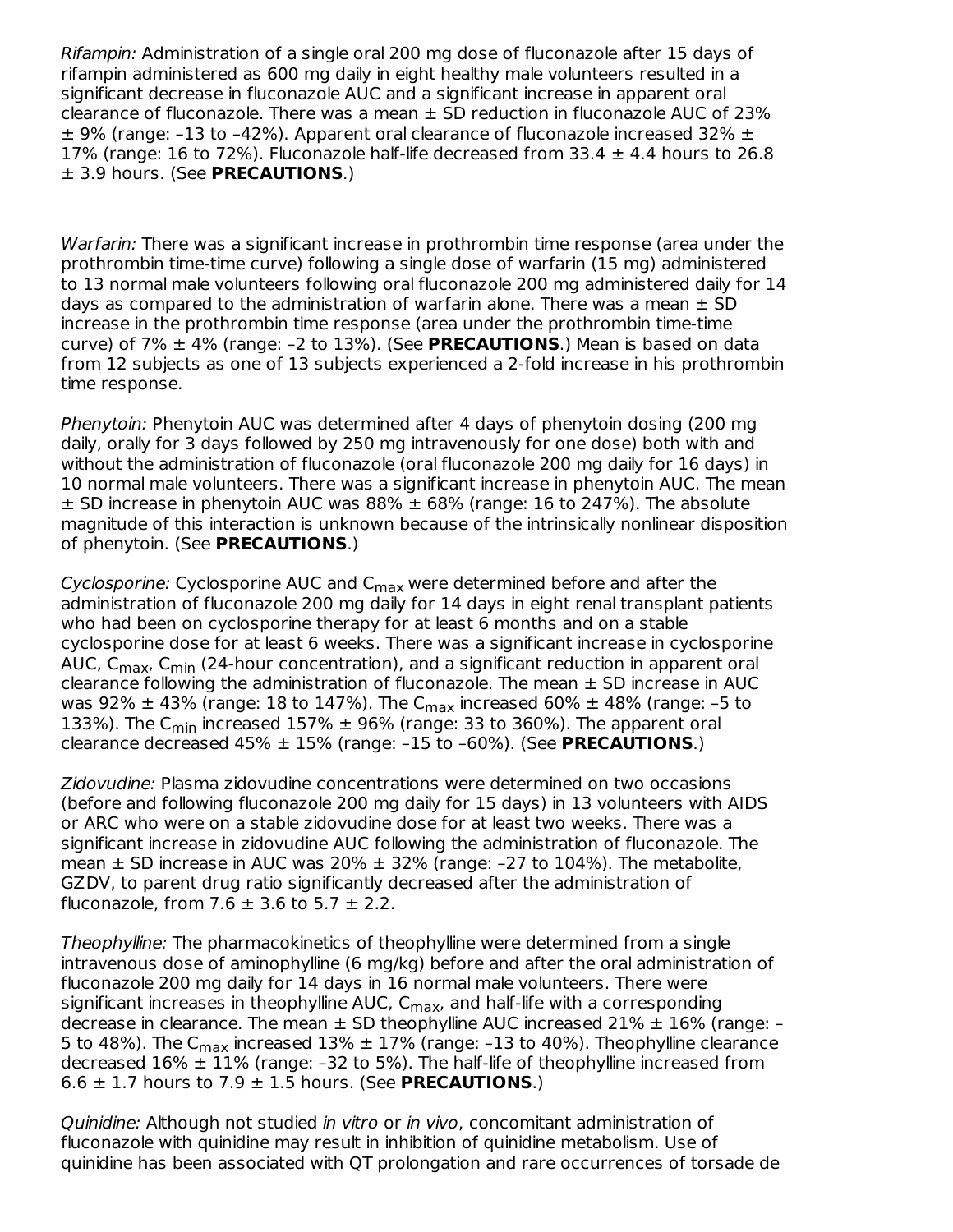pointes. Coadministration of fluconazole and quinidine is contraindicated. (See **CONTRAINDICATIONS** and **PRECAUTIONS.)**

Oral hypoglycemics: The effects of fluconazole on the pharmacokinetics of the sulfonylurea oral hypoglycemic agents tolbutamide, glipizide, and glyburide were evaluated in three placebo-controlled studies in normal volunteers. All subjects received the sulfonylurea alone as a single dose and again as a single dose following the administration of fluconazole 100 mg daily for 7 days. In these three studies, 22/46 (47.8%) of fluconazole-treated patients and 9/22 (40.1%) of placebo-treated patients experienced symptoms consistent with hypoglycemia. (See **PRECAUTIONS**.)

Tolbutamide: In 13 normal male volunteers, there was significant increase in tolbutamide (500 mg single dose) AUC and  $\mathsf{C}_{\mathsf{max}}$  following the administration of fluconazole. There was a mean  $\pm$  SD increase in tolbutamide AUC of 26%  $\pm$  9% (range: 12 to 39%). Tolbutamide C<sub>max</sub> increased 11%  $\pm$  9% (range: –6 to 27%). (See <code>PRECAUTIONS</code>.)

*Glipizide:* The AUC and C<sub>max</sub> of glipizide (2.5 mg single dose) were significantly increased following the administration of fluconazole in 13 normal male volunteers. There was a mean  $\pm$  SD increase in AUC of 49%  $\pm$  13% (range: 27 to 73%) and an increase in C $_{\sf max}$ of 19% ± 23% (range: –11 to 79%). (See **PRECAUTIONS**.)

*Glyburide:* The AUC and C<sub>max</sub> of glyburide (5 mg single dose) were significantly increased following the administration of fluconazole in 20 normal male volunteers. There was a mean  $\pm$  SD increase in AUC of 44%  $\pm$  29% (range: –13 to 115%) and C $_{\sf max}$ increased 19%  $\pm$  19% (range: -23 to 62%). Five subjects required oral glucose following the ingestion of glyburide after 7 days of fluconazole administration. (See **PRECAUTIONS**.)

Rifabutin: There have been published reports that an interaction exists when fluconazole is administered concomitantly with rifabutin, leading to increased serum levels of rifabutin. (See **PRECAUTIONS**.)

Tacrolimus: There have been published reports that an interaction exists when fluconazole is administered concomitantly with tacrolimus, leading to increased serum levels of tacrolimus. (See **PRECAUTIONS**.)

Midazolam: The effect of fluconazole on the pharmacokinetics and pharmacodynamics of midazolam was examined in a randomized, cross-over study in 12 volunteers. In the study, subjects ingested placebo or 400 mg fluconazole on Day 1 followed by 200 mg daily from Day 2 to Day 6. In addition, a 7.5 mg dose of midazolam was orally ingested on the first day, 0.05 mg/kg was administered intravenously on the fourth day, and 7.5 mg orally on the sixth day. Fluconazole reduced the clearance of IV midazolam by 51%. On the first day of dosing, fluconazole increased the midazolam AUC and  $\mathsf{C}_{\mathsf{max}}$  by 259% and 150%, respectively. On the sixth day of dosing, fluconazole increased the midazolam AUC and C<sub>max</sub> by 259% and 74%, respectively. The psychomotor effects of midazolam were significantly increased after oral administration of midazolam but not significantly affected following intravenous midazolam.

A second randomized, double-dummy, placebo-controlled, cross over study in three phases was performed to determine the effect of route of administration of fluconazole on the interaction between fluconazole and midazolam. In each phase the subjects were given oral fluconazole 400 mg and intravenous saline; oral placebo and intravenous fluconazole 400 mg; and oral placebo and IV saline. An oral dose of 7.5 mg of midazolam was ingested after fluconazole/placebo. The AUC and C<sub>max</sub> of midazolam were significantly higher after oral than IV administration of fluconazole. Oral fluconazole increased the midazolam AUC and C $_{\sf max}$  by 272% and 129%, respectively. IV fluconazole increased the midazolam AUC and  $\mathsf{C}_{\mathsf{max}}$  by 244% and 79%, respectively. Both oral and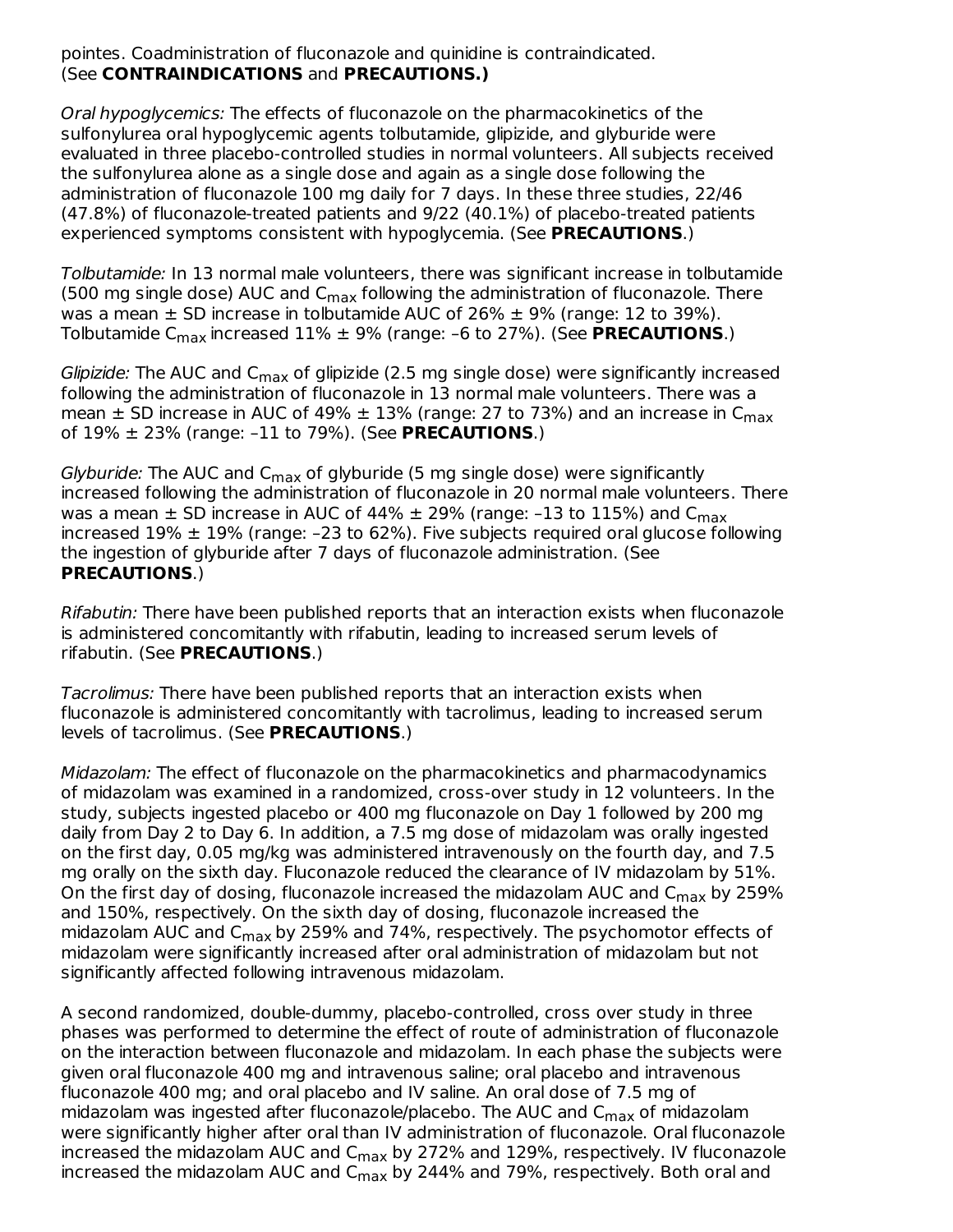IV fluconazole increased the pharmacodynamic effects of midazolam. (See **PRECAUTIONS.**)

Azithromycin: An open-label, randomized, three-way crossover study in 18 healthy subjects assessed the effect of a single 800 mg oral dose of fluconazole on the pharmacokinetics of a single 1200 mg oral dose of azithromycin as well as the effects of azithromycin on the pharmacokinetics of fluconazole. There was no significant pharmacokinetic interaction between fluconazole and azithromycin.

Voriconazole: Voriconazole is a substrate for both CYP2C9 and CYP3A4 isoenzymes. Concurrent administration of oral Voriconazole (400 mg Q12h for 1 day, then 200 mg Q12h for 2.5 days) and oral fluconazole (400 mg on Day 1, then 200 mg Q24h for 4 days) to 6 healthy male subjects resulted in an increase in  $\mathsf{C}_{\mathsf{max}}$  and  $\mathsf{AUC}_{\mathsf{T}}$  of voriconazole by an average of 57% (90% CI: 20% to 107%) and 79% (90% CI: 40% to 128%), respectively. In a follow-on clinical study involving 8 healthy male subjects, reduced dosing and/or frequency of voriconazole and fluconazole did not eliminate or diminish this effect. Concomitant administration of voriconazole and fluconazole at any dose is not recommended. Close monitoring for adverse events related to voriconazole is recommended if voriconazole is used sequentially after fluconazole, especially within 24 h of the last dose of fluconazole. (See **PRECAUTIONS.**)

Tofacitinib: Coadministration of fluconazole (400 mg on Day 1 and 200 mg once daily for 6 days [Days 2 to 7]) and tofacitinib (30 mg single dose on Day 5) in healthy subjects resulted in increased mean tofacitinib AUC and  $\mathsf{C}_{\mathsf{max}}$  values of approximately 79% (90% CI: 64% to 96%) and 27% (90% CI: 12% to 44%), respectively, compared to administration of tofacitinib alone. (See **PRECAUTIONS**.)

# **Microbiology**

## **Mechanism of Action**

Fluconazole is a highly selective inhibitor of fungal cytochrome P450 dependent enzyme lanosterol 14-α-demethylase. This enzyme functions to convert lanosterol to ergosterol. The subsequent loss of normal sterols correlates with the accumulation of  $14-\alpha$ -methyl sterols in fungi and may be responsible for the fungistatic activity of fluconazole. Mammalian cell demethylation is much less sensitive to fluconazole inhibition.

# **Resistance**

A potential for development of resistance to fluconazole is well known. Fungal isolates exhibiting reduced susceptibility to other azoles may also show reduced susceptibility to fluconazole. The frequency of drug resistance development for the various fungi for which this drug is indicated is not known.

Fluconazole resistance may arise from a modification in the quality or quantity of the target enzyme (lanosterol 14-α-demethylase), reduced access to the drug target, or some combination of these mechanisms.

Point mutations in the gene (ERG11) encoding for the target enzyme lead to an altered target with decreased affinity for azoles. Overexpression of ERG11 results in the production of high concentrations of the target enzyme, creating the need for higher intracellular drug concentrations to inhibit all of the enzyme molecules in the cell.

The second major mechanism of drug resistance involves active efflux of fluconazole out of the cell through the activation of two types of multidrug efflux transporters; the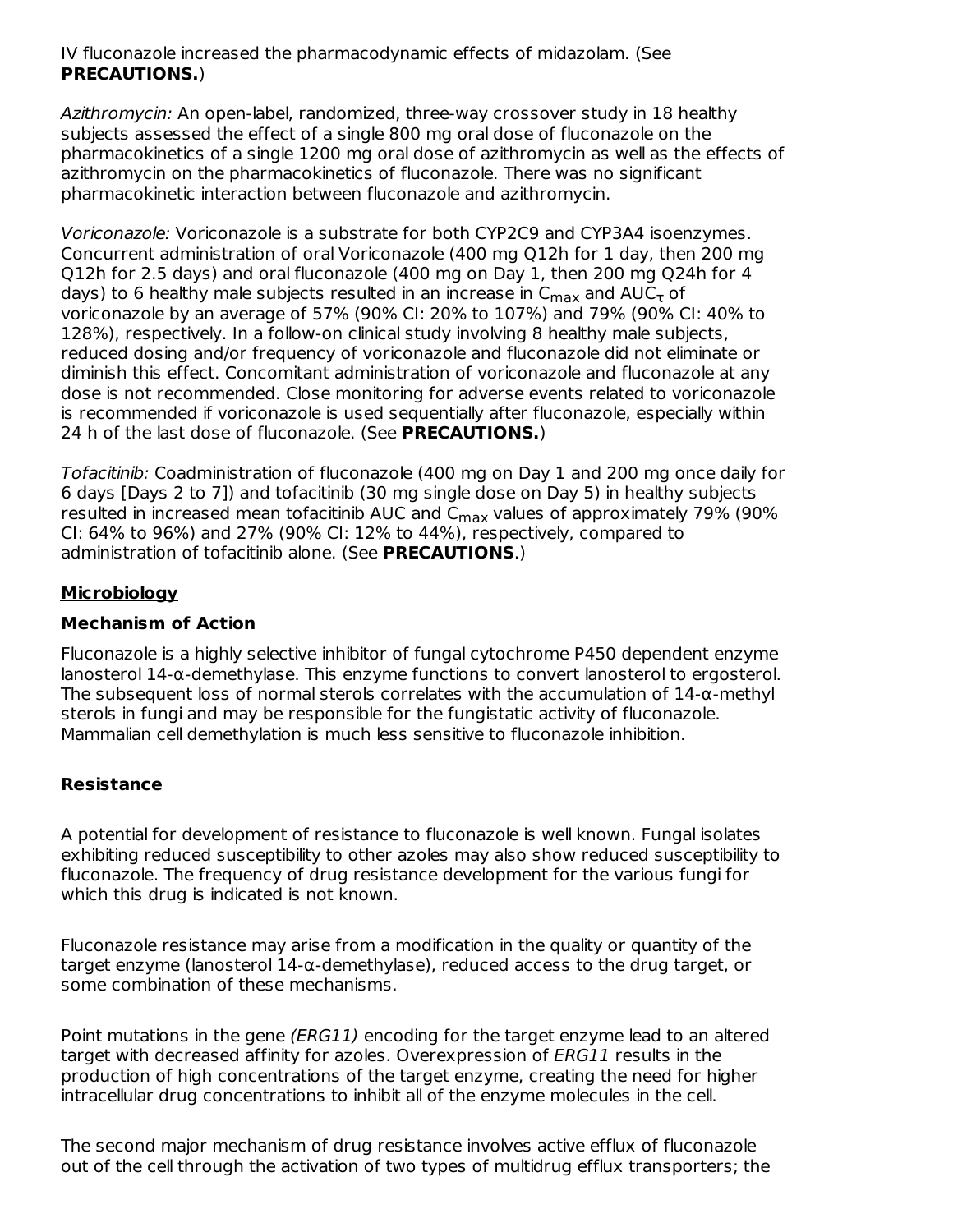major facilitators (encoded by MDR genes) and those of the ATP-binding cassette superfamily (encoded by CDR genes). Upregulation of the MDR gene leads to fluconazole resistance, whereas, upregulation of CDR genes may lead to resistance to multiple azoles.

Resistance in Candida glabrata usually includes upregulation of CDR genes resulting in resistance to multiple azoles. For an isolate where the minimum inhibitory concentration (MIC) is categorized as Intermediate (16 to 32 mcg/mL), the highest fluconazole dose is recommended.

Candida krusei should be considered to be resistant to fluconazole. Resistance in C. krusei appears to be mediated by reduced sensitivity of the target enzyme to inhibition by the agent.

There have been reports of cases of superinfection with Candida species other than C. albicans, which are often inherently not susceptible to fluconazole (e.g., Candida krusei). Such cases may require alternative antifungal therapy.

## **Antimicrobial Activity**

Fluconazole has been shown to be active against most isolates of the following microorganisms **both in vitro and in clinical infections.**

#### Candida albicans

Candida glabrata (Many isolates are intermediately susceptible)

Candida parapsilosis

Candida tropicalis

#### Cryptococcus neoformans

The following in vitro data are available, **but their clinical significance is unknown.** At least 90% of the following fungi exhibit an *in vitro* MIC less than or equal to the susceptible breakpoint for fluconazole (https://www.fda.gov/STIC) against isolates of similar genus or organism group. However, the effectiveness of fluconazole in treating clinical infections due to these fungi has not been established in adequate and wellcontrolled clinical trials.

Candida dubliniensis

Candida guilliermondii

Candida kefyr

Candida lusitaniae

Candida krusei should be considered to be resistant to fluconazole. Resistance in C. krusei appears to be mediated by reduced sensitivity of the target enzyme to inhibition by the agent.

There have been reports of cases of superinfection with Candida species other than C. albicans, which are often inherently not susceptible to fluconazole (e.g., Candida krusei). Such cases may require alternative antifungal therapy.

#### **Susceptibility Testing**

For specific information regarding susceptibility test interpretive criteria and associated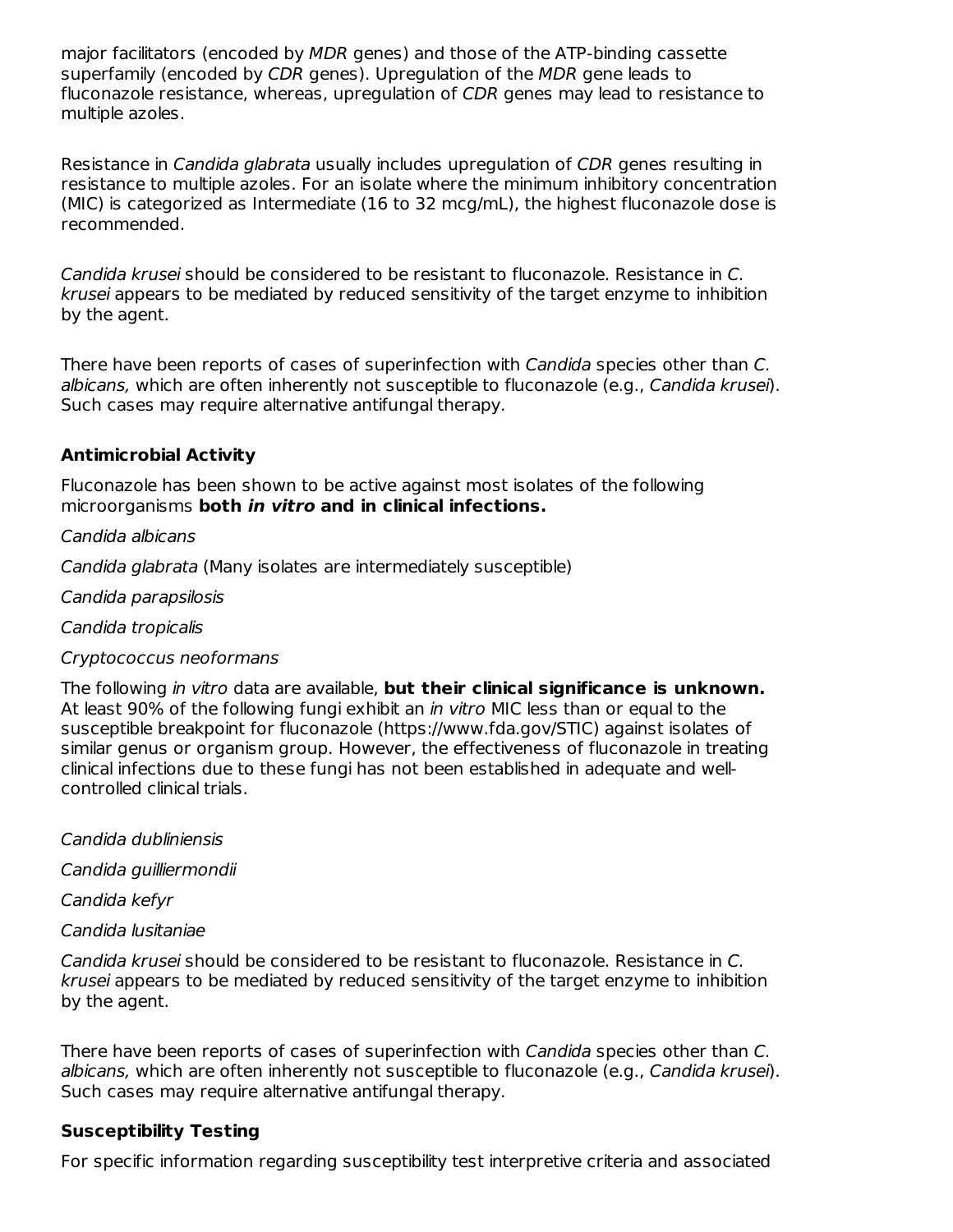test methods and quality control standards recognized by FDA for this drug, please see: https://www.fda.gov/STIC.

# **INDICATIONS AND USAGE**

Fluconazole tablets are indicated for the treatment of:

- 1. Vaginal candidiasis (vaginal yeast infections due to Candida).
- 2. Oropharyngeal and esophageal candidiasis. In open noncomparative studies of relatively small numbers of patients, fluconazole tablets were also effective for the treatment of Candida urinary tract infections, peritonitis, and systemic Candida infections including candidemia, disseminated candidiasis, and pneumonia.
- 3. Cryptococcal meningitis. Before prescribing fluconazole tablets for AIDS patients with cryptococcal meningitis, please see **CLINICAL STUDIES** section. Studies comparing fluconazole tablets to amphotericin B in non-HIV infected patients have not been conducted.

Prophylaxis: Fluconazole tablets are also indicated to decrease the incidence of candidiasis in patients undergoing bone marrow transplantation who receive cytotoxic chemotherapy and/or radiation therapy.

Specimens for fungal culture and other relevant laboratory studies (serology, histopathology) should be obtained prior to therapy to isolate and identify causative organisms. Therapy may be instituted before the results of the cultures and other laboratory studies are known; however, once these results become available, antiinfective therapy should be adjusted accordingly.

# **CLINICAL STUDIES**

Cryptococcal meningitis: In a multicenter study comparing fluconazole (200 mg/day) to amphotericin B (0.3 mg/kg/day) for treatment of *cryptococcal meningitis* in patients with AIDS, a multivariate analysis revealed three pretreatment factors that predicted death during the course of therapy: abnormal mental status, cerebrospinal fluid cryptococcal antigen titer greater than 1:1024, and cerebrospinal fluid white blood cell count of less than 20 cells/mm<sup>3</sup>. Mortality among high risk patients was 33% and 40% for amphotericin B and fluconazole patients, respectively ( $p=0.58$ ), with overall deaths 14% (9 of 63 subjects) and  $18\%$  (24 of 131 subjects) for the 2 arms of the study (p=0.48). Optimal doses and regimens for patients with acute *cryptococcal meningitis* and at high risk for treatment failure remain to be determined. (Saag, et al. N Engl J Med 1992; 326:83-9.)

Vaginal candidiasis: Two adequate and well-controlled studies were conducted in the U.S. using the 150 mg tablet. In both, the results of the fluconazole regimen were comparable to the control regimen (clotrimazole or miconazole intravaginally for 7 days) both clinically and statistically at the one month post-treatment evaluation.

The therapeutic cure rate, defined as a complete resolution of signs and symptoms of vaginal candidiasis (clinical cure), along with a negative KOH examination and negative culture for Candida (microbiologic eradication), was 55% in both the fluconazole group and the vaginal products group.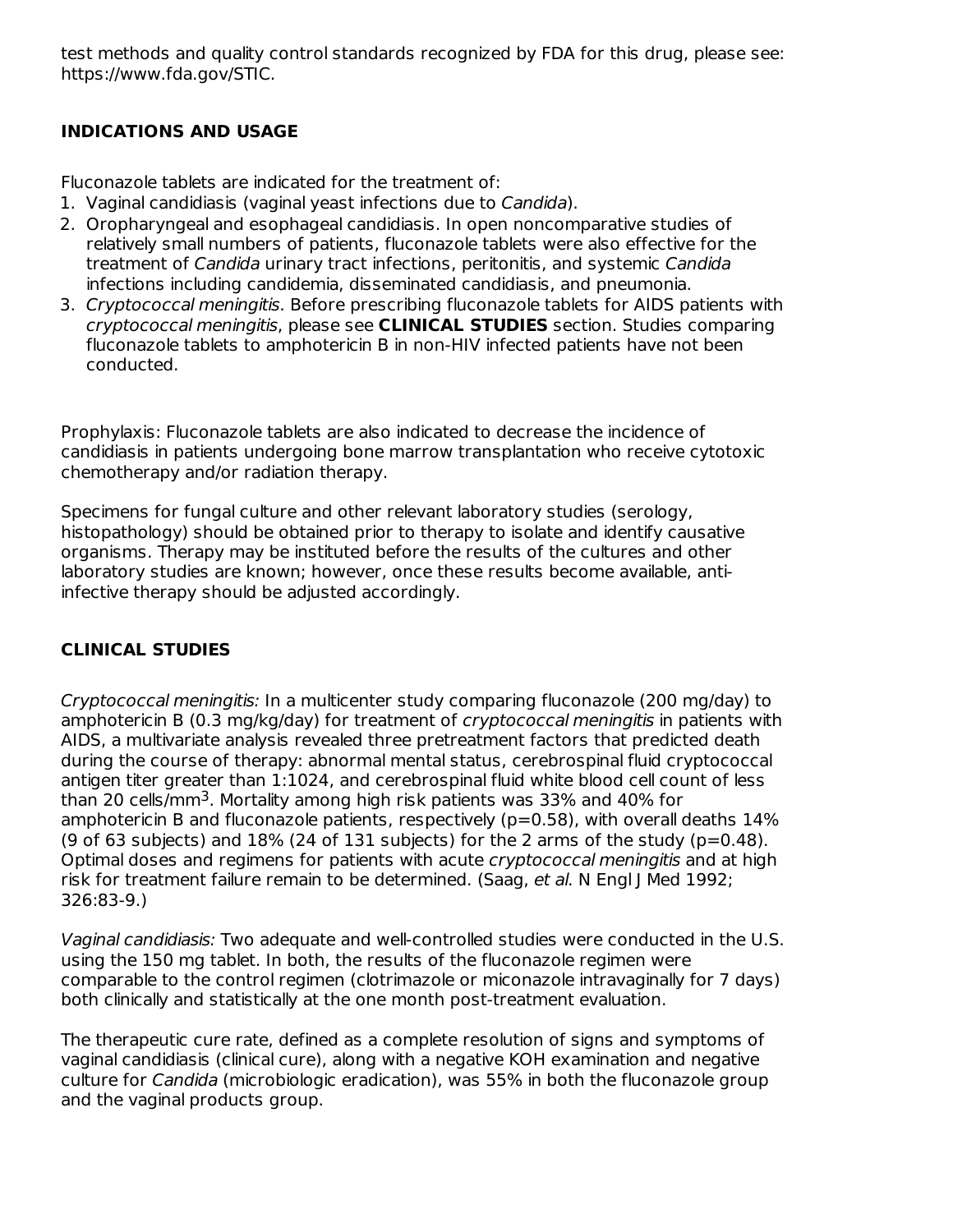|                             | <b>Fluconazole</b><br>PO 150 mg tablet | <b>Vaginal Product</b><br>qhs x 7 days |
|-----------------------------|----------------------------------------|----------------------------------------|
| Enrolled                    | 448                                    | 422                                    |
| Evaluable at Late Follow-up | 347 (77%)                              | 327 (77%)                              |
| Clinical cure               | 239/347 (69%)                          | 235/327 (72%)                          |
| Mycologic eradication       | 213/347 (61%)                          | 196/327 (60%)                          |
| Therapeutic cure            | 190/347 (55%)                          | 179/327 (55%)                          |

Approximately three-fourths of the enrolled patients had acute vaginitis (<4 episodes/12 months) and achieved 80% clinical cure, 67% mycologic eradication, and 59% therapeutic cure when treated with a 150 mg fluconazole tablet administered orally. These rates were comparable to control products. The remaining one-fourth of enrolled patients had recurrent vaginitis ( $\geq 4$  episodes/12 months) and achieved 57% clinical cure, 47% mycologic eradication, and 40% therapeutic cure. The numbers are too small to make meaningful clinical or statistical comparisons with vaginal products in the treatment of patients with recurrent vaginitis.

Substantially more gastrointestinal events were reported in the fluconazole group compared to the vaginal product group. Most of the events were mild to moderate. Because fluconazole was given as a single dose, no discontinuations occurred.

| <b>Parameter</b>        | <b>Fluconazole</b> | <b>Vaginal</b>  |
|-------------------------|--------------------|-----------------|
|                         | <b>PO</b>          | <b>Products</b> |
| Evaluable patients      | 448                | 422             |
| With any adverse event  | 141 (31%)          | 112 (27%)       |
| Nervous System          | 90 (20%)           | 69 (16%)        |
| Gastrointestinal        | 73 (16%)           | 18 (4%)         |
| With drug-related event | 117 (26%)          | 67 (16%)        |
| Nervous System          | 61 (14%)           | 29 (7%)         |
| Headache                | 58 (13%)           | 28 (7%)         |
| Gastrointestinal        | 68 (15%)           | 13 (3%)         |
| Abdominal pain          | 25 (6%)            | 7(2%)           |
| Nausea                  | 30 (7%)            | 3(1%)           |
| Diarrhea                | 12 (3%)            | $2 (-1%)$       |
| Application site event  | $0(0\%)$           | 19 (5%)         |
| <b>Taste Perversion</b> | 6(1%)              | $0(0\%)$        |

#### **Pediatric Studies**

Oropharyngeal candidiasis: An open-label, comparative study of the efficacy and safety of fluconazole (2 to 3 mg/kg/day) and oral nystatin (400,000 I.U. 4 times daily) in immunocompromised children with oropharyngeal candidiasis was conducted. Clinical and mycological response rates were higher in the children treated with fluconazole.

Clinical cure at the end of treatment was reported for 86% of fluconazole-treated patients compared to 46% of nystatin treated patients. Mycologically, 76% of fluconazole treated patients had the infecting organism eradicated compared to 11% for nystatin treated patients.

| <b>Fluconazole</b> | <b>Nystatin</b> |
|--------------------|-----------------|
|--------------------|-----------------|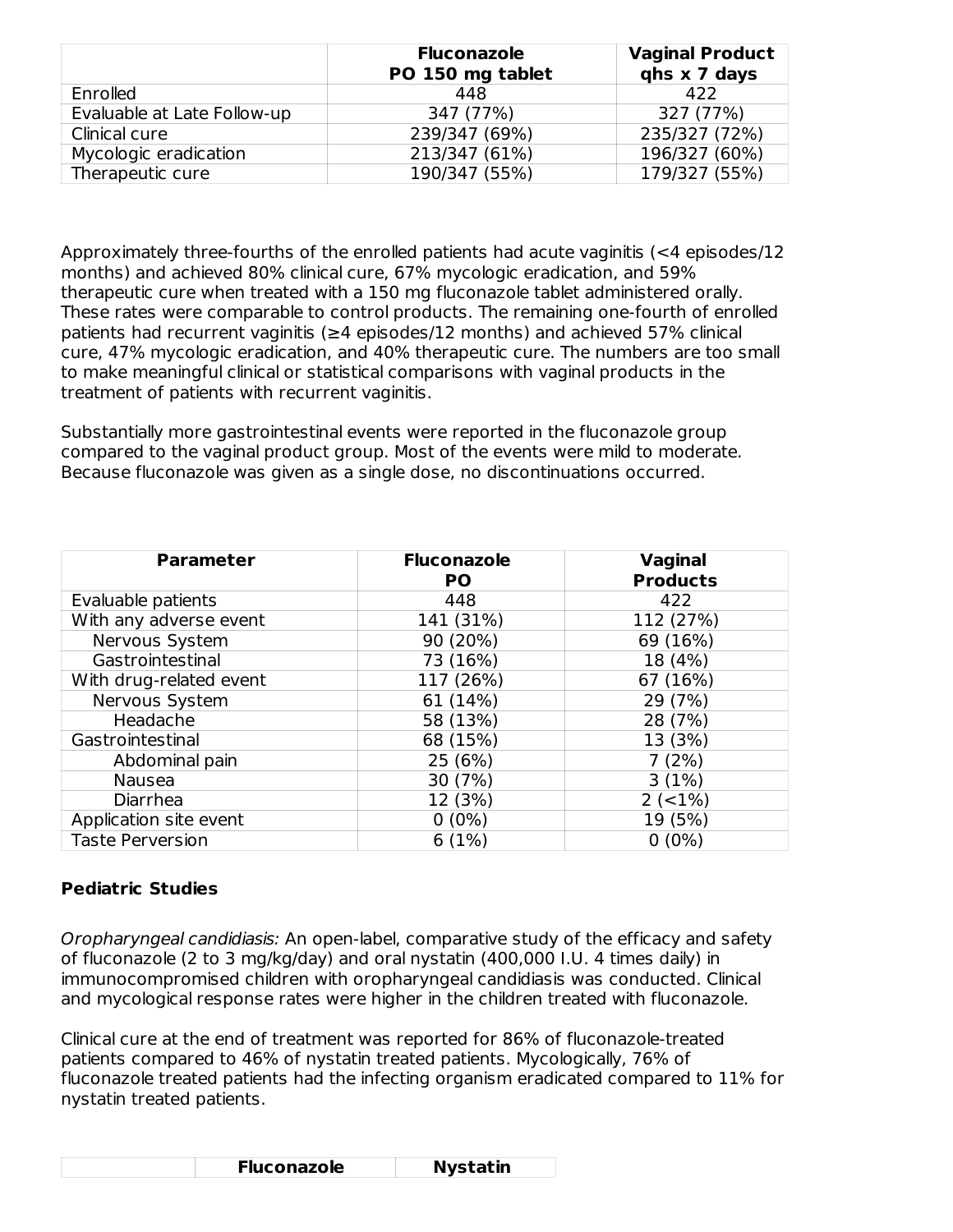| Enrolled                      | 96          | 90          |
|-------------------------------|-------------|-------------|
| <b>Clinical Cure</b>          | 76/88 (86%) | 36/78 (46%) |
| Mycological<br>$eradication*$ | 55/72 (76%) | 6/54(11%)   |

Subjects without follow-up cultures for any reason were \* considered nonevaluable for mycological response.

The proportion of patients with clinical relapse 2 weeks after the end of treatment was 14% for subjects receiving fluconazole and 16% for subjects receiving nystatin. At 4 weeks after the end of treatment, the percentages of patients with clinical relapse were 22% for fluconazole and 23% for nystatin.

# **CONTRAINDICATIONS**

Fluconazole tablets are contraindicated in patients who have shown hypersensitivity to fluconazole or to any of its excipients. There is no information regarding crosshypersensitivity between fluconazole and other azole antifungal agents. Caution should be used in prescribing fluconazole tablets to patients with hypersensitivity to other azoles. Coadministration of other drugs known to prolong the QT interval and which are metabolized via the enzyme CYP3A4 such as erythromycin, pimozide, and quinidine are contraindicated in patients receiving fluconazole. (See **CLINICAL PHARMACOLOGY: Drug Interaction Studies** and **PRECAUTIONS**.)

#### **WARNINGS**

**(1) Hepatic injury: Fluconazole should be administered with caution to patients with liver dysfunction. Fluconazole has been associated with rare cases of serious hepatic toxicity, including fatalities primarily in patients with serious underlying medical conditions. In cases of fluconazole-associated hepatotoxicity, no obvious relationship to total daily dose, duration of therapy, sex, or age of the patient has been observed. Fluconazole hepatotoxicity has usually, but not always, been reversible on discontinuation of therapy. Patients who develop abnormal liver function tests during fluconazole therapy should be monitored for the development of more severe hepatic injury. Fluconazole should be discontinued if clinical signs and symptoms consistent with liver disease develop that may be attributable to fluconazole.**

(2) Anaphylaxis: In rare cases, anaphylaxis has been reported.

(3) Dermatologic: Exfoliative skin disorders during treatment with fluconazole have been reported. Fatal outcomes have been reported in patients with serious underlying diseases. Patients with deep seated fungal infections who develop rashes during treatment with fluconazole should be monitored closely and the drug discontinued if lesions progress. Fluconazole should be discontinued in patients treated for superficial fungal infection who develop a rash that may be attributed to fluconazole.

(4) Potential for fetal harm: There are no adequate and well-controlled clinical trials of fluconazole in pregnant women. Case reports describe a pattern of distinct congenital anomalies in infants exposed in utero to high dose maternal fluconazole (400 to 800 mg/day) during most or all of the first trimester. These reported anomalies are similar to those seen in animal studies. If fluconazole is used during pregnancy or if the patient becomes pregnant while taking the drug, the patient should be informed of the potential hazard to the fetus. Effective contraceptive measures should be considered in women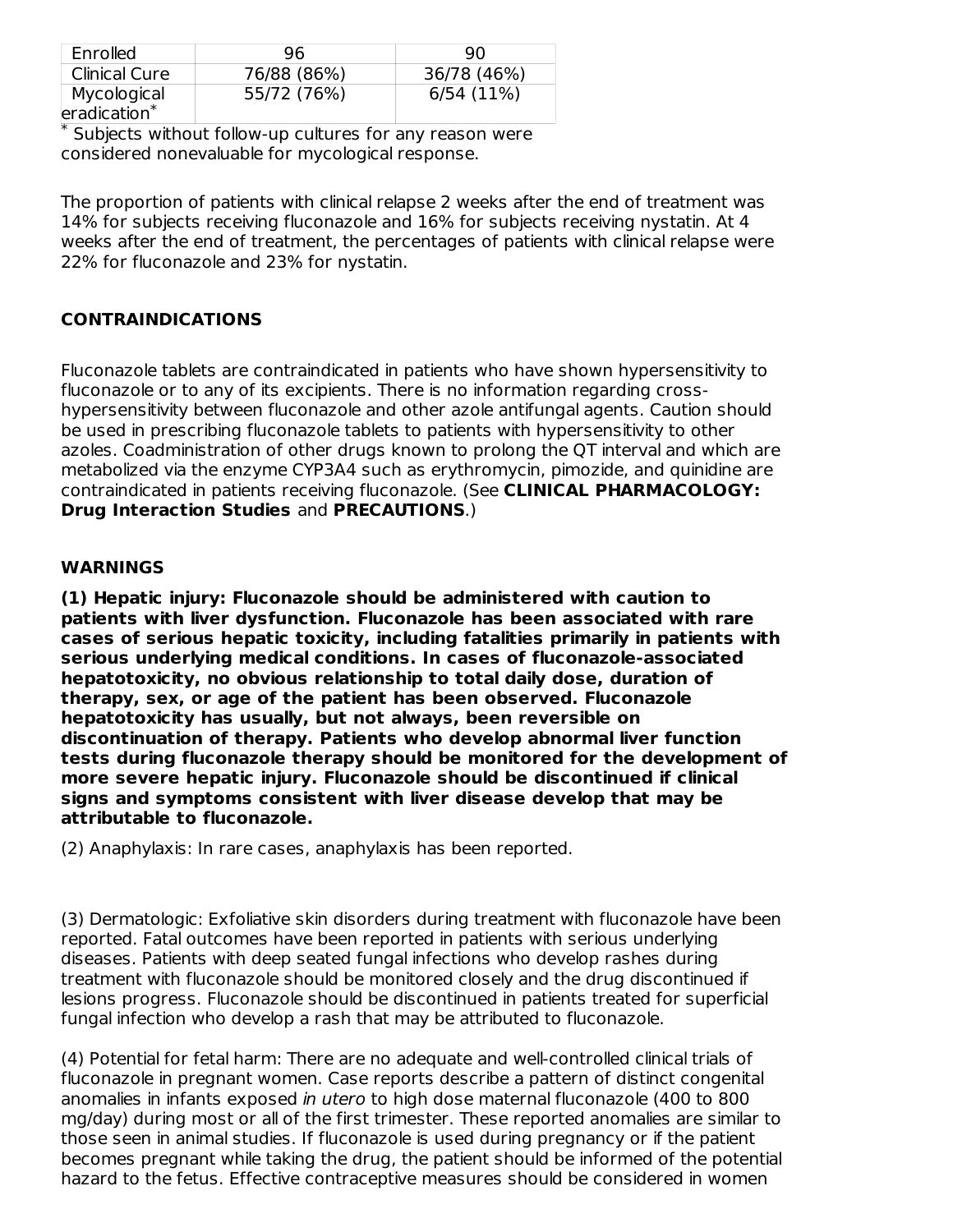of child-bearing potential who are being treated with fluconazole 400 to 800 mg/day and should continue throughout the treatment period and for approximately 1 week (5 to 6 half-lives) after the final dose. Epidemiological studies suggest a potential risk of spontaneous abortion and congenital abnormalities in infants whose mothers were treated with 150 mg of fluconazole as a single or repeated dose in the first trimester, but these epidemiological studies have limitations and these findings have not been confirmed in controlled clinical trials. (See **PRECAUTIONS: Pregnancy.**)

# **PRECAUTIONS**

## **General**

Some azoles, including fluconazole, have been associated with prolongation of the QT interval on the electrocardiogram. Fluconazole causes QT prolongation via the inhibition of Rectifier Potassium Channel current (Ikr). The QT prolongation caused by other medicinal products (such as amiodarone) may be amplified via the inhibition of cytochrome P450 (CYP) 3A4. (See **PRECAUTIONS: Drug Interactions.**) During postmarketing surveillance, there have been rare cases of QT prolongation and torsade de pointes in patients taking fluconazole. Most of these reports involved seriously ill patients with multiple confounding risk factors, such as structural heart disease, electrolyte abnormalities, and concomitant medications that may have been contributory. Patients with hypokalemia and advanced cardiac failure are at an increased risk for the occurrence of life-threatening ventricular arrhythmias and torsade de pointes.

Fluconazole should be administered with caution to patients with these potentially proarrhythmic conditions.

Concomitant use of fluconazole and erythromycin has the potential to increase the risk of cardiotoxicity (prolonged QT interval, torsade de pointes) and consequently sudden heart death. This combination should be avoided.

Fluconazole should be administered with caution to patients with renal dysfunction.

Adrenal insufficiency has been reported in patients receiving azoles, including fluconazole. Reversible cases of adrenal insufficiency have been reported in patients receiving fluconazole.

When driving vehicles or operating machines, it should be taken into account that occasionally dizziness or seizures may occur.

# **Single Dose**

The convenience and efficacy of the single dose oral tablet of fluconazole regimen for the treatment of vaginal yeast infections should be weighed against the acceptability of a higher incidence of drug related adverse events with fluconazole (26%) versus intravaginal agents (16%) in U.S. comparative clinical studies. (See **ADVERSE REACTIONS** and **CLINICAL STUDIES**.)

**Drug Interactions:** (See **CONTRAINDICATIONS**.) Fluconazole is a moderate CYP2C9 and CYP3A4 inhibitor. Fluconazole is also a strong inhibitor of CYP2C19. Patients treated with fluconazole, who are also concomitantly treated with drugs with a narrow therapeutic window metabolized through CYP2C9 and CYP3A4, should be monitored for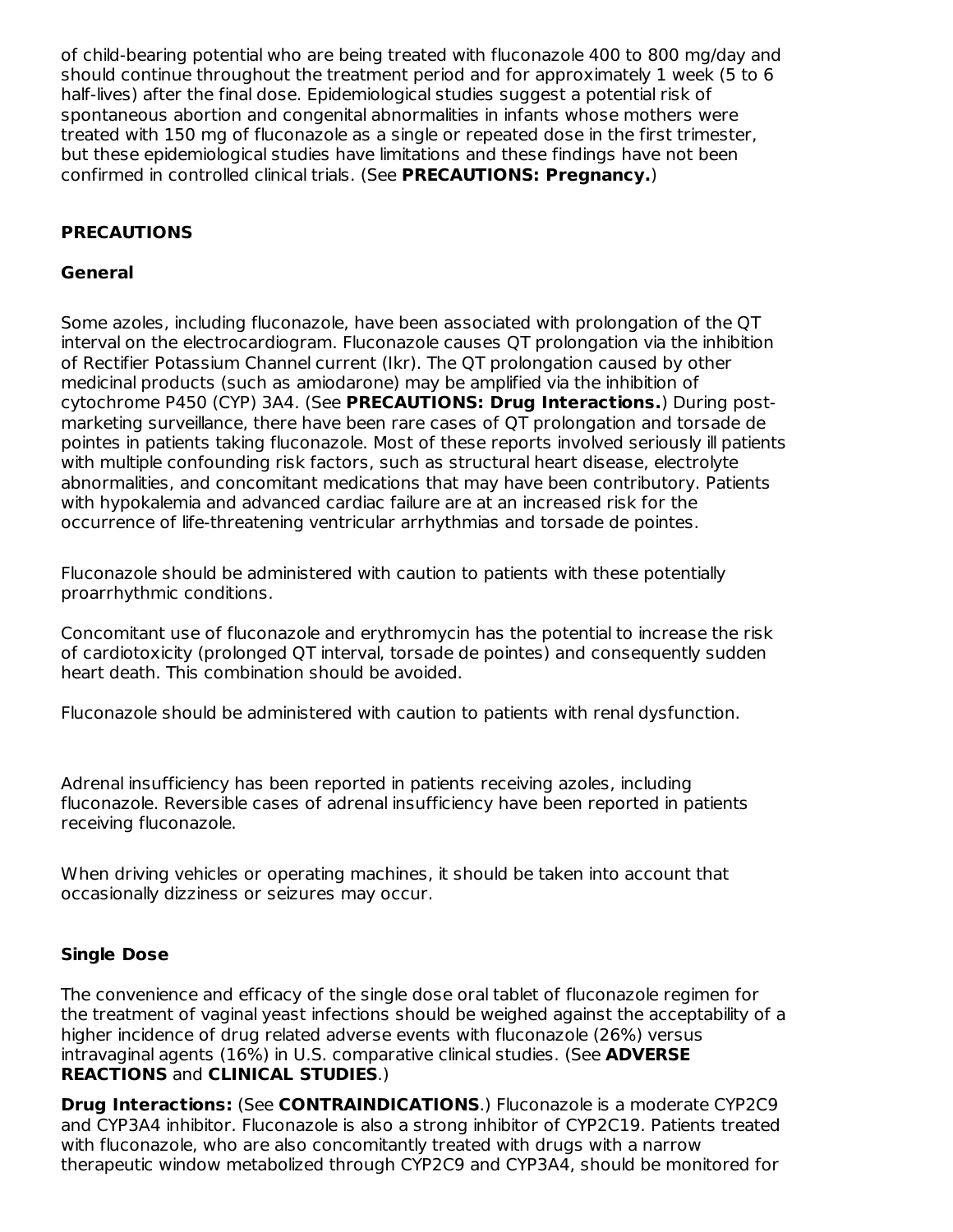adverse reactions associated with the concomitantly administered drugs. In addition to the observed/documented interactions mentioned below, there is a risk of increased plasma concentration of other compounds metabolized by CYP2C9, CYP2C19, and CYP3A4 coadministered with fluconazole. Therefore, caution should be exercised when using these combinations and the patients should be carefully monitored. The enzyme inhibiting effect of fluconazole persists 4 to 5 days after discontinuation of fluconazole treatment due to the long half-life of fluconazole. Clinically or potentially significant drug interactions between fluconazole and the following agents/classes have been observed and are described in greater detail below:

Alfentanil: A study observed a reduction in clearance and distribution volume as well as prolongation of  $\mathrm{t}_{\mathrm{\mathrm{\mathit{i}}_2}}$  of alfentanil following concomitant treatment with fluconazole. A possible mechanism of action is fluconazole's inhibition of CYP3A4. Dosage adjustment of alfentanil may be necessary.

Amiodarone: Concomitant administration of fluconazole with amiodarone may increase QT prolongation. Caution must be exercised if the concomitant use of fluconazole and amiodarone is necessary, notably with high-dose fluconazole (800 mg).

Amitriptyline, nortriptyline: Fluconazole increases the effect of amitriptyline and nortriptyline. 5-Nortriptyline and/or S-amitriptyline may be measured at initiation of the combination therapy and after 1 week. Dosage of amitriptyline/nortriptyline should be adjusted, if necessary.

Amphotericin B: Concurrent administration of fluconazole and amphotericin B in infected normal and immunosuppressed mice showed the following results: a small additive antifungal effect in systemic infection with Candida albicans, no interaction in intracranial infection with Cryptococcus neoformans, and antagonism of the two drugs in systemic infection with A. fumigatus. The clinical significance of results obtained in these studies is unknown.

Azithromycin: An open-label, randomized, three-way crossover study in 18 healthy subjects assessed the effect of a single 1200 mg oral dose of azithromycin on the pharmacokinetics of a single 800 mg oral dose of fluconazole as well as the effects of fluconazole on the pharmacokinetics of azithromycin. There was no significant pharmacokinetic interaction between fluconazole and azithromycin.

Calcium channel blockers: Certain calcium channel antagonists (nifedipine, isradipine, amlodipine, verapamil, and felodipine) are metabolized by CYP3A4. Fluconazole has the potential to increase the systemic exposure of the calcium channel antagonists. Frequent monitoring for adverse events is recommended.

Carbamazepine: Fluconazole inhibits the metabolism of carbamazepine and an increase in serum carbamazepine of 30% has been observed. There is a risk of developing carbamazepine toxicity. Dosage adjustment of carbamazepine may be necessary depending on concentration measurements/effect.

Celecoxib: During concomitant treatment with fluconazole (200 mg daily) and celecoxib (200 mg), the celecoxib C $_{\sf max}$  and AUC increased by 68% and 134%, respectively. Half of the celecoxib dose may be necessary when combined with fluconazole.

Coumarin-type anticoagulants: Prothrombin time may be increased in patients receiving concomitant fluconazole and coumarin-type anticoagulants. In post-marketing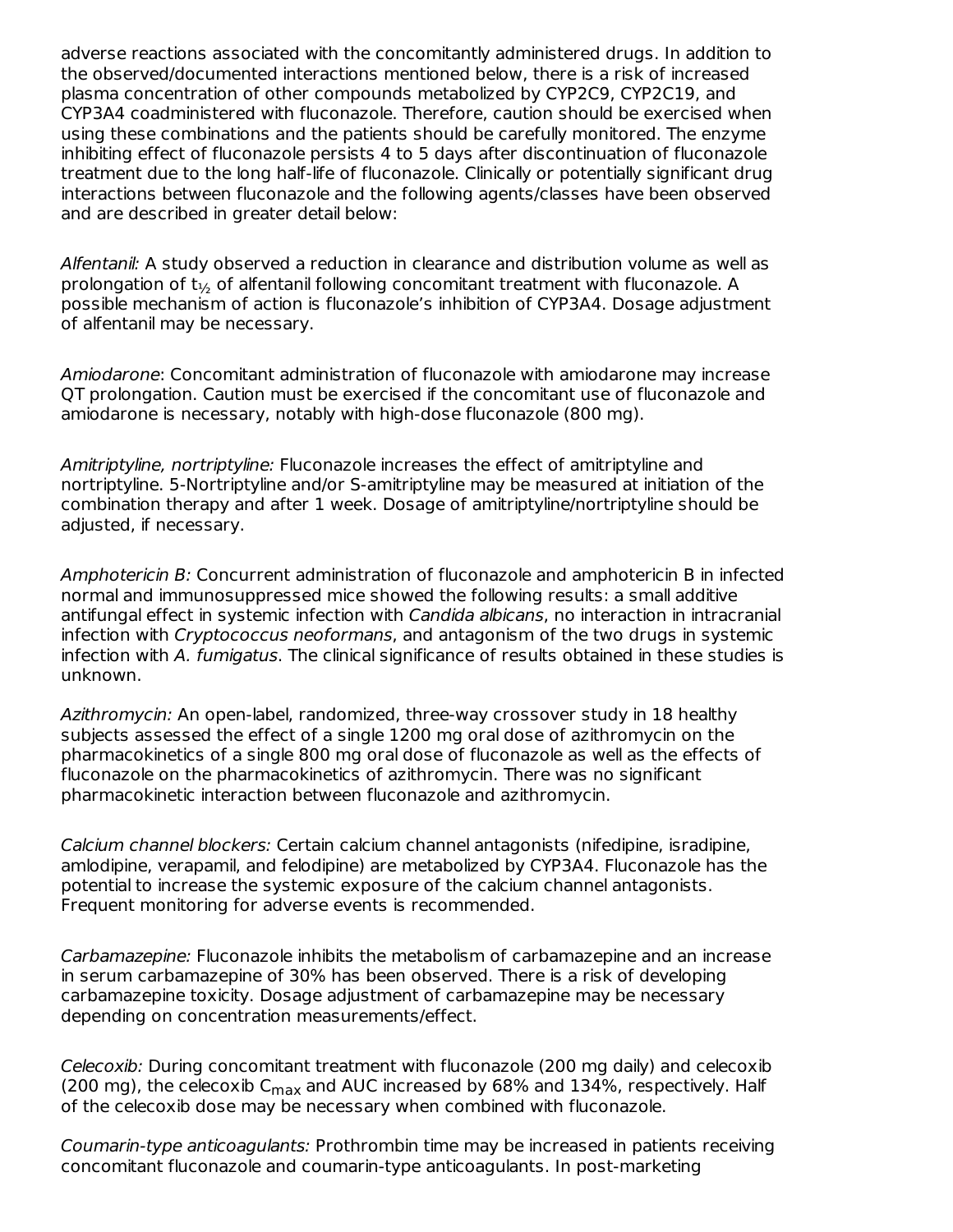experience, as with other azole antifungals, bleeding events (bruising, epistaxis, gastrointestinal bleeding, hematuria, and melena) have been reported in association with increases in prothrombin time in patients receiving fluconazole concurrently with warfarin. Careful monitoring of prothrombin time in patients receiving fluconazole and coumarin-type anticoagulants is recommended. Dose adjustment of warfarin may be necessary. (See **CLINICAL PHARMACOLOGY: Drug Interaction Studies.**)

Cyclophosphamide: Combination therapy with cyclophosphamide and fluconazole results in an increase in serum bilirubin and serum creatinine. The combination may be used while taking increased consideration to the risk of increased serum bilirubin and serum creatinine.

Cyclosporine: Fluconazole significantly increases cyclosporine levels in renal transplant patients with or without renal impairment. Careful monitoring of cyclosporine concentrations and serum creatinine is recommended in patients receiving fluconazole and cyclosporine. (See **CLINICAL PHARMACOLOGY: Drug Interaction Studies.)** This combination may be used by reducing the dosage of cyclosporine depending on cyclosporine concentration.

Fentanyl: One fatal case of possible fentanyl-fluconazole interaction was reported. The author judged that the patient died from fentanyl intoxication. Furthermore, in a randomized crossover study with 12 healthy volunteers, it was shown that fluconazole delayed the elimination of fentanyl significantly. Elevated fentanyl concentration may lead to respiratory depression.

HMG-CoA reductase inhibitors: The risk of myopathy and rhabdomyolysis increases when fluconazole is coadministered with HMG-CoA reductase inhibitors metabolized through CYP3A4, such as atorvastatin and simvastatin, or through CYP2C9, such as fluvastatin (decreased hepatic metabolism of the statin). If concomitant therapy is necessary, the patient should be observed for symptoms of myopathy and rhabdomyolysis and creatinine kinase should be monitored. HMG-CoA reductase inhibitors should be discontinued if a marked increase in creatinine kinase is observed or myopathy/rhabdomyolysis is diagnosed or suspected. Dose reduction of statins may be needed. Refer to the statin-specific prescribing information for details.

Hydrochlorothiazide: In a pharmacokinetic interaction study, coadministration of multiple-dose hydrochlorothiazide to healthy volunteers receiving fluconazole increased plasma concentrations of fluconazole by 40%. An effect of this magnitude should not necessitate a change in the fluconazole dose regimen in subjects receiving concomitant diuretics.

Ibrutinib: Moderate inhibitors of CYP3A4 such as fluconazole may increase plasma ibrutinib concentrations and increase risk of adverse reactions associated with ibrutinib. If ibrutinib and fluconazole are concomitantly administered, reduce the dose of ibrutinib as instructed in ibrutinib prescribing information and the patient should be frequently monitored for any adverse reactions associated with ibrutinib.

Ivacaftor and fixed dose ivacaftor combinations (e.g., tezacaftor/ivacaftor and ivacaftor/tezacaftor/elexacaftor): Coadministration with ivacaftor, a cystic fibrosis transmembrane conductance regulator (CFTR) potentiator, increased ivacaftor exposure by 3-fold. If used concomitantly with a moderate inhibitor of CYP3A4, such as fluconazole, a reduction in the dose of ivacaftor (or ivacaftor combination) is recommended as instructed in the ivacaftor (or ivacaftor combination) prescribing information.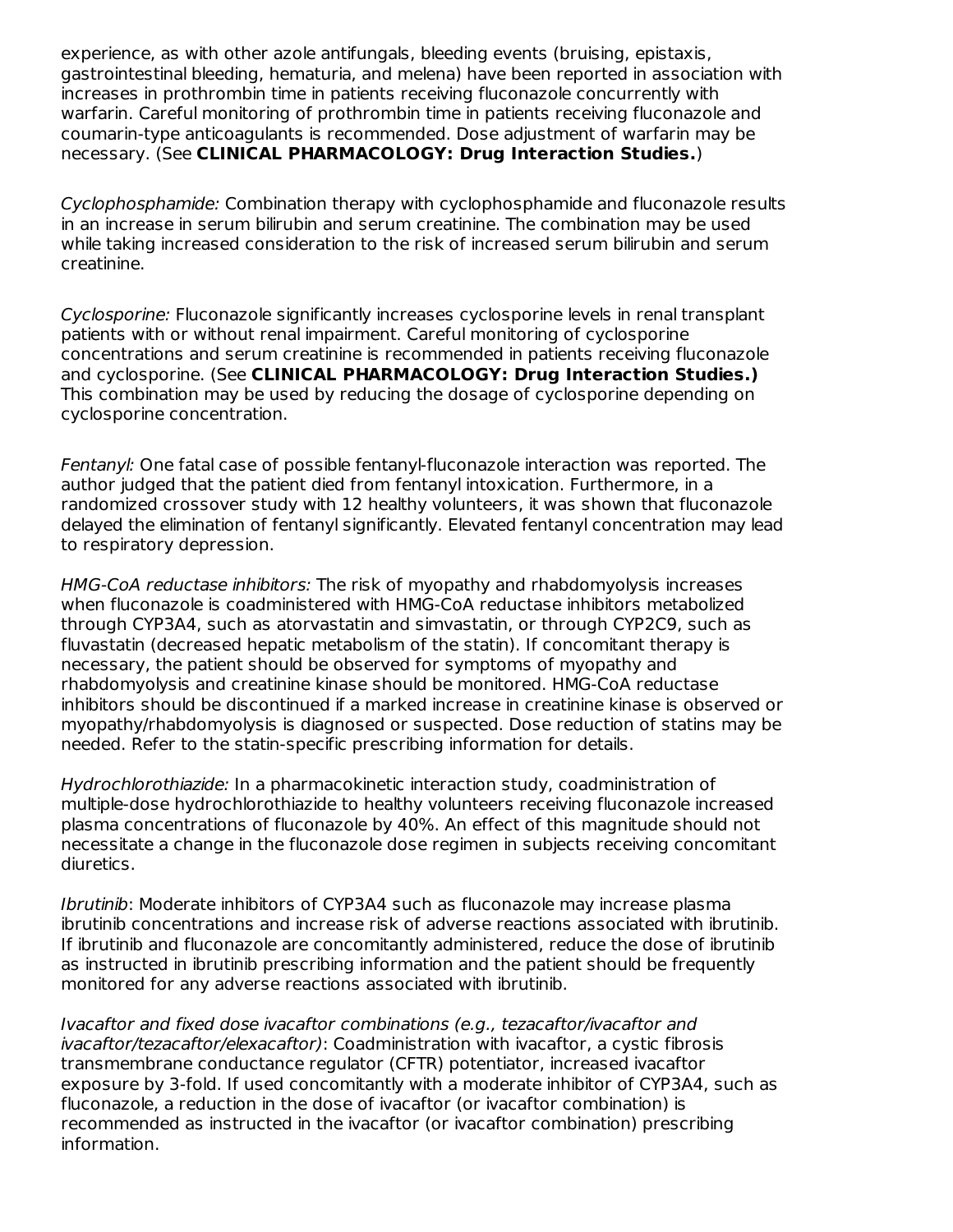L*emborexant:* Concomitant administration of fluconazole increased lemborexant C<sub>max</sub> and AUC by approximately 1.6- and 4.2-fold, respectively which is expected to increase risk of adverse reactions, such as somnolence. Avoid concomitant use of fluconazole with lemborexant.

Losartan: Fluconazole inhibits the metabolism of losartan to its active metabolite (E-31 74) which is responsible for most of the angiotensin II-receptor antagonism which occurs during treatment with losartan. Patients should have their blood pressure monitored continuously.

Lurasidone: Concomitant use of moderate inhibitors of CYP3A4 such as fluconazole may increase lurasidone plasma concentrations. If concomitant use cannot be avoided, reduce the dose of lurasidone as instructed in the lurasidone prescribing information.

Methadone: Fluconazole may enhance the serum concentration of methadone. Dosage adjustment of methadone may be necessary.

Non-steroidal anti-inflammatory drugs: The C<sub>max</sub> and AUC of flurbiprofen were increased by 23% and 81%, respectively, when coadministered with fluconazole compared to administration of flurbiprofen alone. Similarly, the C<sub>max</sub> and AUC of the pharmacologically active isomer [S-(+)-ibuprofen] were increased by 15% and 82%, respectively, when fluconazole was coadministered with racemic ibuprofen (400 mg) compared to administration of racemic ibuprofen alone.

Although not specifically studied, fluconazole has the potential to increase the systemic exposure of other non-steroidal anti-inflammatory drugs (NSAIDs) that are metabolized by CYP2C9 (e.g., naproxen, lornoxicam, meloxicam, diclofenac). Frequent monitoring for adverse events and toxicity related to NSAIDs is recommended. Adjustment of dosage of NSAIDs may be needed.

Olaparib: Moderate inhibitors of CYP3A4 such as fluconazole increase olaparib plasma concentrations; concomitant use is not recommended. If the combination cannot be avoided, reduce the dose of olaparib as instructed in the LYNPARZA $\textcircled{\tiny{\textcircled{\tiny{R}}}}$  (Olaparib) Prescribing Information.

Oral contraceptives: Two pharmacokinetic studies with a combined oral contraceptive have been performed using multiple doses of fluconazole. There were no relevant effects on hormone level in the 50 mg fluconazole study, while at 200 mg daily, the AUCs of ethinyl estradiol and levonorgestrel were increased 40% and 24%, respectively. Thus, multiple-dose use of fluconazole at these doses is unlikely to have an effect on the efficacy of the combined oral contraceptive.

Oral hypoglycemics: Clinically significant hypoglycemia may be precipitated by the use of fluconazole with oral hypoglycemic agents; one fatality has been reported from hypoglycemia in association with combined fluconazole and glyburide use. Fluconazole reduces the metabolism of tolbutamide, glyburide, and glipizide and increases the plasma concentration of these agents. When fluconazole is used concomitantly with these or other sulfonylurea oral hypoglycemic agents, blood glucose concentrations should be carefully monitored and the dose of the sulfonylurea should be adjusted as necessary. (See **CLINICAL PHARMACOLOGY: Drug Interaction Studies**.)

Phenytoin: Fluconazole increases the plasma concentrations of phenytoin. Careful monitoring of phenytoin concentrations in patients receiving fluconazole and phenytoin is recommended. (See **CLINICAL PHARMACOLOGY: Drug Interaction Studies**.)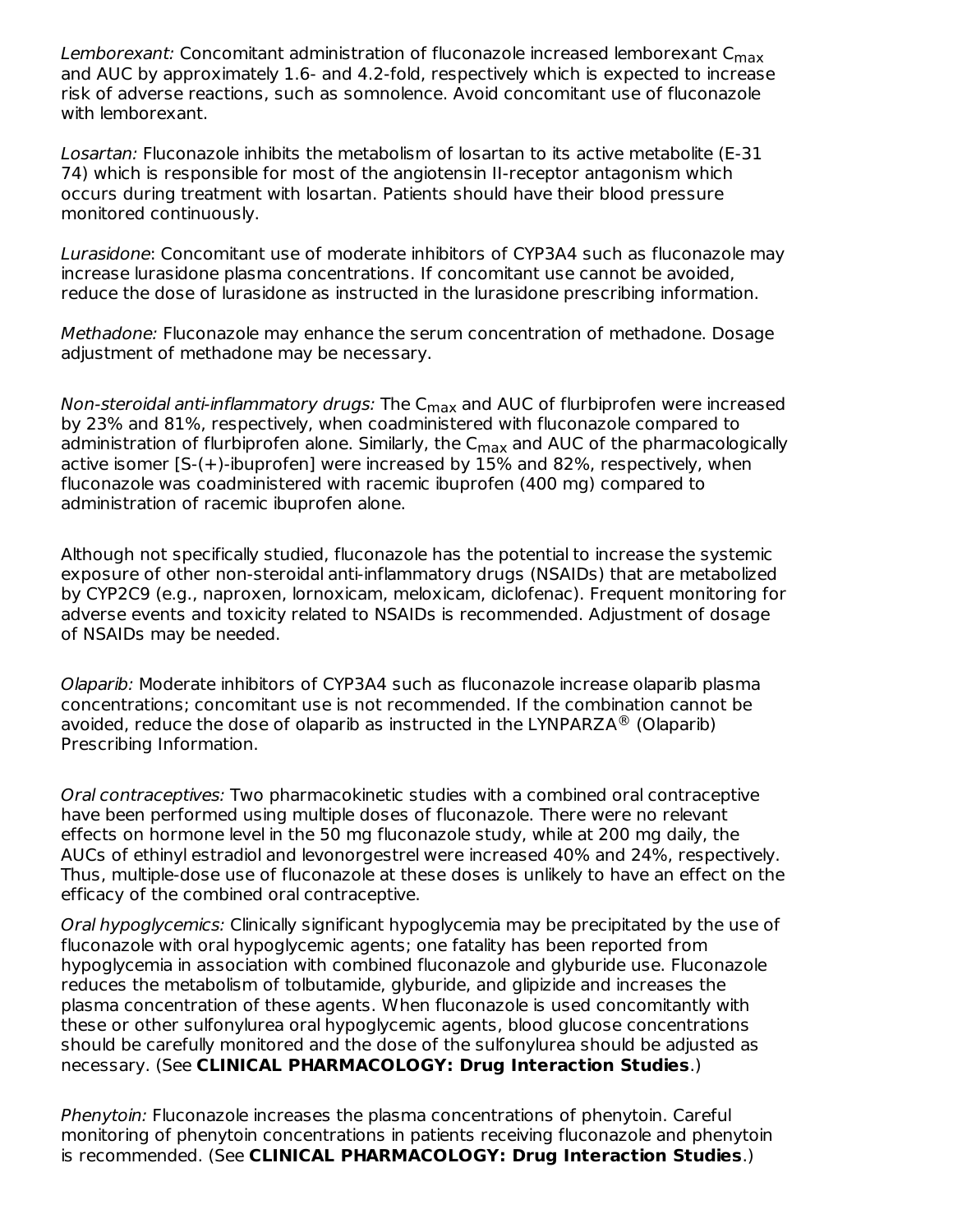Pimozide: Although not studied in vitro or in vivo, concomitant administration of fluconazole with pimozide may result in inhibition of pimozide metabolism. Increased pimozide plasma concentrations can lead to QT prolongation and rare occurrences of torsade de pointes. Coadministration of fluconazole and pimozide is contraindicated.

Prednisone: There was a case report that a liver-transplanted patient treated with prednisone developed acute adrenal cortex insufficiency when a 3 month therapy with fluconazole was discontinued. The discontinuation of fluconazole presumably caused an enhanced CYP3A4 activity which led to increased metabolism of prednisone. Patients on long-term treatment with fluconazole and prednisone should be carefully monitored for adrenal cortex insufficiency when fluconazole is discontinued.

Quinidine: Although not studied in vitro or in vivo, concomitant administration of fluconazole with quinidine may result in inhibition of quinidine metabolism. Use of quinidine has been associated with QT prolongation and rare occurrences of torsade de pointes. Coadministration of fluconazole and quinidine is contraindicated. (See **CONTRAINDICATIONS.)**

Rifabutin: There have been reports that an interaction exists when fluconazole is administered concomitantly with rifabutin, leading to increased serum levels of rifabutin up to 80%. There have been reports of uveitis in patients to whom fluconazole and rifabutin were coadministered. Patients receiving rifabutin and fluconazole concomitantly should be carefully monitored. (See **CLINICAL PHARMACOLOGY: Drug Interaction Studies**.)

Rifampin: Rifampin enhances the metabolism of concurrently administered fluconazole. Depending on clinical circumstances, consideration should be given to increasing the dose of fluconazole when it is administered with rifampin. (See **CLINICAL PHARMACOLOGY: Drug Interaction Studies**.)

*Saquinavir:* Fluconazole increases the AUC of saquinavir by approximately 50%, C<sub>max</sub> by approximately 55%, and decreases the clearance of saquinavir by approximately 50% due to inhibition of saquinavir's hepatic metabolism by CYP3A4 and inhibition of Pglycoprotein. Dosage adjustment of saquinavir may be necessary.

Short-acting benzodiazepines: Following oral administration of midazolam, fluconazole resulted in substantial increases in midazolam concentrations and psychomotor effects. This effect on midazolam appears to be more pronounced following oral administration of fluconazole than with fluconazole administered intravenously. If short-acting benzodiazepines, which are metabolized by the cytochrome P450 system, are concomitantly administered with fluconazole, consideration should be given to decreasing the benzodiazepine dosage, and the patients should be appropriately monitored. (See **CLINICAL PHARMACOLOGY: Drug Interaction Studies**.)

Sirolimus: Fluconazole increases plasma concentrations of sirolimus presumably by inhibiting the metabolism of sirolimus via CYP3A4 and P-glycoprotein. This combination may be used with a dosage adjustment of sirolimus depending on the effect/concentration measurements.

Tacrolimus: Fluconazole may increase the serum concentrations of orally administered tacrolimus up to 5 times due to inhibition of tacrolimus metabolism through CYP3A4 in the intestines. No significant pharmacokinetic changes have been observed when tacrolimus is given intravenously. Increased tacrolimus levels have been associated with nephrotoxicity. Dosage of orally administered tacrolimus should be decreased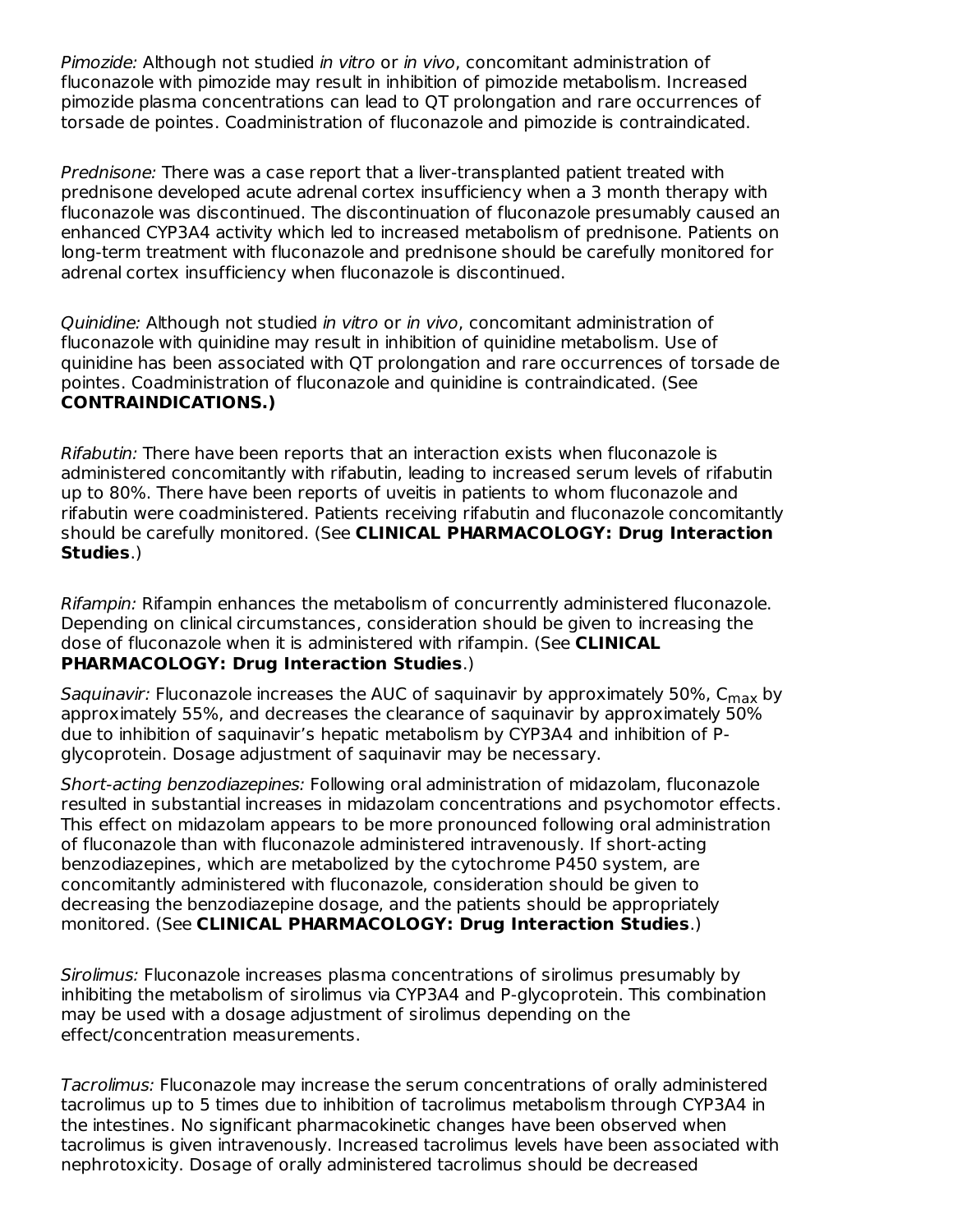#### depending on tacrolimus concentration. (See **CLINICAL PHARMACOLOGY: Drug Interaction Studies**.)

Theophylline: Fluconazole increases the serum concentrations of theophylline. Careful monitoring of serum theophylline concentrations in patients receiving fluconazole and theophylline is recommended. (See **CLINICAL PHARMACOLOGY: Drug Interaction Studies**.)

Tofacitinib: Systemic exposure to tofacitinib is increased when tofacitinib is coadministered with fluconazole. Reduce the dose of tofacitinib when given concomitantly with fluconazole (i.e., from 5 mg twice daily to 5 mg once daily as instructed in the XELJANZ<sup>®</sup> [tofacitinib] label). (See CLINICAL PHARMACOLOGY: **Drug Interaction Studies.**)

Tolvaptan: Plasma exposure to tolvaptan is significantly increased (200% in AUC; 80% in  $\mathsf{C}_{\mathsf{max}}$ ) when tolvaptan, a CYP3A4 substrate, is coadministered with fluconazole, a moderate CYP3A4 inhibitor. This interaction may result in the risk of a significant increase in adverse reactions associated with tolvaptan, particularly significant diuresis, dehydration, and acute renal failure. If tolvaptan and fluconazole are concomitantly administered, the tolvaptan dose should be reduced as instructed in the tolvaptan prescribing information and the patient should be frequently monitored for any adverse reactions associated with tolvaptan.

Triazolam: Fluconazole increases the AUC of triazolam (single dose) by approximately 50%, C $_{\sf max}$  by 20% to 32%, and increases  ${\sf t}_{\nu_2}$  by 25% to 50% due to the inhibition of metabolism of triazolam. Dosage adjustments of triazolam may be necessary.

Vinca alkaloids: Although not studied, fluconazole may increase the plasma levels of the vinca alkaloids (e.g., vincristine and vinblastine) and lead to neurotoxicity, which is possibly due to an inhibitory effect on CYP3A4.

Vitamin A: Based on a case report in one patient receiving combination therapy with alltrans-retinoid acid (an acid form of vitamin A) and fluconazole, central nervous system (CNS) related undesirable effects have developed in the form of pseudotumor cerebri, which disappeared after discontinuation of fluconazole treatment. This combination may be used but the incidence of CNS related undesirable effects should be borne in mind.

Voriconazole: Avoid concomitant administration of voriconazole and fluconazole. Monitoring for adverse events and toxicity related to voriconazole is recommended; especially, if voriconazole is started within 24 h after the last dose of fluconazole. (See **CLINICAL PHARMACOLOGY: Drug Interaction Studies.**)

*Zidovudine:* Fluconazole increases the C $_{\sf max}$  and AUC of zidovudine by 84% and 74%, respectively, due to an approximately 45% decrease in oral zidovudine clearance. The half-life of zidovudine was likewise prolonged by approximately 128% following combination therapy with fluconazole. Patients receiving this combination should be monitored for the development of zidovudine-related adverse reactions. Dosage reduction of zidovudine may be considered.

Physicians should be aware that interaction studies with medications other than those listed in the **CLINICAL PHARMACOLOGY** section have not been conducted, but such interactions may occur.

# **Carcinogenesis, Mutagenesis, Impairment of Fertility**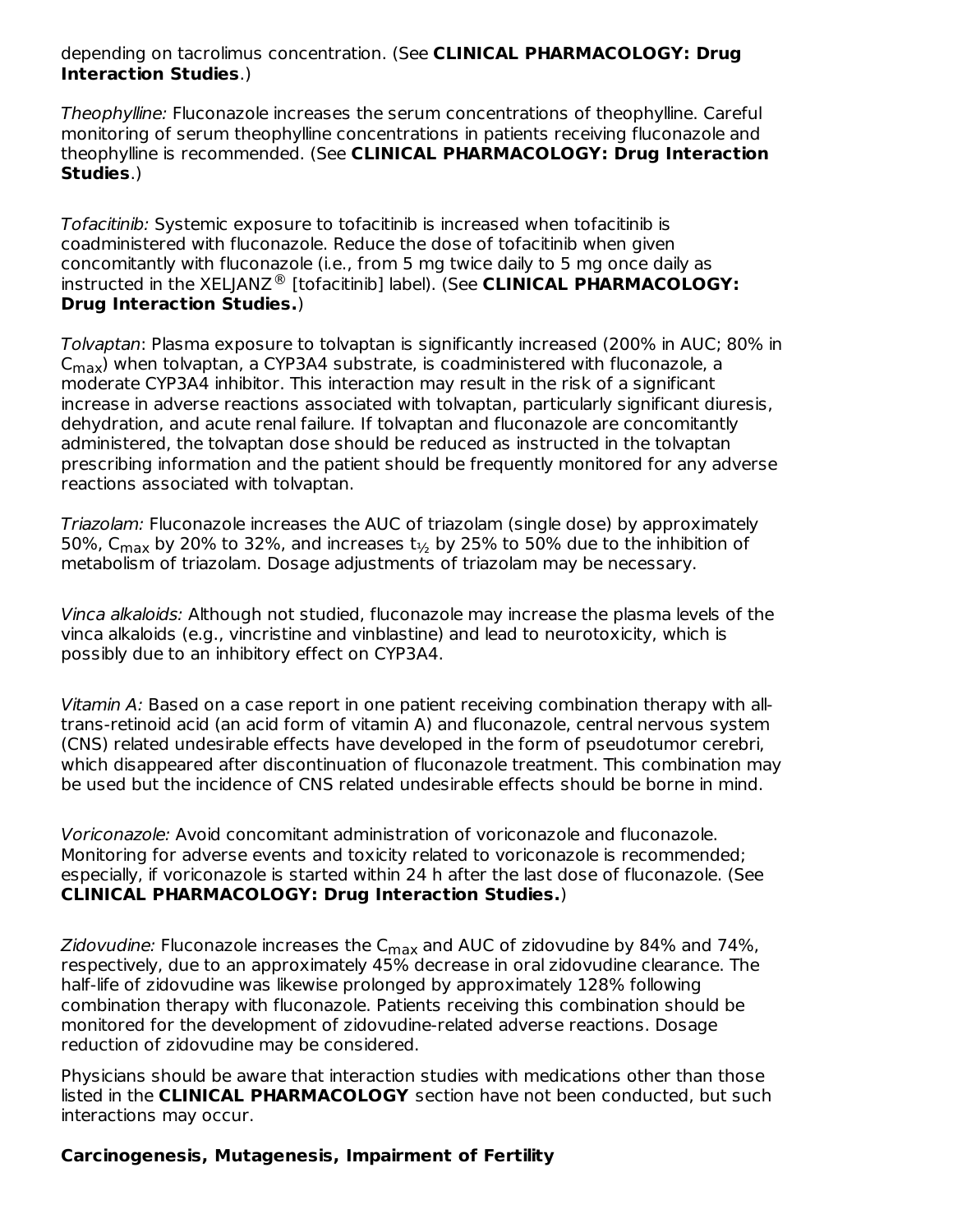Fluconazole showed no evidence of carcinogenic potential in mice and rats treated orally for 24 months at doses of 2.5 mg/kg/day, 5 mg/kg/day, or 10 mg/kg/day (approximately 2 to 7 times the recommended human dose). Male rats treated with 5 mg/kg/day and 10 mg/kg/day had an increased incidence of hepatocellular adenomas.

Fluconazole, with or without metabolic activation, was negative in tests for mutagenicity in four strains of S. typhimurium, and in the mouse lymphoma L5178Y system. Cytogenetic studies in vivo (murine bone marrow cells, following oral administration of fluconazole) and in vitro (human lymphocytes exposed to fluconazole at 1000 mcg/mL) showed no evidence of chromosomal mutations.

Fluconazole did not affect the fertility of male or female rats treated orally with daily doses of 5 mg/kg, 10 mg/kg, or 20 mg/kg or with parenteral doses of 5 mg/kg, 25 mg/kg, or 75 mg/kg, although the onset of parturition was slightly delayed at 20 mg/kg PO. In an intravenous perinatal study in rats at 5 mg/kg, 20 mg/kg, and 40 mg/kg, dystocia and prolongation of parturition were observed in a few dams at 20 mg/kg (approximately 5 to 15 times the recommended human dose) and 40 mg/kg, but not at 5 mg/kg. The disturbances in parturition were reflected by a slight increase in the number of still born pups and decrease of neonatal survival at these dose levels. The effects on parturition in rats are consistent with the species specific estrogen-lowering property produced by high doses of fluconazole. Such a hormone change has not been observed in women treated with fluconazole. (See **CLINICAL PHARMACOLOGY**.)

# **Pregnancy**

# **Teratogenic Effects.**

Potential for Fetal Harm: Use in pregnancy should be avoided except in patients with severe or potentially life-threatening fungal infections in whom fluconazole may be used if the anticipated benefit outweighs the possible risk to the fetus. A few published case reports describe a pattern of distinct congenital anomalies in infants exposed in utero to high dose maternal fluconazole (400 to 800 mg/day) during most or all of the first trimester. These reported anomalies are similar to those seen in animal studies. Effective contraceptive measures should be considered in women of child-bearing potential who are being treated with fluconazole 400 to 800 mg/day and should continue throughout the treatment period and for approximately 1 week (5 to 6 half-lives) after the final dose. If fluconazole is used during pregnancy, or if the patient becomes pregnant while taking the drug, the patient should be informed of the potential hazard to the fetus. Spontaneous abortions and congenital abnormalities have been suggested as potential risks associated with 150 mg of fluconazole as a single or repeated dose in the first trimester of pregnancy based on retrospective epidemiological studies. There are no adequate and well-controlled studies of fluconazole in pregnant women. (See **WARNINGS: Potential for Fetal Harm.**)

# Human Data

Case reports describe a distinctive and rare pattern of birth defects among infants whose mothers received high-dose (400 to 800 mg/day) fluconazole during most or all of the first trimester of pregnancy. The features seen in these infants include brachycephaly, abnormal facies, abnormal calvarial development, cleft palate, femoral bowing, thin ribs and long bones, arthrogryposis, and congenital heart disease. These effects are similar to those seen in animal studies.

Epidemiological studies suggest a potential risk of spontaneous abortion and congenital abnormalities in infants whose mothers were treated with 150 mg of fluconazole as a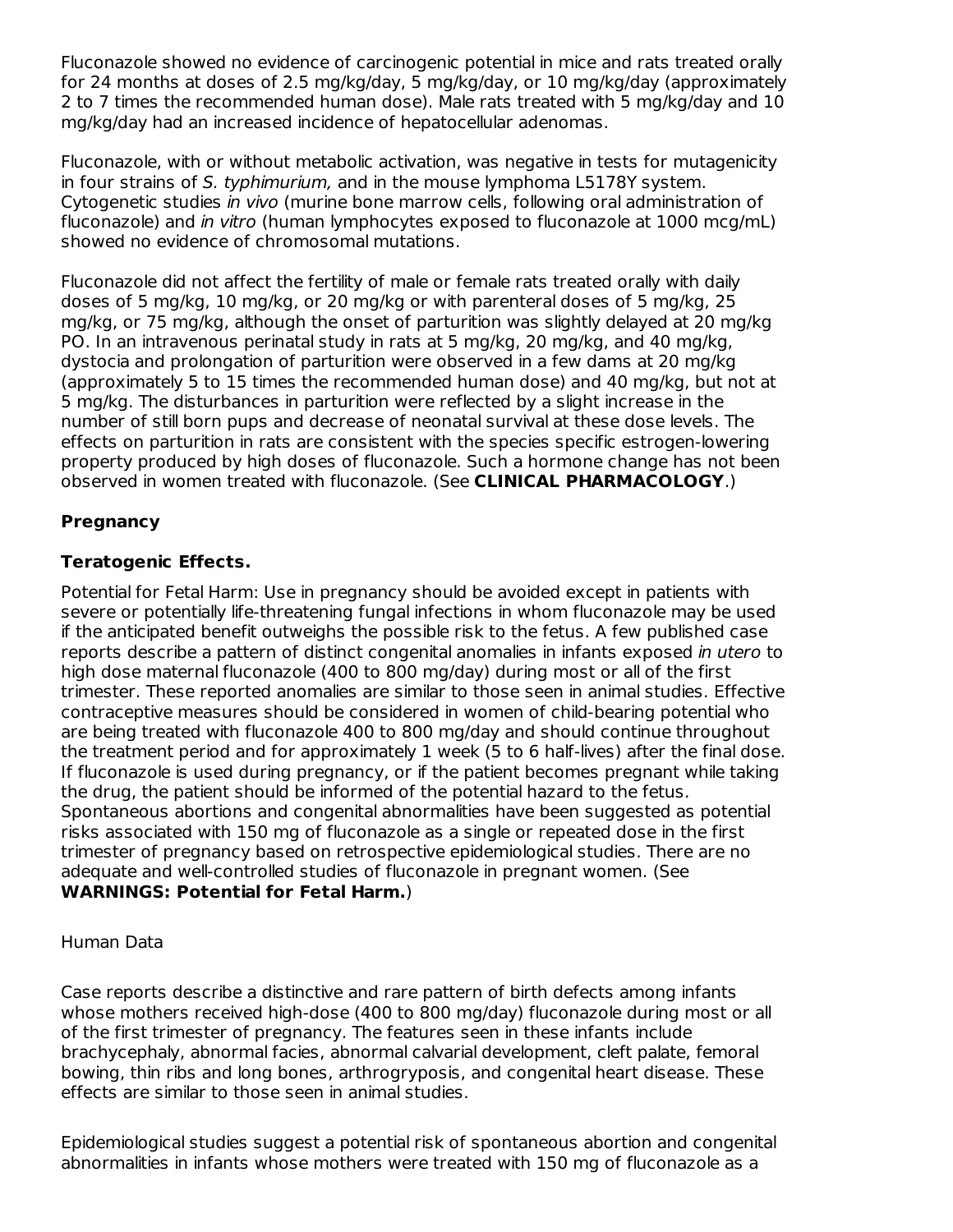single or repeated dose in the first trimester, but these epidemiological studies have limitations and these findings have not been confirmed in controlled clinical trials.

# Animal Data

Fluconazole was administered orally to pregnant rabbits during organogenesis in two studies at doses of 5 mg/kg, 10 mg/kg, and 20 mg/kg and at 5 mg/kg, 25 mg/kg, and 75 mg/kg, respectively. Maternal weight gain was impaired at all dose levels (approximately 0.25 to 4 times the 400 mg clinical dose based on body surface area [BSA] comparison), and abortions occurred at 75 mg/kg (approximately 4 times the 400 mg clinical dose based on BSA); no adverse fetal effects were observed.

In several studies in which pregnant rats received fluconazole orally during organogenesis, maternal weight gain was impaired and placental weights were increased at 25 mg/kg. There were no fetal effects at 5 mg/kg or 10 mg/kg; increases in fetal anatomical variants (supernumerary ribs, renal pelvis dilation) and delays in ossification were observed at 25 mg/kg and 50 mg/kg and higher doses. At doses ranging from 80 to 320 mg/kg (approximately 2 to 8 times the 400 mg clinical dose based on BSA), embryolethality in rats was increased and fetal abnormalities included wavy ribs, cleft palate, and abnormal craniofacial ossification. These effects are consistent with the inhibition of estrogen synthesis in rats and may be a result of known effects of lowered estrogen on pregnancy, organogenesis, and parturition.

# **Nursing Mothers**

Fluconazole was present in low levels in breast milk following administration of a single 150 mg dose, based on data from a study in 10 breastfeeding women who temporarily or permanently discontinued breastfeeding 5 days to 19 months postpartum. The estimated daily infant dose of fluconazole from breast milk (assuming mean milk consumption of 150 mL/kg/day) based on the mean peak milk concentration (2.61 mcg/mL [range: 1.57 to 3.65 mcg/mL] at 5.2 hours post-dose) was 0.39 mg/kg/day, which is approximately 13% of the recommended pediatric dose for oropharyngeal candidiasis. (Labeled pediatric dose is 6 mg/kg/day on the first day followed by 3 mg/kg/day; estimated infant dose is 13% of 3 mg/kg/day maintenance dose). There are no data on fluconazole levels in milk after repeated use or after high-dose fluconazole. A published survey of 96 breastfeeding women who were treated with fluconazole 150 mg every other day (average of 7.3 capsules [range 1 to 29 capsules]) for lactationassociated candida of the breasts reported no serious adverse reactions in infants. Caution should be exercised when fluconazole is administered to a nursing woman.

# **Pediatric Use**

An open-label, randomized, controlled trial has shown fluconazole to be effective in the treatment of oropharyngeal candidiasis in children 6 months to 13 years of age. (See **CLINICAL STUDIES**.)

The use of fluconazole in children with cryptococcal meningitis, Candida esophagitis, or systemic Candida infections is supported by the efficacy shown for these indications in adults and by the results from several small noncomparative pediatric clinical studies. In addition, pharmacokinetic studies in children (See **CLINICAL PHARMACOLOGY**) have established a dose proportionality between children and adults. (See **DOSAGE AND ADMINISTRATION**.)

In a noncomparative study of children with serious systemic fungal infections, most of which were candidemia, the effectiveness of fluconazole was similar to that reported for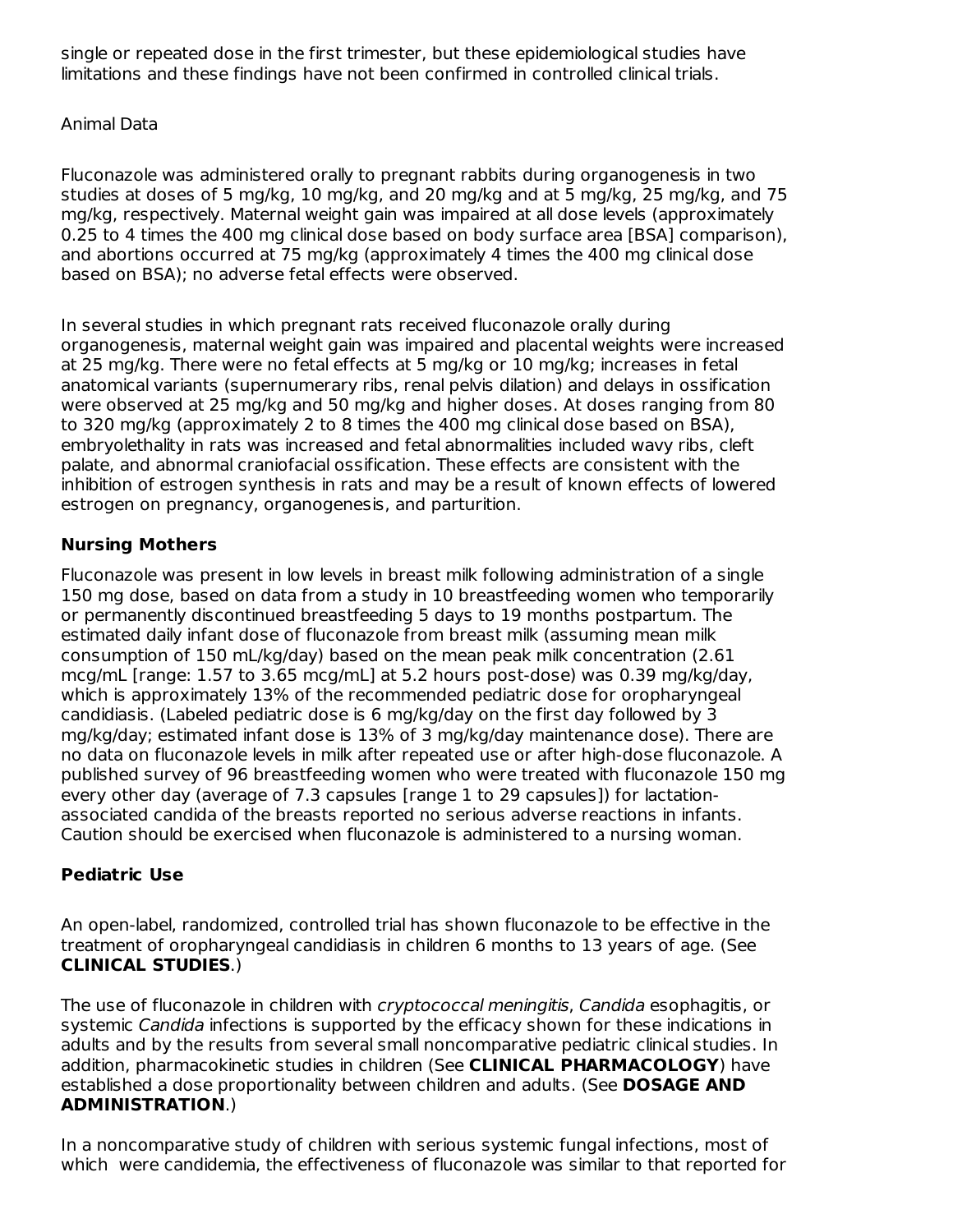the treatment of candidemia in adults. Of 17 subjects with culture-confirmed candidemia, 11 of 14 (79%) with baseline symptoms (3 were asymptomatic) had a clinical cure; 13/15 (87%) of evaluable patients had a mycologic cure at the end of treatment but two of these patients relapsed at 10 and 18 days, respectively, following cessation of therapy.

The efficacy of fluconazole for the suppression of *cryptococcal meningitis* was successful in 4 of 5 children treated in a compassionate-use study of fluconazole for the treatment of life-threatening or serious mycosis. There is no information regarding the efficacy of fluconazole for primary treatment of *cryptococcal meningitis* in children.

The safety profile of fluconazole in children has been studied in 577 children ages 1 day to 17 years who received doses ranging from 1 to 15 mg/kg/day for 1 to 1,616 days. (See **ADVERSE REACTIONS**.)

Efficacy of fluconazole has not been established in infants less than 6 months of age. (See **CLINICAL PHARMACOLOGY**.) A small number of patients (29) ranging in age from 1 day to 6 months have been treated safely with fluconazole.

# **Geriatric Use**

In non-AIDS patients, side effects possibly related to fluconazole treatment were reported in fewer patients aged 65 and older ( $9\%$ ,  $n = 339$ ) than for younger patients (14%, n=2240). However, there was no consistent difference between the older and younger patients with respect to individual side effects. Of the most frequently reported (>1%) side effects, rash, vomiting, and diarrhea occurred in greater proportions of older patients. Similar proportions of older patients (2.4%) and younger patients (1.5%) discontinued fluconazole therapy because of side effects. In post-marketing experience, spontaneous reports of anemia and acute renal failure were more frequent among patients 65 years of age or older than in those between 12 and 65 years of age. Because of the voluntary nature of the reports and the natural increase in the incidence of anemia and renal failure in the elderly, it is however not possible to establish a causal relationship to drug exposure.

Controlled clinical trials of fluconazole did not include sufficient numbers of patients aged 65 and older to evaluate whether they respond differently from younger patients in each indication. Other reported clinical experience has not identified differences in responses between the elderly and younger patients.

Fluconazole is primarily cleared by renal excretion as unchanged drug. Because elderly patients are more likely to have decreased renal function, care should be taken to adjust dose based on creatinine clearance. It may be useful to monitor renal function. (See **CLINICAL PHARMACOLOGY** and **DOSAGE AND ADMINISTRATION**.)

# **ADVERSE REACTIONS**

Fluconazole is generally well tolerated.

In some patients, particularly those with serious underlying diseases such as AIDS and cancer, changes in renal and hematological function test results and hepatic abnormalities have been observed during treatment with fluconazole and comparative agents, but the clinical significance and relationship to treatment is uncertain.

# **In Patients Receiving a Single Dose for Vaginal Candidiasis:**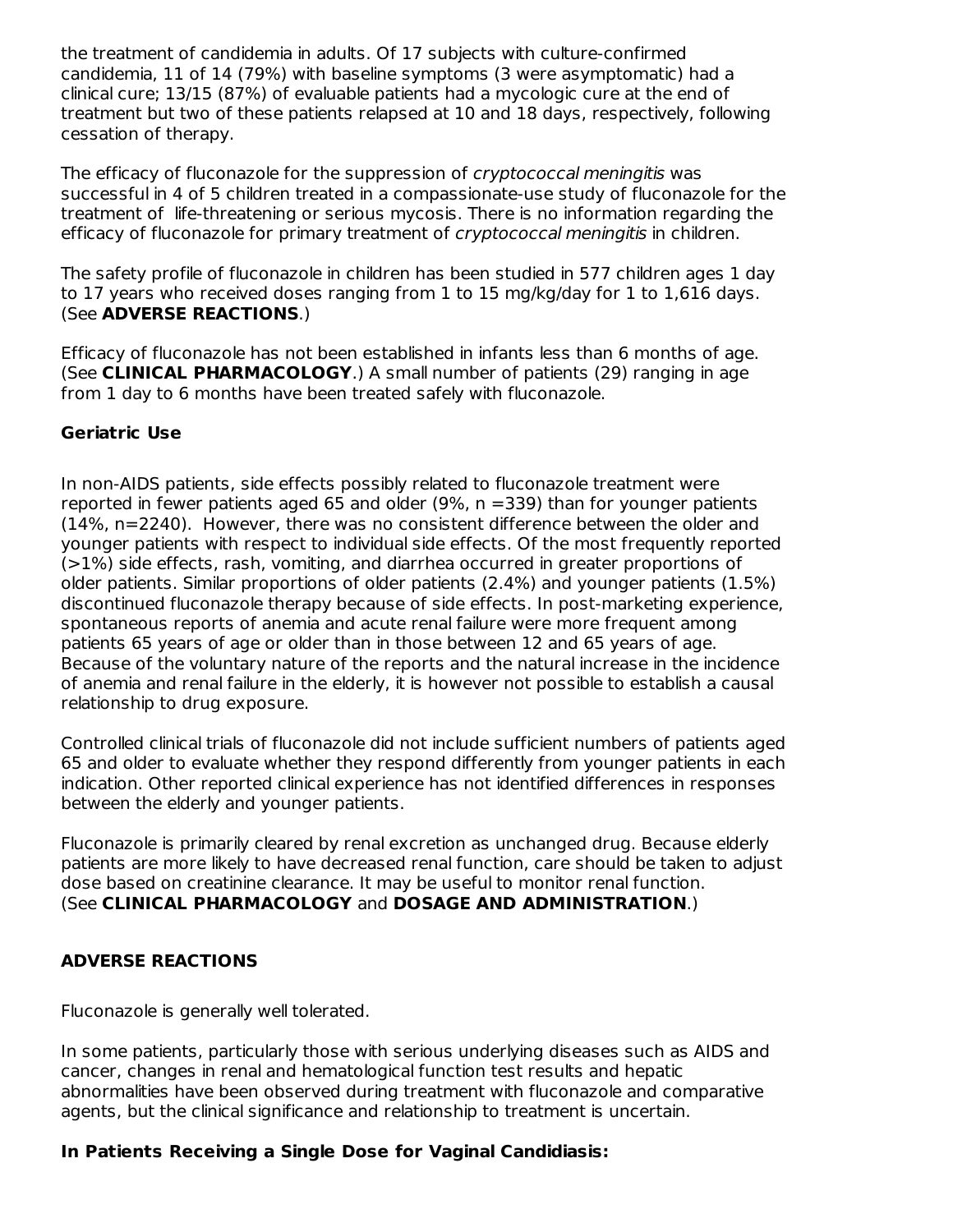During comparative clinical studies conducted in the United States, 448 patients with vaginal candidiasis were treated with fluconazole, 150 mg single dose. The overall incidence of side effects possibly related to fluconazole was 26%. In 422 patients receiving active comparative agents, the incidence was 16%. The most common treatment-related adverse events reported in the patients who received 150 mg single dose fluconazole for vaginitis were headache (13%), nausea (7%), and abdominal pain (6%). Other side effects reported with an incidence equal to or greater than 1% included diarrhea (3%), dyspepsia (1%), dizziness (1%), and taste perversion (1%). Most of the reported side effects were mild to moderate in severity. Rarely, angioedema and anaphylactic reaction have been reported in marketing experience.

# **In Patients Receiving Multiple Doses for Other Infections:**

Sixteen percent of over 4000 patients treated with fluconazole in clinical trials of 7 days or more experienced adverse events. Treatment was discontinued in 1.5% of patients due to adverse clinical events and in 1.3% of patients due to laboratory test abnormalities.

Clinical adverse events were reported more frequently in HIV infected patients (21%) than in non-HIV infected patients (13%); however, the patterns in HIV infected and non-HIV infected patients were similar. The proportions of patients discontinuing therapy due to clinical adverse events were similar in the two groups (1.5%).

The following treatment-related clinical adverse events occurred at an incidence of 1% or greater in 4048 patients receiving fluconazole for 7 or more days in clinical trials: nausea 3.7%, headache 1.9%, skin rash 1.8%, vomiting 1.7%, abdominal pain 1.7%, and diarrhea 1.5%.

Hepato-biliary: In combined clinical trials and marketing experience, there have been rare cases of serious hepatic reactions during treatment with fluconazole. (See **WARNINGS**.) The spectrum of these hepatic reactions has ranged from mild transient elevations in transaminases to clinical hepatitis, cholestasis and fulminant hepatic failure, including fatalities. Instances of fatal hepatic reactions were noted to occur primarily in patients with serious underlying medical conditions (predominantly AIDS or malignancy) and often while taking multiple concomitant medications. Transient hepatic reactions, including hepatitis and jaundice, have occurred among patients with no other identifiable risk factors. In each of these cases, liver function returned to baseline on discontinuation of fluconazole.

In two comparative trials evaluating the efficacy of fluconazole for the suppression of relapse of *cryptococcal meningitis*, a statistically significant increase was observed in median AST (SGOT) levels from a baseline value of 30 IU/L to 41 IU/L in one trial and 34 IU/L to 66 IU/L in the other. The overall rate of serum transaminase elevations of more than 8 times the upper limit of normal was approximately 1% in fluconazole-treated patients in clinical trials. These elevations occurred in patients with severe underlying disease, predominantly AIDS or malignancies, most of whom were receiving multiple concomitant medications, including many known to be hepatotoxic. The incidence of abnormally elevated serum transaminases was greater in patients taking fluconazole concomitantly with one or more of the following medications: rifampin, phenytoin, isoniazid, valproic acid, or oral sulfonylurea hypoglycemic agents.

# **Post-Marketing Experience**

In addition, the following adverse events have occurred during post-marketing experience.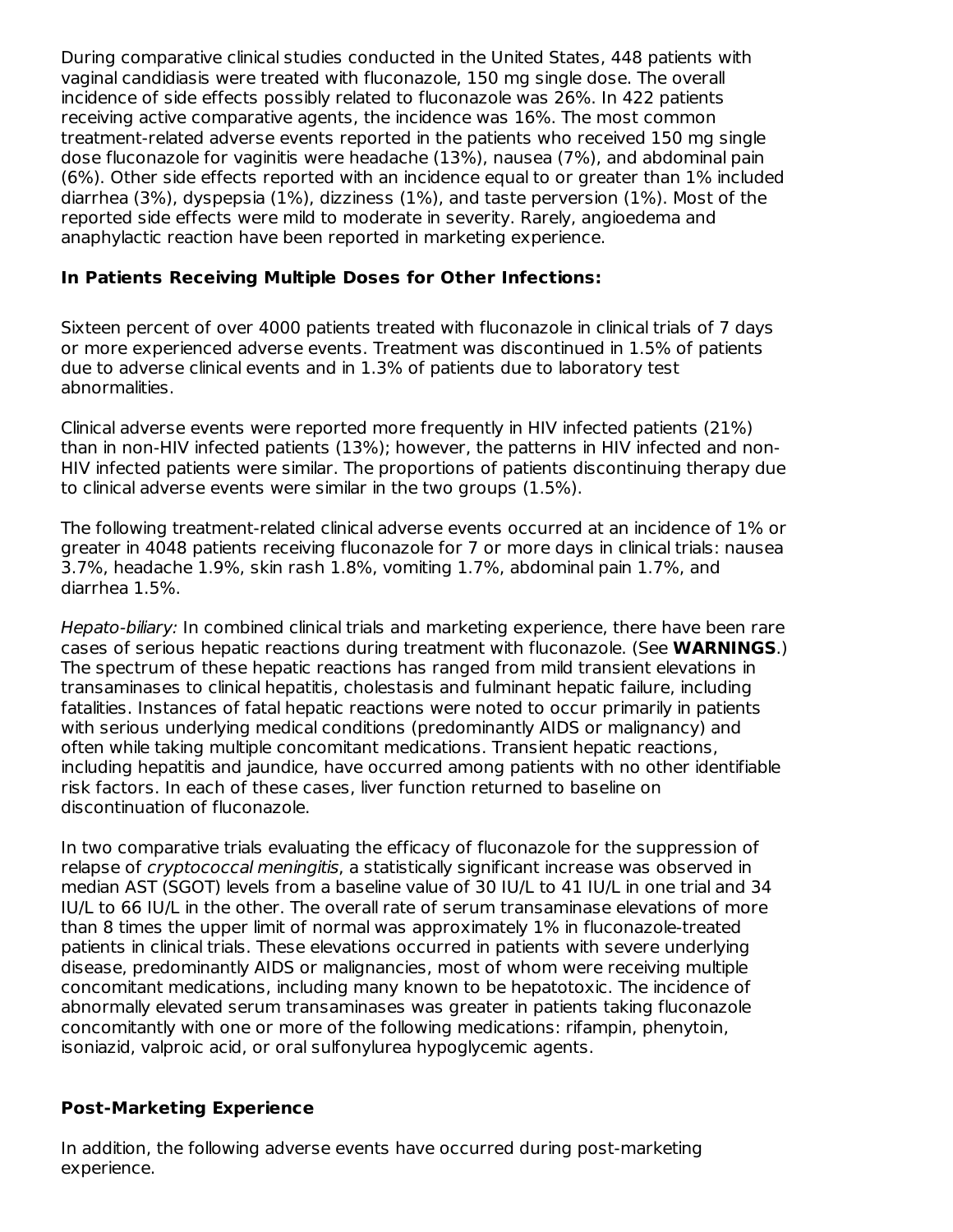Immunologic: In rare cases, anaphylaxis (including angioedema, face edema and pruritus) has been reported.

Body as a Whole: Asthenia, fatigue, fever, malaise.

Cardiovascular: QT prolongation, torsade de pointes. (See **PRECAUTIONS**.)

Central Nervous System: Seizures, dizziness.

Hematopoietic and Lymphatic: Leukopenia, including neutropenia and agranulocytosis, thrombocytopenia.

Metabolic: Hypercholesterolemia, hypertriglyceridemia, hypokalemia.

Gastrointestinal: Cholestasis, dry mouth, hepatocellular damage, dyspepsia, vomiting.

Other Senses: Taste perversion.

Musculoskeletal System: myalgia.

Nervous System: Insomnia, paresthesia, somnolence, tremor, vertigo.

Skin and Appendages: Acute generalized exanthematous pustulosis, drug eruption including fixed drug eruption, increased sweating, exfoliative skin disorders including Stevens-Johnson syndrome and toxic epidermal necrolysis, drug reaction with eosinophilia and systemic symptoms (DRESS) (See **WARNINGS**), alopecia.

## **Adverse Reactions in Children:**

The pattern and incidence of adverse events and laboratory abnormalities recorded during pediatric clinical trials are comparable to those seen in adults.

In Phase II/III clinical trials conducted in the United States and in Europe, 577 pediatric patients, ages 1 day to 17 years were treated with fluconazole at doses up to 15 mg/kg/day for up to 1,616 days. Thirteen percent of children experienced treatmentrelated adverse events. The most commonly reported events were vomiting (5%), abdominal pain (3%), nausea (2%), and diarrhea (2%). Treatment was discontinued in 2.3% of patients due to adverse clinical events and in 1.4% of patients due to laboratory test abnormalities. The majority of treatment-related laboratory abnormalities were elevations of transaminases or alkaline phosphatase.

|                      | <b>Fluconazole</b><br>$(N=577)$ | <b>Comparative Agents</b><br>$(N=451)$ |
|----------------------|---------------------------------|----------------------------------------|
| With any side effect | 13                              | 9.3                                    |
| Vomiting             | 5.4                             | 5.1                                    |
| Abdominal pain       | 2.8                             | 1.6                                    |
| Nausea               | 2.3                             | 1.6                                    |
| Diarrhea             |                                 | ר כ                                    |

#### **Percentage of Patients With Treatment-Related Side Effects**

#### **OVERDOSAGE**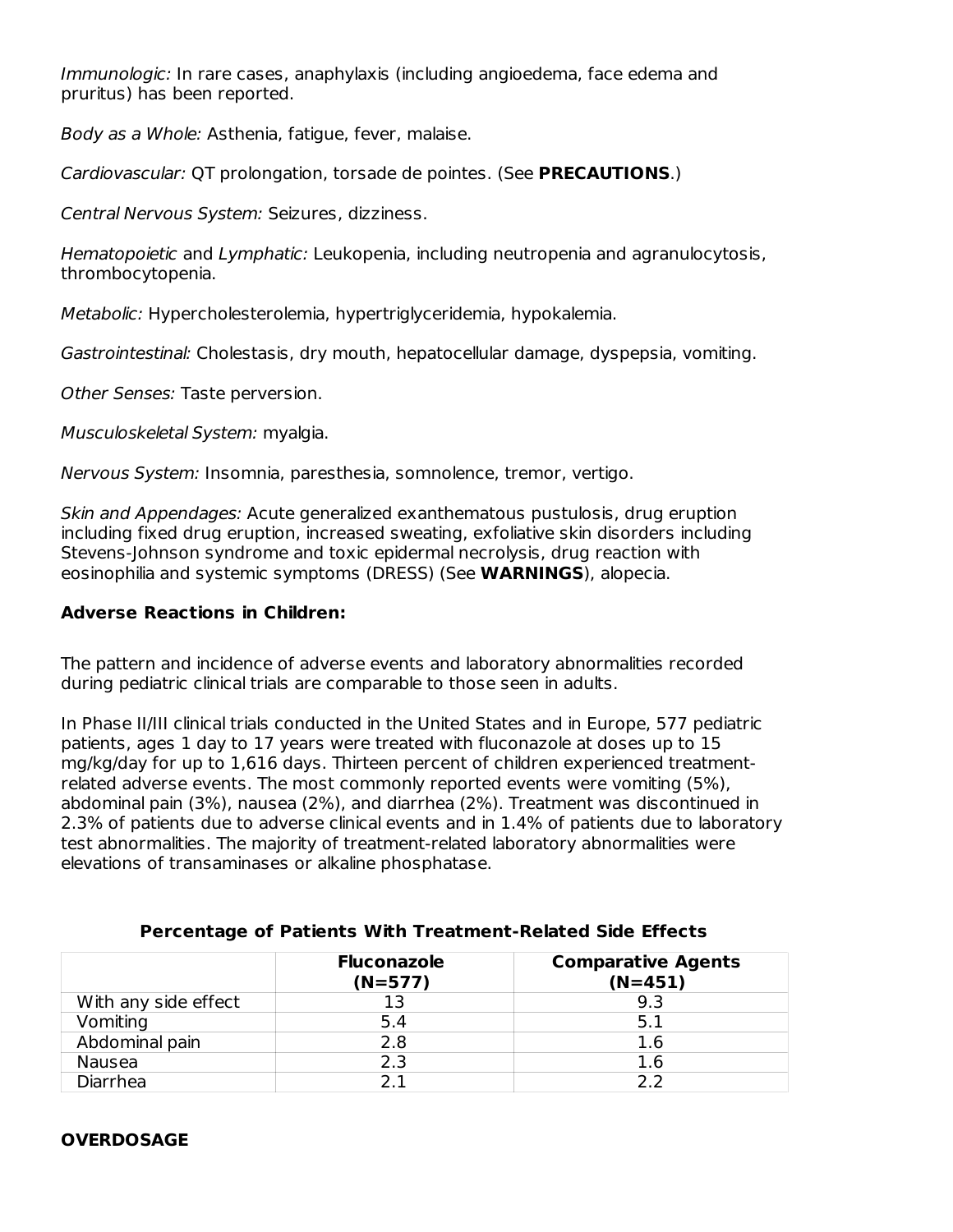There have been reports of overdose with fluconazole accompanied by hallucination and paranoid behavior.

In the event of overdose, symptomatic treatment (with supportive measures and gastric lavage if clinically indicated) should be instituted.

Fluconazole is largely excreted in urine. A 3-hour hemodialysis session decreases plasma levels by approximately 50%.

In mice and rats receiving very high doses of fluconazole, clinical effects in both species included decreased motility and respiration, ptosis, lacrimation, salivation, urinary incontinence, loss of righting reflex, and cyanosis; death was sometimes preceded by clonic convulsions.

## **DOSAGE AND ADMINISTRATION**

#### **Dosage and Administration in Adults:**

#### **Single Dose**

Vaginal candidiasis: The recommended dosage of fluconazole for vaginal candidiasis is 150 mg as a single oral dose.

#### **Multiple Dose**

SINCE ORAL ABSORPTION IS RAPID AND ALMOST COMPLETE, THE DAILY DOSE OF FLUCONAZOLE IS THE SAME FOR ORAL AND INTRAVENOUS ADMINISTRATION. In general, a loading dose of twice the daily dose is recommended on the first day of therapy to result in plasma concentrations close to steady-state by the second day of therapy.

The daily dose of fluconazole for the treatment of infections other than vaginal candidiasis should be based on the infecting organism and the patient's response to therapy. Treatment should be continued until clinical parameters or laboratory tests indicate that active fungal infection has subsided. An inadequate period of treatment may lead to recurrence of active infection. Patients with AIDS and cryptococcal meningitis or recurrent oropharyngeal candidiasis usually require maintenance therapy to prevent relapse.

Oropharyngeal candidiasis: The recommended dosage of fluconazole for oropharyngeal candidiasis is 200 mg on the first day, followed by 100 mg once daily. Clinical evidence of oropharyngeal candidiasis generally resolves within several days, but treatment should be continued for at least 2 weeks to decrease the likelihood of relapse.

Esophageal candidiasis: The recommended dosage of fluconazole for esophageal candidiasis is 200 mg on the first day, followed by 100 mg once daily. Doses up to 400 mg/day may be used, based on medical judgment of the patient's response to therapy. Patients with esophageal candidiasis should be treated for a minimum of three weeks and for at least two weeks following resolution of symptoms.

Systemic Candida infections: For systemic Candida infections including candidemia, disseminated candidiasis, and pneumonia, optimal therapeutic dosage and duration of therapy have not been established. In open, noncomparative studies of small numbers of patients, doses of up to 400 mg daily have been used.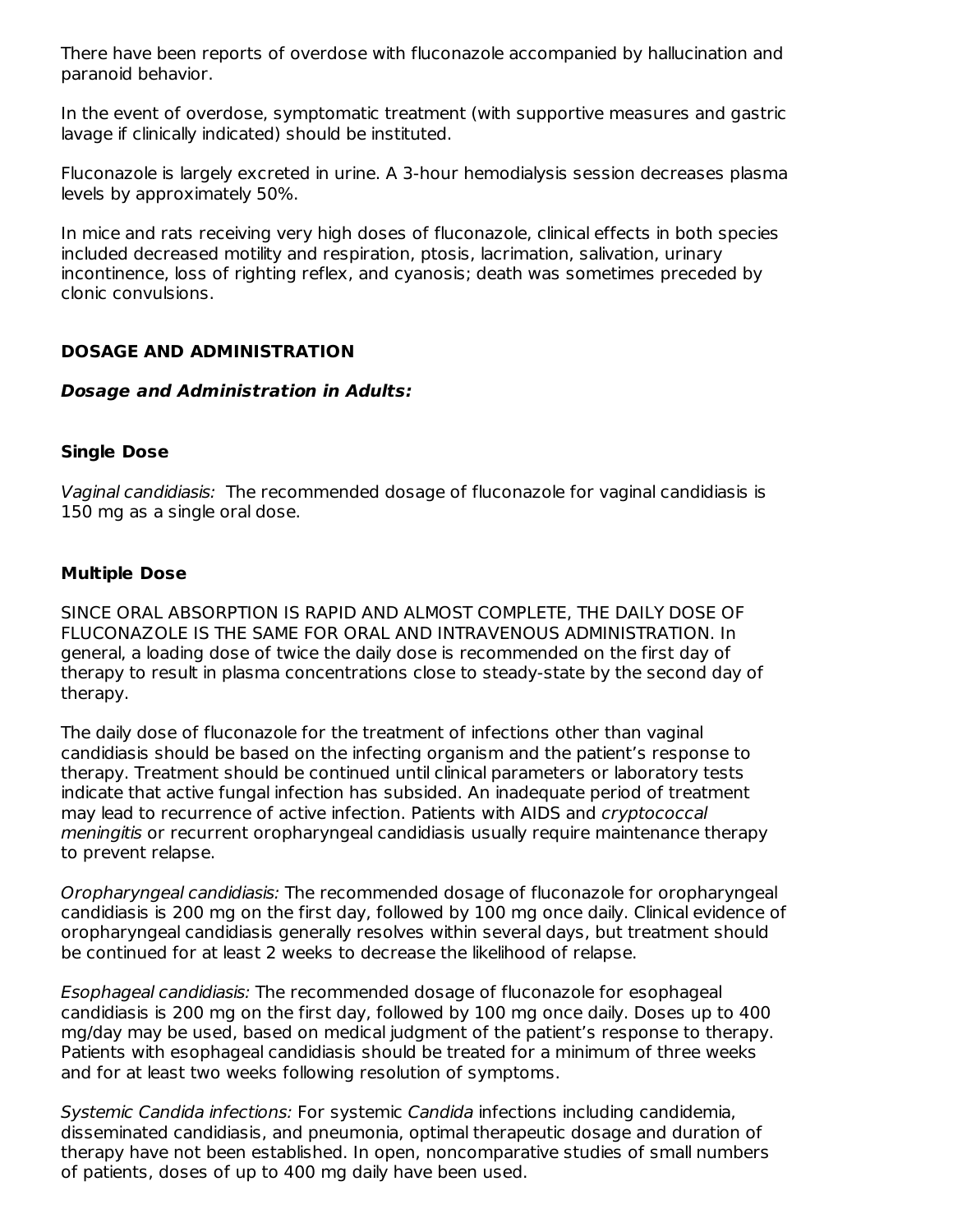Urinary tract infections and peritonitis: For the treatment of Candida urinary tract infections and peritonitis, daily doses of 50 to 200 mg have been used in open, noncomparative studies of small numbers of patients.

Cryptococcal meningitis: The recommended dosage for treatment of acute cryptococcal meningitis is 400 mg on the first day, followed by 200 mg once daily. A dosage of 400 mg once daily may be used, based on medical judgment of the patient's response to therapy. The recommended duration of treatment for initial therapy of cryptococcal meningitis is 10 to 12 weeks after the cerebrospinal fluid becomes culture negative. The recommended dosage of fluconazole for suppression of relapse of cryptococcal meningitis in patients with AIDS is 200 mg once daily.

Prophylaxis in patients undergoing bone marrow transplantation: The recommended fluconazole daily dosage for the prevention of candidiasis in patients undergoing bone marrow transplantation is 400 mg, once daily. Patients who are anticipated to have severe granulocytopenia (less than 500 neutrophils cells/mm<sup>3</sup>) should start fluconazole prophylaxis several days before the anticipated onset of neutropenia, and continue for 7 days after the neutrophil count rises above  $1000$  cells/mm<sup>3</sup>.

## **Dosage and Administration in Children:**

The following dose equivalency scheme should generally provide equivalent exposure in pediatric and adult patients:

| <b>Pediatric</b><br><b>Patients</b> | <b>Adults</b>    |
|-------------------------------------|------------------|
| 3 mg/kg                             | $100 \text{ mg}$ |
| 6 mg/kg                             | 200 mg           |
| $12^*$ mg/kg<br>$\overline{11}$     | 400 mg           |

Some older children may have \* clearances similar to that of adults. Absolute doses exceeding 600 mg/day are not recommended.

Experience with fluconazole in neonates is limited to pharmacokinetic studies in premature newborns. (See **CLINICAL PHARMACOLOGY**.) Based on the prolonged half-life seen in premature newborns (gestational age 26 to 29 weeks), these children, in the first two weeks of life, should receive the same dosage (mg/kg) as in older children, but administered every 72 hours. After the first two weeks, these children should be dosed once daily. No information regarding fluconazole pharmacokinetics in full-term newborns is available.

Oropharyngeal candidiasis: The recommended dosage of fluconazole for oropharyngeal candidiasis in children is 6 mg/kg on the first day, followed by 3 mg/kg once daily. Treatment should be administered for at least 2 weeks to decrease the likelihood of relapse.

Esophageal candidiasis: For the treatment of esophageal candidiasis, the recommended dosage of fluconazole in children is 6 mg/kg on the first day, followed by 3 mg/kg once daily. Doses up to 12 mg/kg/day may be used, based on medical judgment of the patient's response to therapy. Patients with esophageal candidiasis should be treated for a minimum of three weeks and for at least 2 weeks following the resolution of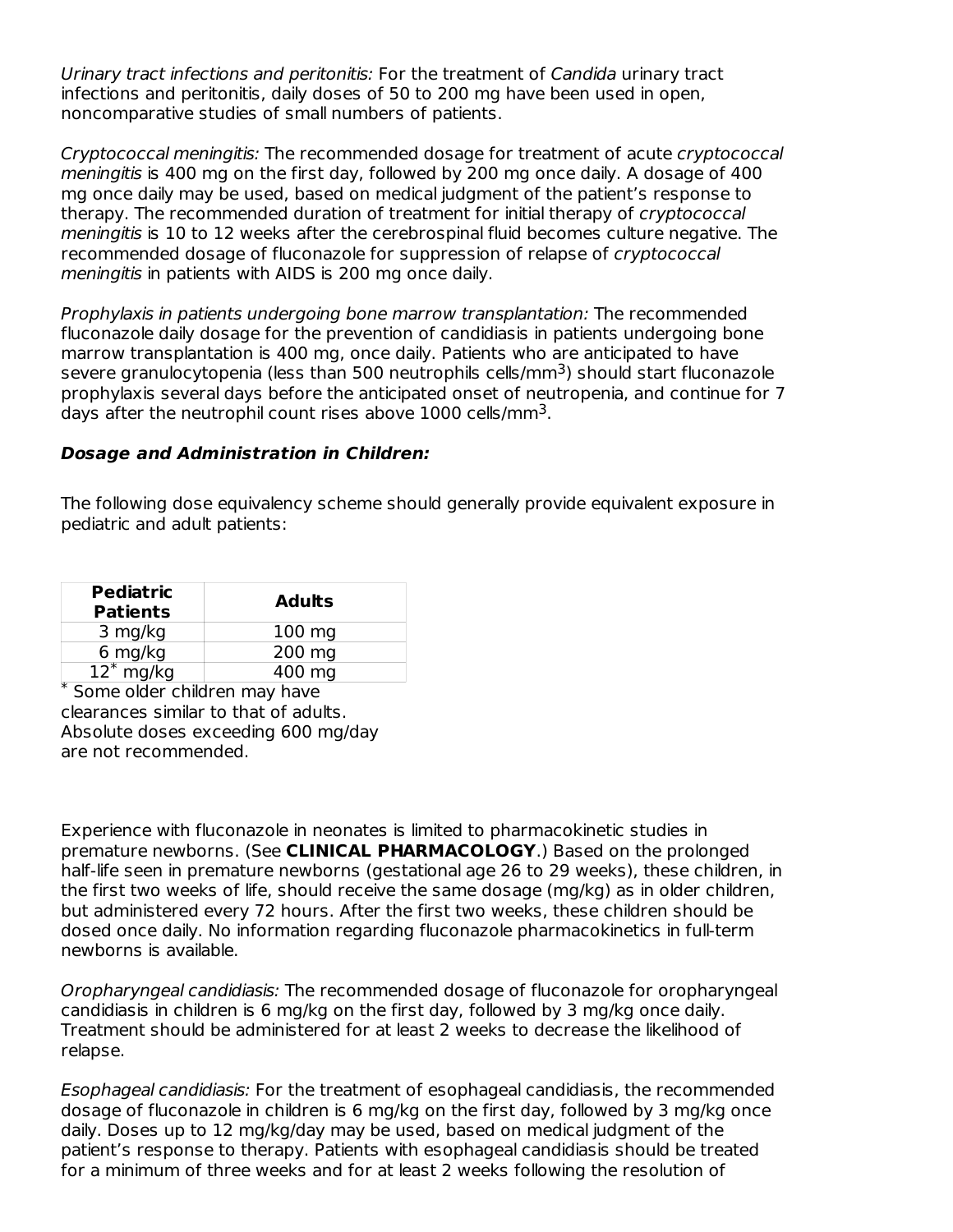symptoms.

Systemic Candida infections: For the treatment of candidemia and disseminated Candida infections, daily doses of 6 to 12 mg/kg/day have been used in an open, noncomparative study of a small number of children.

Cryptococcal meningitis: For the treatment of acute cryptococcal meningitis, the recommended dosage is 12 mg/kg on the first day, followed by 6 mg/kg once daily. A dosage of 12 mg/kg once daily may be used, based on medical judgment of the patient's response to therapy. The recommended duration of treatment for initial therapy of cryptococcal meningitis is 10 to 12 weeks after the cerebrospinal fluid becomes culture negative. For suppression of relapse of cryptococcal meningitis in children with AIDS, the recommended dose of fluconazole is 6 mg/kg once daily.

## **Dosage In Patients With Impaired Renal Function:**

Fluconazole is cleared primarily by renal excretion as unchanged drug. There is no need to adjust single dose therapy for vaginal candidiasis because of impaired renal function. In patients with impaired renal function who will receive multiple doses of fluconazole, an initial loading dose of 50 mg to 400 mg should be given. After the loading dose, the daily dose (according to indication) should be based on the following table:

| <b>Creatinine</b><br><b>Clearance</b><br>(mL/min) | <b>Recommended</b><br>Dose $(\%)$ |
|---------------------------------------------------|-----------------------------------|
| >50                                               | 100                               |
| $\leq$ 50 (no dialysis)                           | 50                                |
| Hemodialysis                                      | 100% after each                   |
|                                                   | hemodialysis                      |

Patients on hemodialysis should receive 100% of the recommended dose after each hemodialysis; on non-dialysis days, patients should receive a reduced dose according to their creatinine clearance.

These are suggested dose adjustments based on pharmacokinetics following administration of multiple doses. Further adjustment may be needed depending upon clinical condition.

When serum creatinine is the only measure of renal function available, the following formula (based on sex, weight, and age of the patient) should be used to estimate the creatinine clearance in adults:

Males: Weight (kg) x (140 - age)

————————————— 72 x serum creatinine (mg/100 mL)

Females: 0.85 × above value

Although the pharmacokinetics of fluconazole has not been studied in children with renal insufficiency, dosage reduction in children with renal insufficiency should parallel that recommended for adults. The following formula may be used to estimate creatinine clearance in children:

K x linear length or height (cm)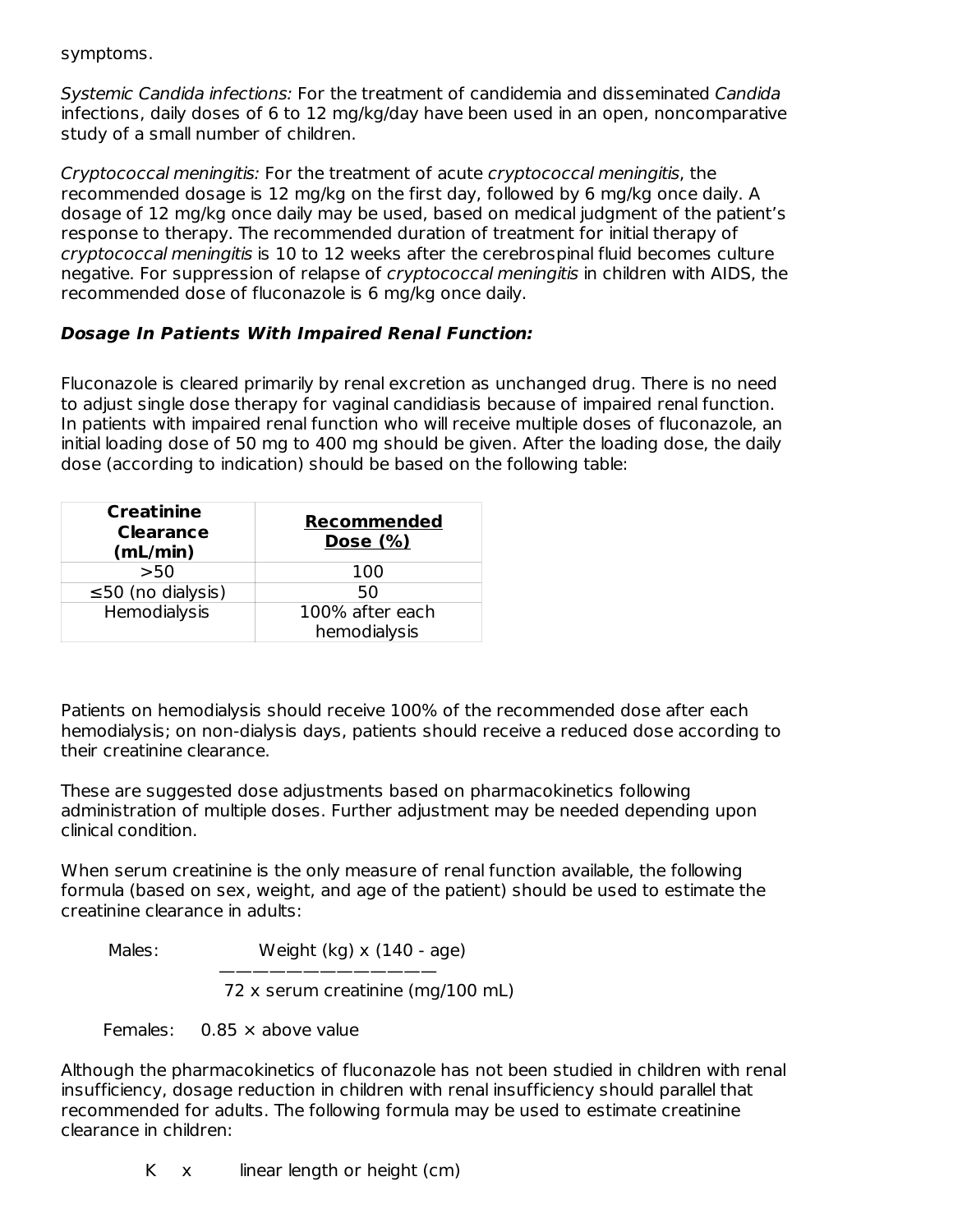———————————— serum creatinine (mg/100 mL)

(Where K=0.55 for children older than 1 year and 0.45 for infants.)

#### **Administration**

Fluconazole tablets are administered orally. Fluconazole tablets can be taken with or without food.

#### **HOW SUPPLIED**

**Fluconazole Tablets USP, 50 mg** are pink mottled, biconvex, capsule shaped uncoated tablets with "C" debossed on one side and "04" debossed on other side.

Bottles of 30 NDC 57237-003-30

**Fluconazole Tablets USP, 100 mg** are pink mottled, biconvex, capsule shaped uncoated tablets with "C" debossed on one side and "05" debossed on other side.

Bottles of 30 NDC 57237-004-30

**Fluconazole Tablets USP, 150 mg** are pink mottled, biconvex, capsule shaped uncoated tablets with "C" debossed on one side and "10" debossed on other side.

Unit dose package of 1 NDC 57237-005-11

**Fluconazole Tablets USP, 200 mg** are pink mottled, biconvex, capsule shaped uncoated tablets with "C" debossed on one side and "07" debossed on other side.

| Bottles of 30  | NDC 57237-006-30 |
|----------------|------------------|
| Bottles of 100 | NDC 57237-006-01 |

#### **Storage**

Store at 20 $^{\circ}$  to 25 $^{\circ}$ C (68 $^{\circ}$  to 77 $^{\circ}$ F); excursions permitted to 15 $^{\circ}$  to 30 $^{\circ}$ C (59 $^{\circ}$  to 86 $^{\circ}$ F) [see USP Controlled Room Temperature].

Maalox $^\circledR$  is a registered trademark of Novartis Consumer Health, Inc.  $XELJANZ<sup>®</sup>$  is a registered trademark of Pfizer, Inc. LYNPARZA $\mathsf{^@}$  is a registered trademark of AstraZeneca group of companies.

**Distributed by:** Rising Health, LLC

Saddle Brook, NJ 07663

#### **Made in India**

Code: TS/DRUGS/19/1993

Revised: 05/2022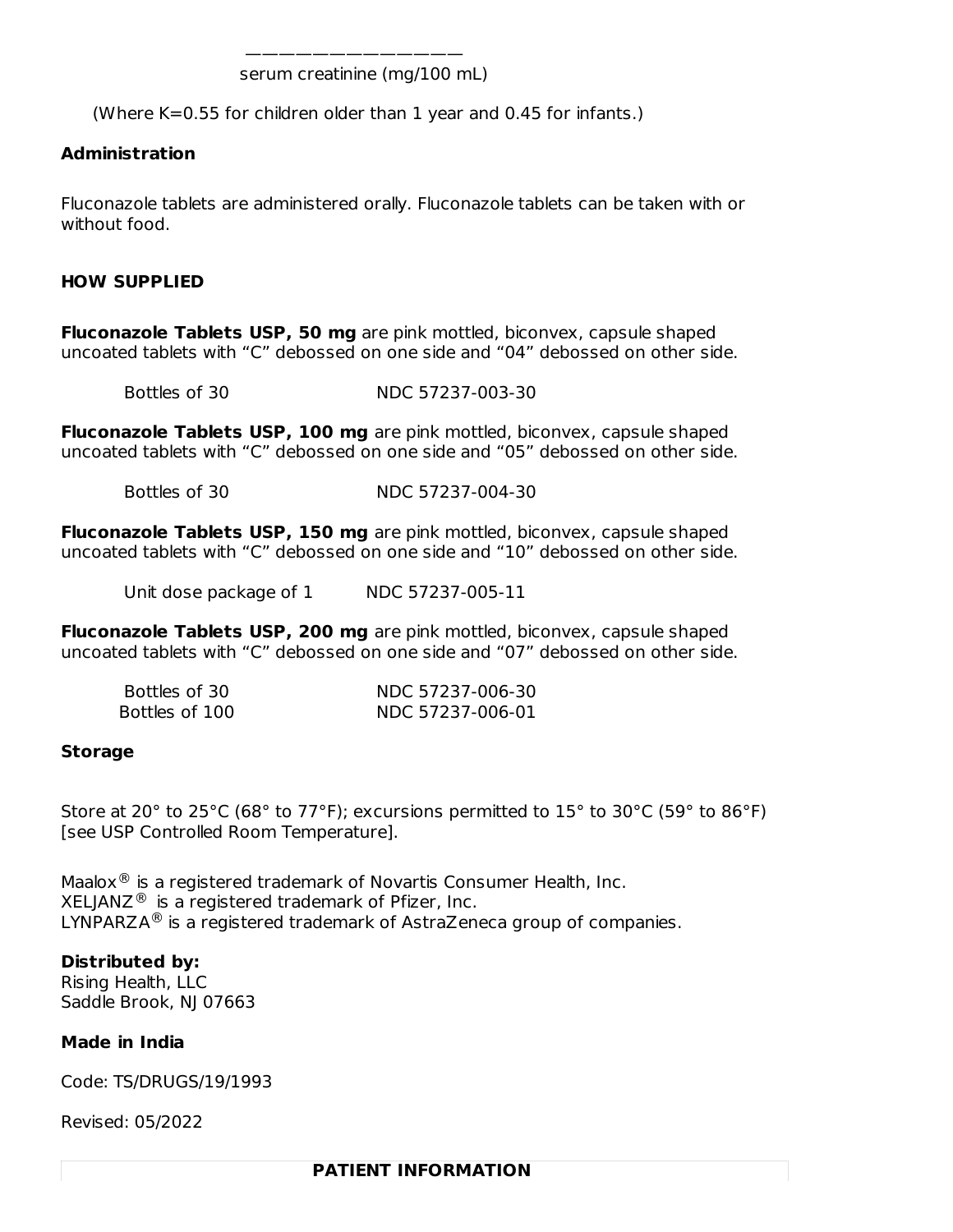#### **Fluconazole Tablets USP (floo kon' a zole)**

This leaflet contains important information about fluconazole tablets. It is not meant to take the place of your healthcare provider's instructions. Read this information carefully before you take fluconazole tablets. Ask your healthcare provider if you do not understand any of this information or if you want to know more about fluconazole tablets.

#### **What are fluconazole tablets?**

Fluconazole tablets are a prescription medicine used to treat vaginal yeast infections caused by a yeast called Candida. Fluconazole tablet helps stop too much yeast from growing in the vagina so the yeast infection goes away.

Fluconazole tablets are different from other treatments for vaginal yeast infections because it is a tablet taken by mouth. Fluconazole tablets are also used for other conditions. However, this leaflet is only about using fluconazole tablets for vaginal yeast infections. For information about using fluconazole tablets for other reasons, ask your healthcare provider. See the section of this leaflet for information about vaginal yeast infections.

## **What is a vaginal yeast infection?**

It is normal for a certain amount of yeast to be found in the vagina. Sometimes too much yeast starts to grow in the vagina and this can cause a yeast infection. Vaginal yeast infections are common. About three out of every four adult women will have at least one vaginal yeast infection during their life.

Some medicines and medical conditions can increase your chance of getting a yeast infection. If you are pregnant, have diabetes, use birth control pills, or take antibiotics you may get yeast infections more often than other women. Personal hygiene and certain types of clothing may increase your chances of getting a yeast infection. Ask your healthcare provider for tips on what you can do to help prevent vaginal yeast infections.

If you get a vaginal yeast infection, you may have any of the following symptoms:

- $\bullet$  itching
- a burning feeling when you urinate
- redness
- soreness
- a thick white vaginal discharge that looks like cottage cheese

# **Do not take fluconazole tablets if you.**

- take the following medicines:
	- quinidine
	- erythromycin
	- pimozide
	- are allergic to fluconazole, the active ingredient in fluconazole tablets, or any of the ingredients in fluconazole tablets. See the end of this Patient Information leaflet for a complete list of ingredients in fluconazole tablets.

#### **Before you take fluconazole tablets, tell your healthcare provider about all of your medical conditions, if you:**

- have liver problems
- have kidney problems
- have heart problems including heart arrythmias
- have hypokalemia (low potassium)
- $\bullet$  are pregnant or plan to become pregnant. Tell your healthcare provider right away if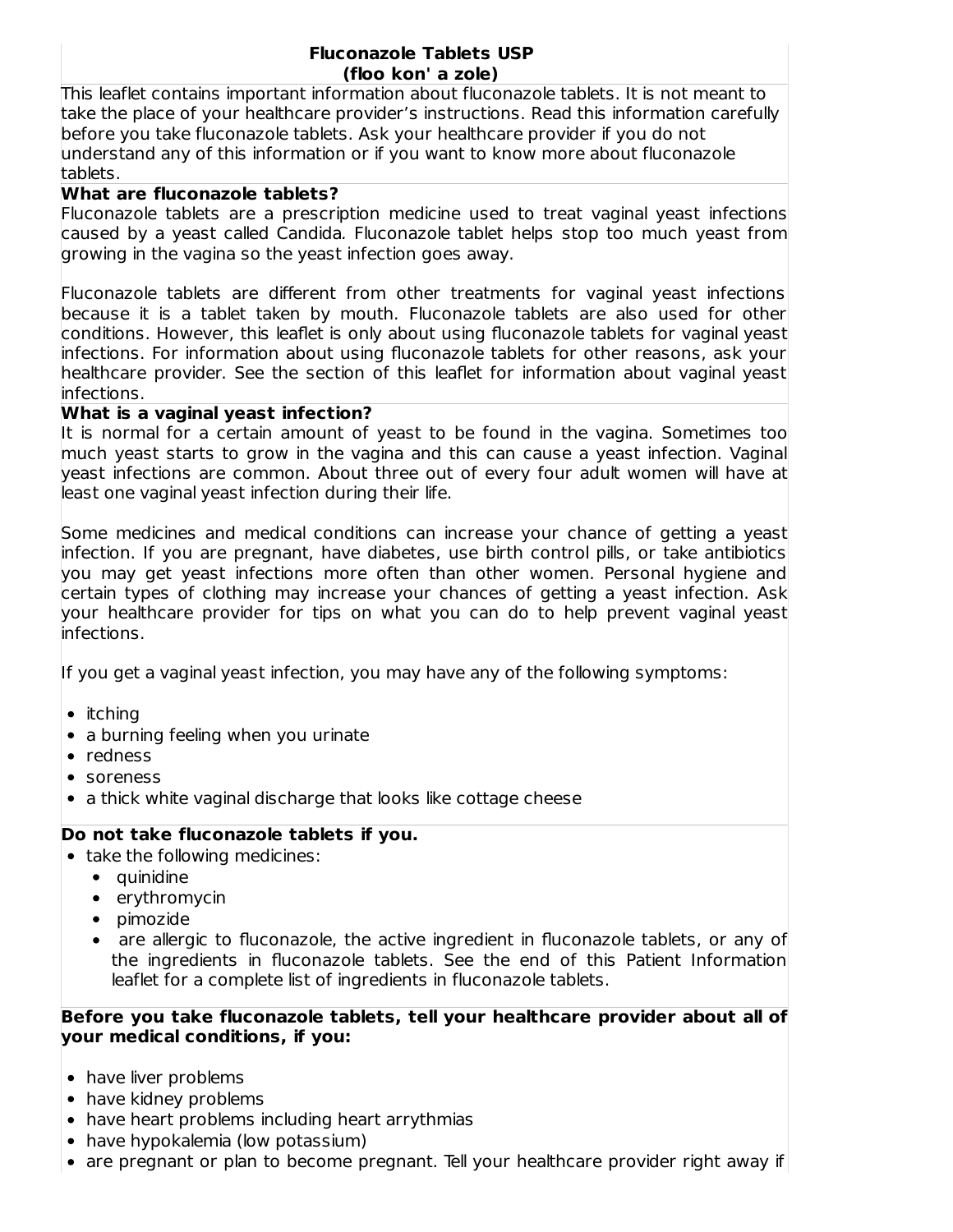you become pregnant while taking fluconazole tablets. You and your healthcare provider will decide if fluconazole tablets are right for you. If you may become pregnant you should use a birth-control (contraceptive) method while taking fluconazole tablets and for 1 week after your final dose.

• are breastfeeding or plan to breastfeed. Fluconazole can pass into your breastmilk. Talk to your healthcare provider about the best way to feed your baby while you are taking fluconazole tablets.

**Before you start taking fluconazole tablets, tell your healthcare provider about all the medicines you take,** including prescription and over-the-counter medicines, vitamins, and herbal supplements. Especially tell your healthcare provider if you take:

- diabetes medicines such as glyburide, tolbutamide, glipizide
- blood pressure medicines like hydrochlorothiazide, losartan, amlodipine, verapamil, nifedipine or felodipine
- blood thinners such as warfarin
- cyclosporine, tacrolimus or sirolimus (used to prevent rejection of organ transplants)
- rifampin or rifabutin for tuberculosis
- phenytoin or carbamazepine to control seizures
- theophylline to control asthma
- quinidine (used to correct disturbances in heart rhythm)
- amiodarone (used for treating uneven heartbeats 'arrhythmias')
- amitriptyline or nortriptyline for depression
- pimozide for psychiatric illness
- amphotericin B or voriconazole for fungal infections
- erythromycin for bacterial infections
- olaparib, cyclophosphamide or vinca alkaloids such as vincristine or vinblastine for treatment of cancer
- fentanyl, alfentanil or methadone for chronic pain
- ibrutinib used for treating blood cancer
- ivacaftor or ivacaftor combinations, such as tezacaftor/ivacaftor and ivacaftor/tezacaftor/elexacaftor, used to treat cystic fibrosis
- lurasidone used to treat schizophrenia or depression
- lemborexant, used for the treatment of insomnia
- lipid lowering drugs such as atorvastatin, simvastatin, and fluvastatin
- non-steroidal anti-inflammatory drugs including celecoxib, ibuprofen, and naproxen
- prednisone, a steroid used to treat skin, gastrointestinal, hematological or respiratory disorders
- antiviral medications used to treat HIV like saquinavir or zidovudine
- tofacitinib for rheumatoid arthritis
- vitamin A nutritional supplement
- tolvaptan used to treat hyponatremia (low levels of sodium in your blood) or to slow kidney function decline

Since there are many brand names for these medicines, check with your healthcare provider or pharmacist if you have any questions.

#### **How should I take fluconazole tablets?**

- Take fluconazole tablets exactly as your healthcare provider tells you to.
- Take fluconazole tablets by mouth with or without food.
- If you take too much fluconazole, call your healthcare provider or go to the nearest emergency room right away.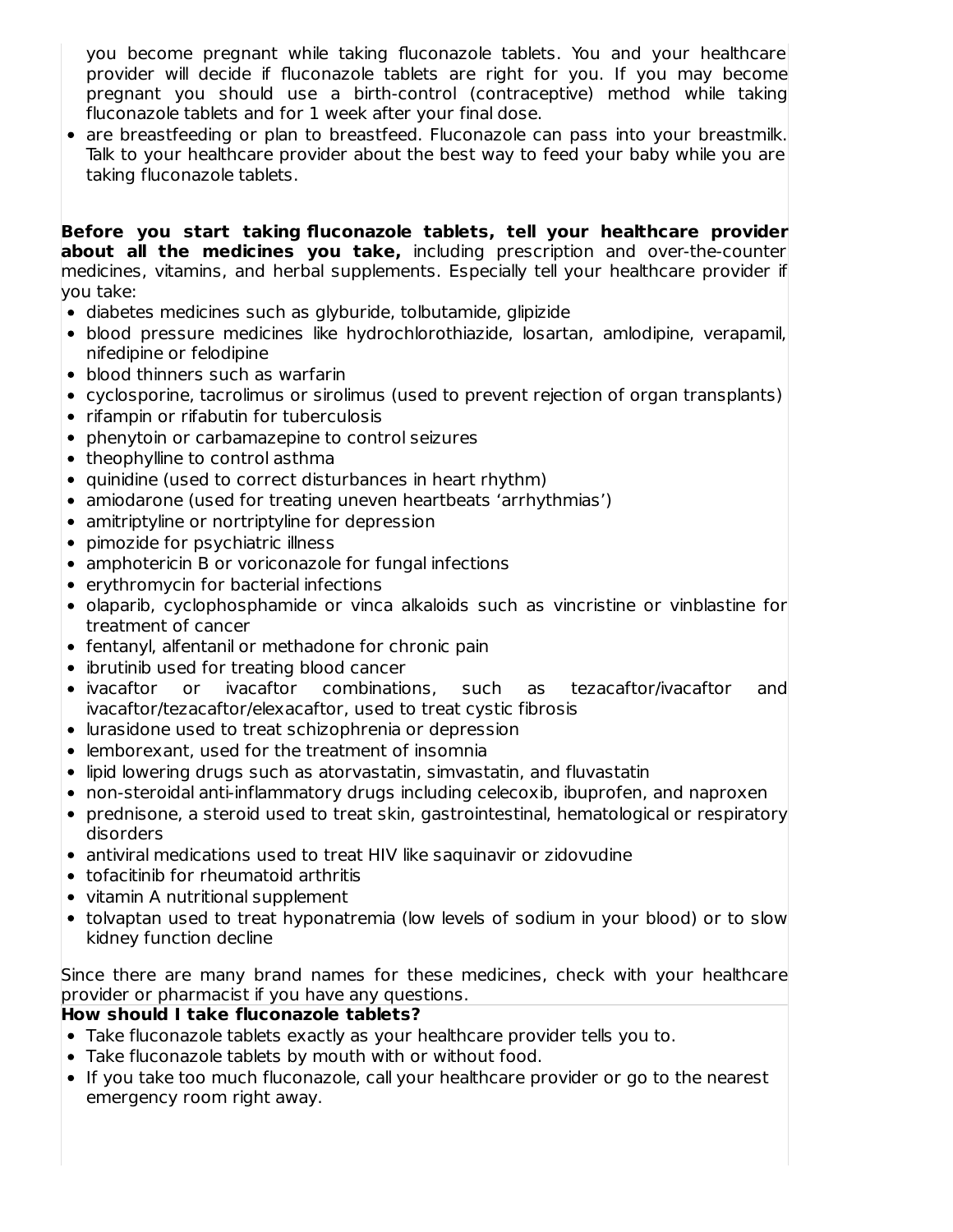

# **What should I avoid while taking fluconazole tablets?**

Fluconazole tablets can cause dizziness and seizures. Do not drive or operate machinery until you know how fluconazole tablets affects you.

## **What are the possible side effects of fluconazole tablets? Fluconazole tablets may cause serious side effects including:**

- **serious liver problems.** Some people with serious medical problems have developed serious liver problems that became life-threatening or caused death while taking fluconazole tablets. Sometimes these liver problems can be reversed when you stop taking fluconazole tablets. Tell your healthcare provider right away if you have symptoms of serious liver problems including:
	- dark colored urine
	- light-colored stools
	- vomiting
	- severe skin itching
	- tiredness
	- loss of appetite
	- yellowing of the skin and eyes (jaundice)
- **serious allergic reactions:** Serious allergic reactions (anaphylaxis) have happened while taking fluconazole tablets. Stop taking fluconazole tablets, call your healthcare provider or go to the nearest hospital emergency room right away if you get any signs or symptoms of an allergic reaction including:
	- shortness of breath
	- coughing
	- wheezing
	- fever
	- skin rash, hives, blisters or skin peeling
	- throbbing of the heart or ears
	- swelling of the eyelids
	- face, mouth, neck, or any other part of the body
	- $\bullet$  chills
- **serious skin problems.** Some people with serious medical problems have  $\bullet$ developed serious skin problems that have caused death while taking fluconazole tablets. Tell your healthcare provider right away if you develop a rash while taking fluconazole tablets.

#### **The most common side effects of fluconazole tablets include:**

- headache
- diarrhea
- nausea or upset stomach
- dizziness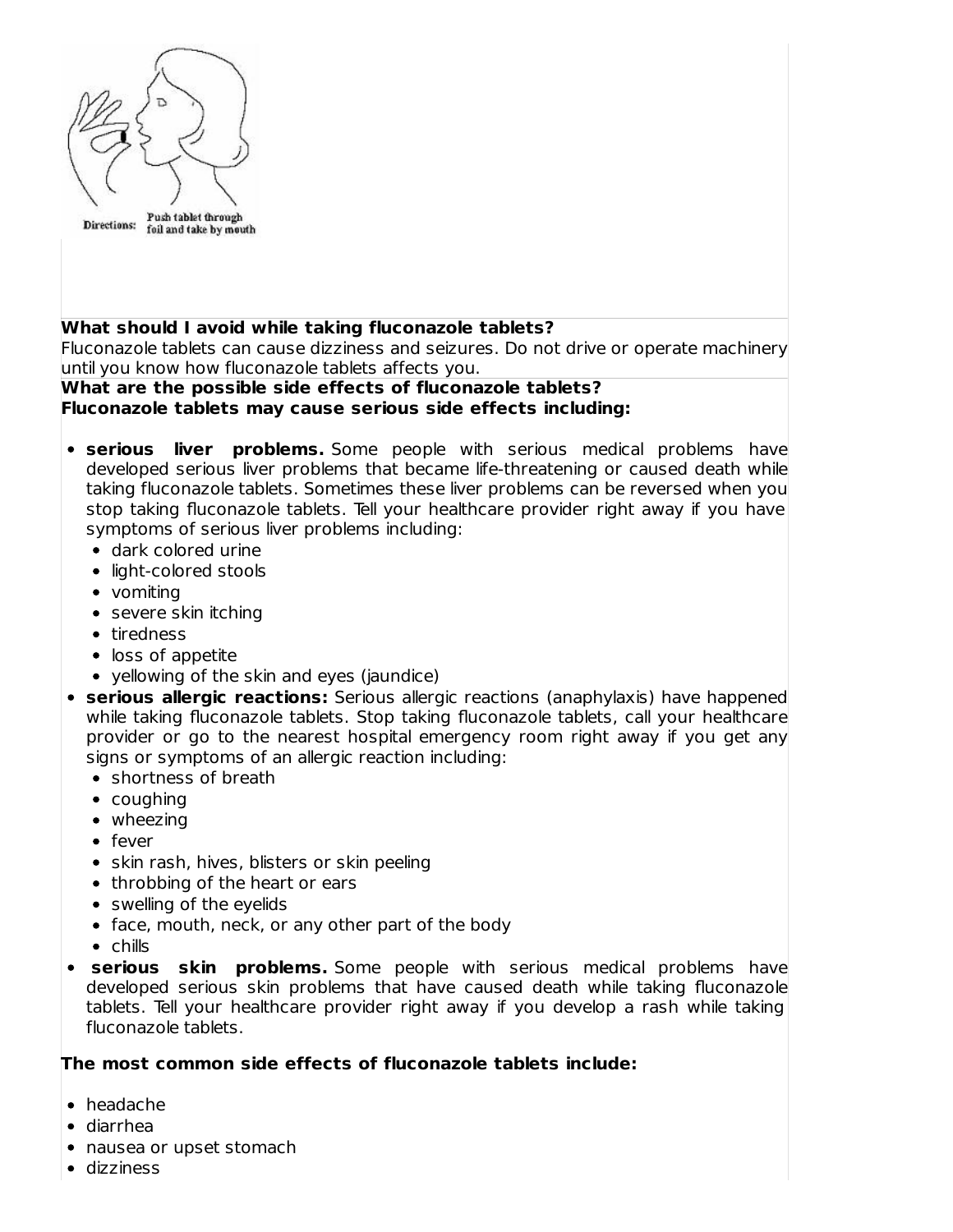- stomach pain
- changes in the way food tastes

# **Other side effects include:**

- **adrenal insufficiency:** Some people who have taken fluconazole tablets developed adrenal insufficiency that was reversible. Tell your healthcare provider right away if you have symptoms of adrenal insufficiency including:
	- long lasting fatique
	- muscle weakness
	- loss of appetite
	- weight loss
	- stomach pain
	- dizziness
	- nausea
	- vomiting
- **dizziness or seizures.**

These are not all the possible side effects of fluconazole tablets.

Call your healthcare provider for medical advice about side effects. You may report side effects to FDA at 1-800-FDA-1088.

**How should I store fluconazole tablets?**

Store fluconazole tablets below 86°F (30°C).

**Keep fluconazole tablets and all medicines out of the reach of children.**

**General information about the safe and effective use of fluconazole tablets.** Medicines are sometimes prescribed for purposes other than those listed in a Patient Information leaflet. Do not use fluconazole tablets for a condition for which it was not prescribed. Do not give fluconazole tablets to other people, even if they have the same symptoms you have. It may harm them.

You can ask your healthcare provider for information about fluconazole tablets that is written for health professionals.

**What are the ingredients in fluconazole tablets? Active ingredient:** fluconazole

**Inactive ingredients:** microcrystalline cellulose, dibasic calcium phosphate anhydrous, povidone, croscarmellose sodium, FD&C Red No. 40 aluminum lake dye, and magnesium stearate.

# **Distributed by:**

Rising Health, LLC Saddle Brook, NJ 07663

# **Made in India**

Code: TS/DRUGS/19/1993

For medical information about fluconazole tablets, call 1-833-395-6928.

This Patient Information has been approved by the U.S. Food and Drug Administration

Revised: 05/2022

**®**

# **PACKAGE LABEL-PRINCIPAL DISPLAY PANEL - 50 mg (30 Tablets Bottle)**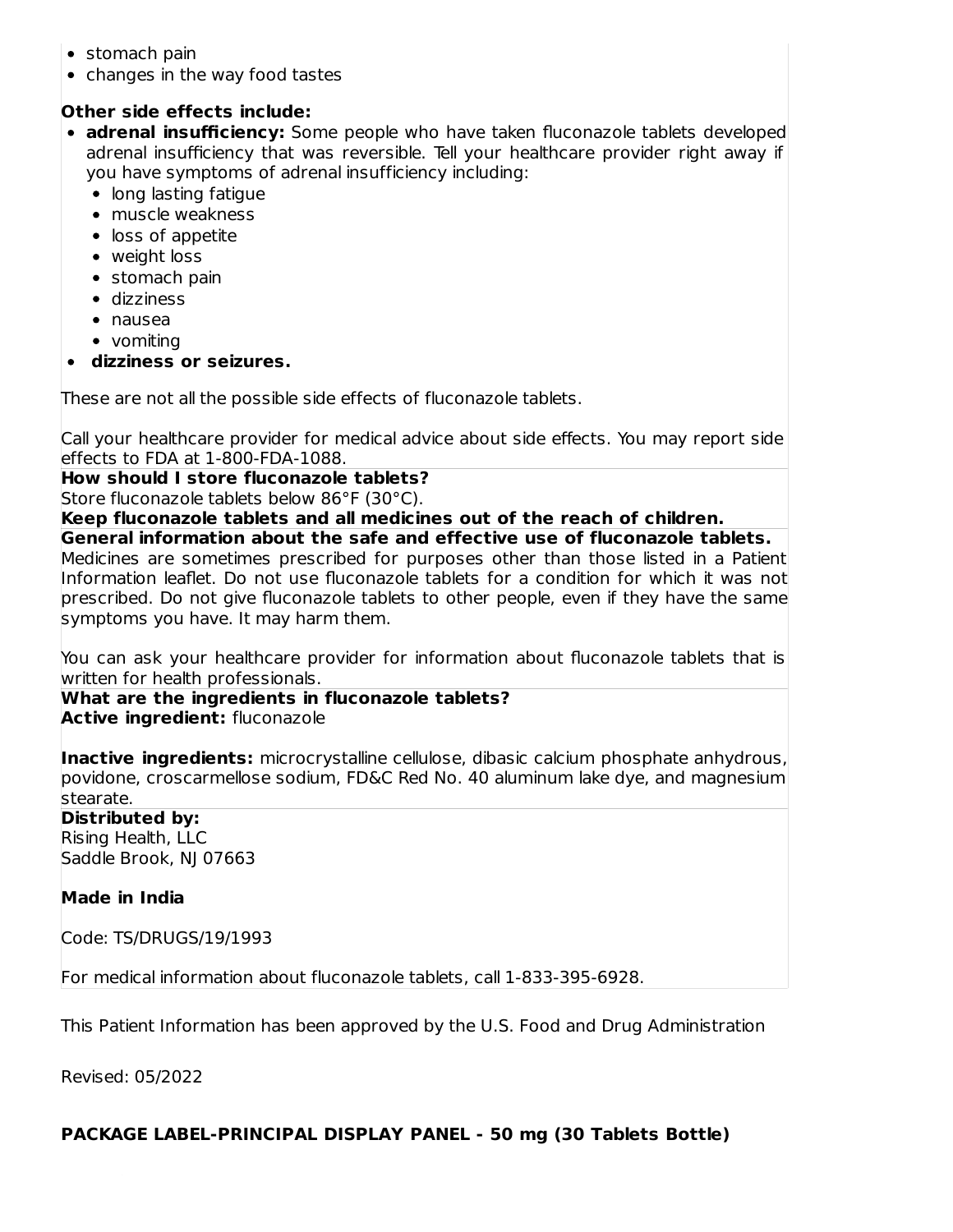**Rising** NDC 57237-003-30 **Fluconazole Tablets USP 50 mg 30 Tablets Rx only ®**



# **PACKAGE LABEL-PRINCIPAL DISPLAY PANEL - 100 mg (30 Tablets Bottle)**

**Rising** NDC 57237-004-30 **Fluconazole Tablets USP 100 mg 30 Tablets Rx only ®**

| $\blacksquare$ Rising <sup>®</sup> NDC 57237-004-30 | Each tablet contains: 100 mg of<br>fluconazole USP.                                                                                                                                                                                                                      | Distributed by:<br>Rising Health, LLC                    | Code: TS/DRUGS/19/1993                            |                                             |
|-----------------------------------------------------|--------------------------------------------------------------------------------------------------------------------------------------------------------------------------------------------------------------------------------------------------------------------------|----------------------------------------------------------|---------------------------------------------------|---------------------------------------------|
| Fluconazole<br><b>Tablets USP</b><br>(100 mg)       | Usual Dosage: See package insert<br>for full prescribing information.<br><b>Dispense in a tight, light-resistant</b> $\mathsf{r}$ -<br>container as described in the USP.<br>Store at 20° to 25°C (68° to<br>77°F); excursions permitted<br>to 15° to 30°C (59° to 86°F) | Saddle Brook, NJ 07663 Revised: 12/2017<br>Made in India | P1418937                                          | Pus.<br>$\circ$<br>$\overline{\phantom{0}}$ |
| Rx only<br><b>30 Tablets</b>                        | <b>Isee USP Controlled Room I</b><br>Temperature].                                                                                                                                                                                                                       |                                                          |                                                   |                                             |
|                                                     |                                                                                                                                                                                                                                                                          | *Over Printing Zone                                      | <b>Coding Area</b><br>$(45 \times 15 \text{ mm})$ |                                             |

**PACKAGE LABEL-PRINCIPAL DISPLAY PANEL - 150 mg Catch Cover (1 Card x 1 Tablet)**

**Rising NDC 57237-005-11 ®**

**Fluconazole Tablet USP 150 mg The easy ORAL cure for most vaginal yeast \* infections**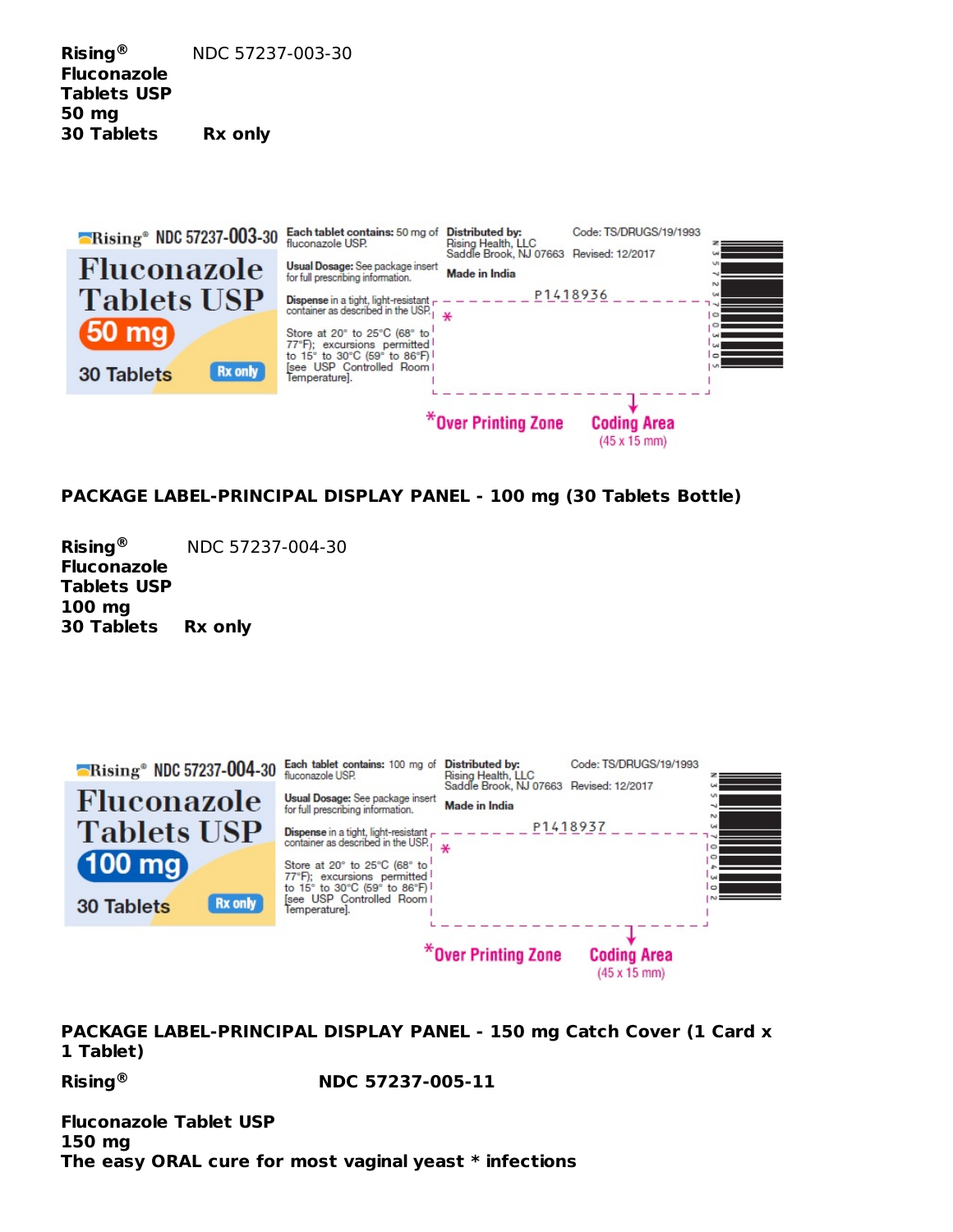

## **PACKAGE LABEL-PRINCIPAL DISPLAY PANEL - 150 mg Blister Carton (12 Cards x 1 Tablet)**

**Rising NDC 57237-005-11 Fluconazole Tablet USP 150 mg The easy ORAL cure for most vaginal yeast \* infections 12 Cards x 1 Tablet** \*Due to **Candida Rx only ®**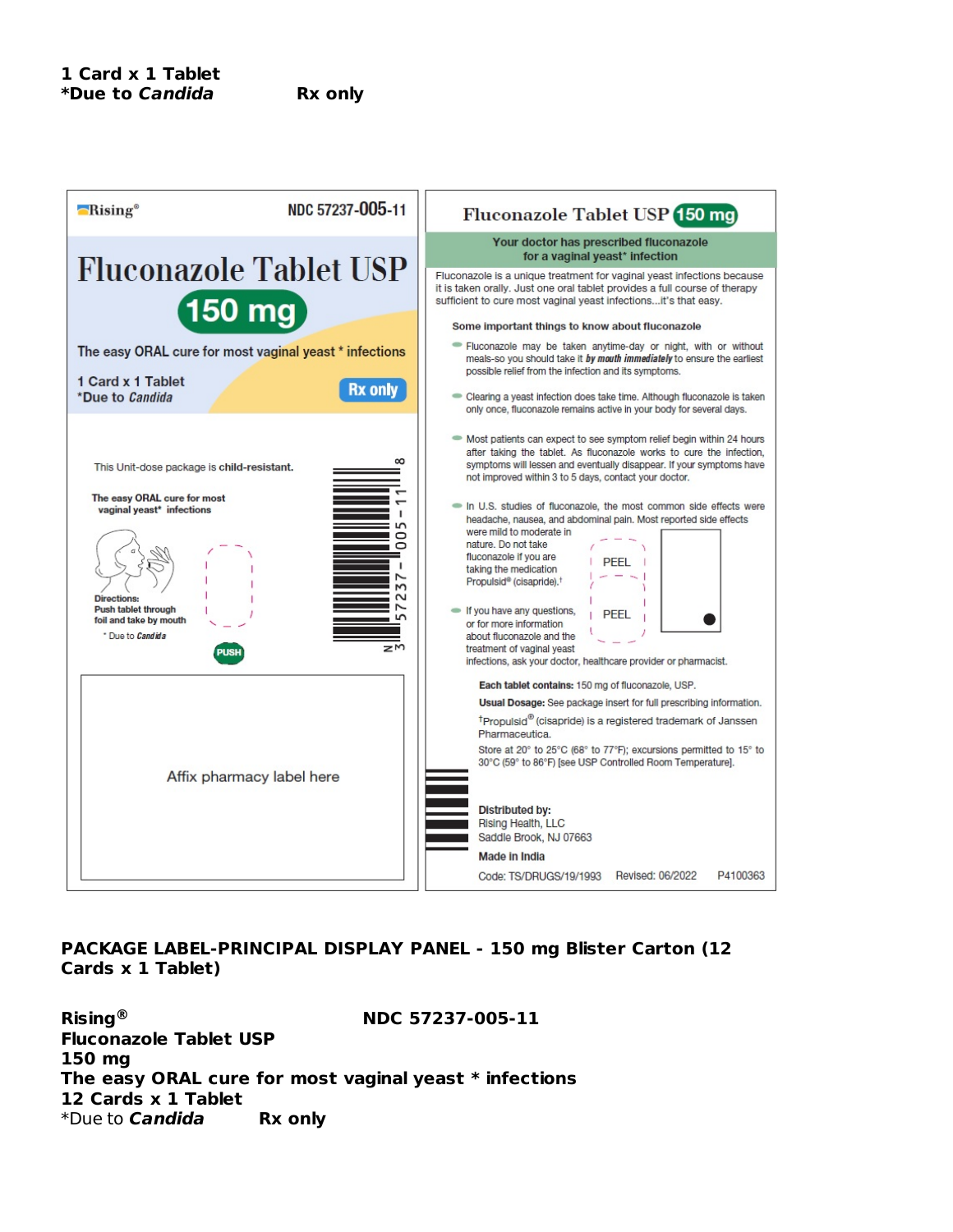

# **PACKAGE LABEL-PRINCIPAL DISPLAY PANEL - 200 mg (30 Tablets Bottle)**

**Rising** NDC 57237-006-30 **Fluconazole Tablets USP 200 mg 30 Tablets Rx only ®**





| <b>FLUCONAZOLE</b>                                             |                         |                           |                 |
|----------------------------------------------------------------|-------------------------|---------------------------|-----------------|
| fluconazole tablet                                             |                         |                           |                 |
|                                                                |                         |                           |                 |
| <b>Product Information</b>                                     |                         |                           |                 |
| <b>Product Type</b>                                            | HUMAN PRESCRIPTION DRUG | <b>Item Code (Source)</b> | NDC:57237-003   |
| <b>Route of Administration</b>                                 | ORAL                    |                           |                 |
|                                                                |                         |                           |                 |
| <b>Active Ingredient/Active Moiety</b>                         |                         |                           |                 |
|                                                                |                         |                           |                 |
|                                                                | <b>Ingredient Name</b>  | <b>Basis of Strength</b>  | Strength        |
| FLUCONAZOLE (UNII: 8VZV102JFY) (FLUCONAZOLE - UNII:8VZV102JFY) |                         | <b>FLUCONAZOLE</b>        | 50 mg           |
|                                                                |                         |                           |                 |
|                                                                |                         |                           |                 |
| <b>Inactive Ingredients</b>                                    |                         |                           |                 |
|                                                                | Ingredient Name         |                           | <b>Strength</b> |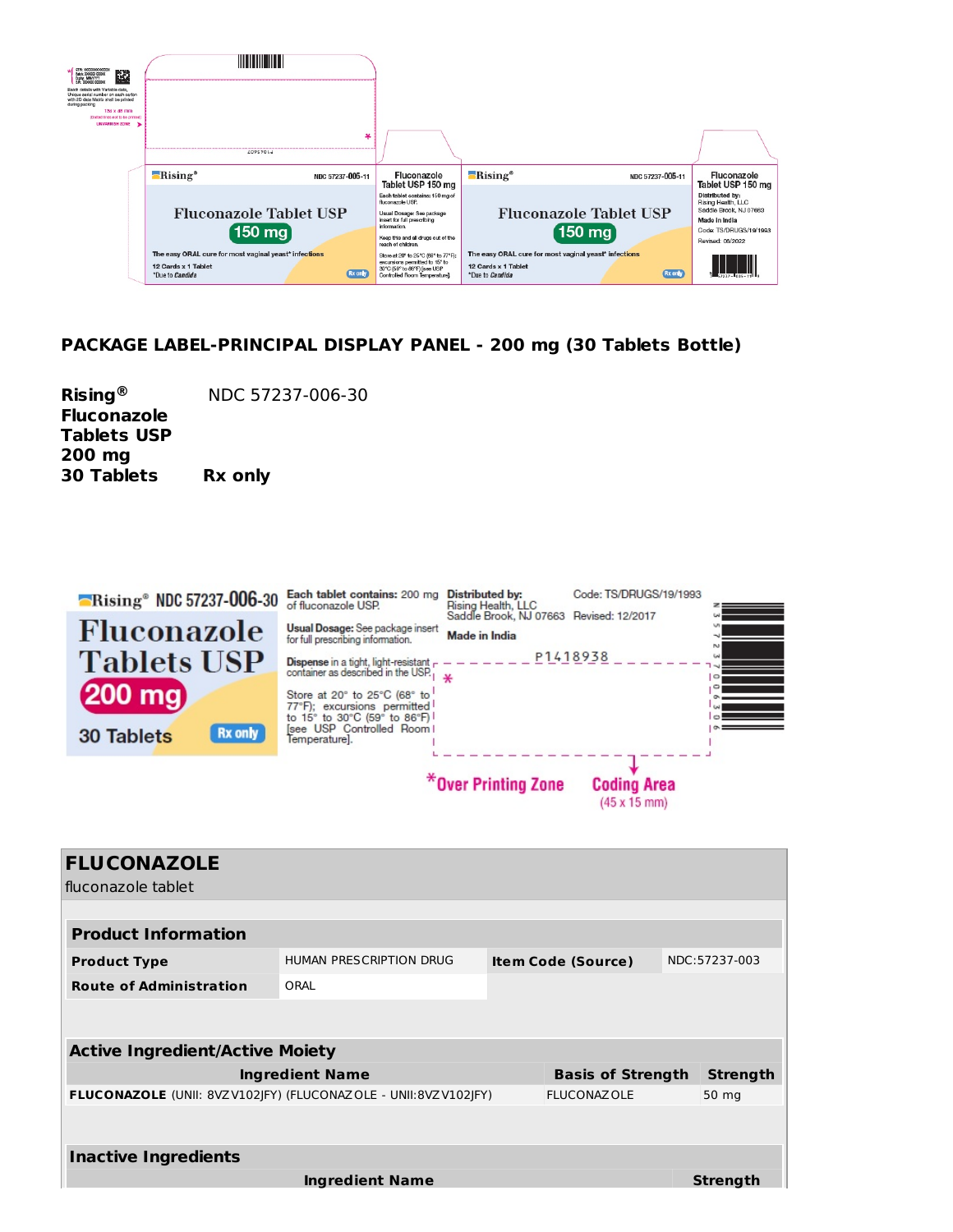|                                                               | MICROCRYSTALLINE CELLULOSE (UNII: OP1R32D61U)     |                                                           |  |                                       |                                     |  |  |
|---------------------------------------------------------------|---------------------------------------------------|-----------------------------------------------------------|--|---------------------------------------|-------------------------------------|--|--|
| <b>ANHYDROUS DIBASIC CALCIUM PHOSPHATE (UNII: L11K75P92I)</b> |                                                   |                                                           |  |                                       |                                     |  |  |
| POVIDONE K30 (UNII: U725QWY32X)                               |                                                   |                                                           |  |                                       |                                     |  |  |
|                                                               |                                                   | <b>CROSCARMELLOSE SODIUM (UNII: M280L1HH48)</b>           |  |                                       |                                     |  |  |
|                                                               |                                                   | FD&C RED NO. 40 (UNII: WZB9127XOA)                        |  |                                       |                                     |  |  |
|                                                               |                                                   | MAGNESIUM STEARATE (UNII: 70097M6I30)                     |  |                                       |                                     |  |  |
|                                                               |                                                   |                                                           |  |                                       |                                     |  |  |
|                                                               |                                                   |                                                           |  |                                       |                                     |  |  |
|                                                               | <b>Product Characteristics</b>                    |                                                           |  |                                       |                                     |  |  |
|                                                               | Color<br>PINK (Pink Mottled)<br>Score             |                                                           |  | no score                              |                                     |  |  |
|                                                               | <b>Shape</b><br>CAPSULE (Biconvex)<br><b>Size</b> |                                                           |  | 9 <sub>mm</sub>                       |                                     |  |  |
|                                                               | Flavor                                            |                                                           |  | <b>Imprint Code</b>                   | C:04                                |  |  |
|                                                               | <b>Contains</b>                                   |                                                           |  |                                       |                                     |  |  |
|                                                               |                                                   |                                                           |  |                                       |                                     |  |  |
|                                                               |                                                   |                                                           |  |                                       |                                     |  |  |
|                                                               | <b>Packaging</b>                                  |                                                           |  |                                       |                                     |  |  |
| #                                                             | <b>Item Code</b>                                  | <b>Package Description</b>                                |  | <b>Marketing Start</b><br><b>Date</b> | <b>Marketing End</b><br><b>Date</b> |  |  |
| 1                                                             | NDC:57237-003-<br>30                              | 30 in 1 BOTTLE; Type 0: Not a Combination<br>Product      |  | 10/07/2008                            |                                     |  |  |
|                                                               |                                                   |                                                           |  |                                       |                                     |  |  |
|                                                               |                                                   |                                                           |  |                                       |                                     |  |  |
|                                                               | <b>Marketing Information</b>                      |                                                           |  |                                       |                                     |  |  |
|                                                               | <b>Marketing</b><br>Category                      | <b>Application Number or Monograph</b><br><b>Citation</b> |  | <b>Marketing Start</b><br><b>Date</b> | <b>Marketing End</b><br>Date        |  |  |
|                                                               |                                                   |                                                           |  |                                       |                                     |  |  |

| <b>FLUCONAZOLE</b>                              |                     |                                                                |              |                           |          |                 |
|-------------------------------------------------|---------------------|----------------------------------------------------------------|--------------|---------------------------|----------|-----------------|
| fluconazole tablet                              |                     |                                                                |              |                           |          |                 |
|                                                 |                     |                                                                |              |                           |          |                 |
| <b>Product Information</b>                      |                     |                                                                |              |                           |          |                 |
| <b>Product Type</b>                             |                     | HUMAN PRESCRIPTION DRUG                                        |              | <b>Item Code (Source)</b> |          | NDC:57237-004   |
| <b>Route of Administration</b>                  |                     | ORAL                                                           |              |                           |          |                 |
|                                                 |                     |                                                                |              |                           |          |                 |
|                                                 |                     |                                                                |              |                           |          |                 |
| <b>Active Ingredient/Active Moiety</b>          |                     |                                                                |              |                           |          |                 |
|                                                 |                     | <b>Ingredient Name</b>                                         |              | <b>Basis of Strength</b>  |          | <b>Strength</b> |
|                                                 |                     | FLUCONAZOLE (UNII: 8VZV102 FY) (FLUCONAZOLE - UNII:8VZV102 FY) |              | <b>FLUCONAZOLE</b>        |          | 100 mg          |
|                                                 |                     |                                                                |              |                           |          |                 |
| <b>Inactive Ingredients</b>                     |                     |                                                                |              |                           |          |                 |
|                                                 |                     | <b>Ingredient Name</b>                                         |              |                           |          | <b>Strength</b> |
| MICROCRYSTALLINE CELLULOSE (UNII: OP1R32D61U)   |                     |                                                                |              |                           |          |                 |
|                                                 |                     | <b>ANHYDROUS DIBASIC CALCIUM PHOSPHATE (UNII: L11K75P92I)</b>  |              |                           |          |                 |
| POVIDONE K30 (UNII: U725QWY32X)                 |                     |                                                                |              |                           |          |                 |
| <b>CROSCARMELLOSE SODIUM (UNII: M280L1HH48)</b> |                     |                                                                |              |                           |          |                 |
| FD&C RED NO. 40 (UNII: WZB9127XOA)              |                     |                                                                |              |                           |          |                 |
| MAGNESIUM STEARATE (UNII: 70097M6I30)           |                     |                                                                |              |                           |          |                 |
|                                                 |                     |                                                                |              |                           |          |                 |
| <b>Product Characteristics</b>                  |                     |                                                                |              |                           |          |                 |
| Color                                           | PINK (Pink Mottled) |                                                                | <b>Score</b> |                           | no score |                 |
|                                                 |                     |                                                                |              |                           |          |                 |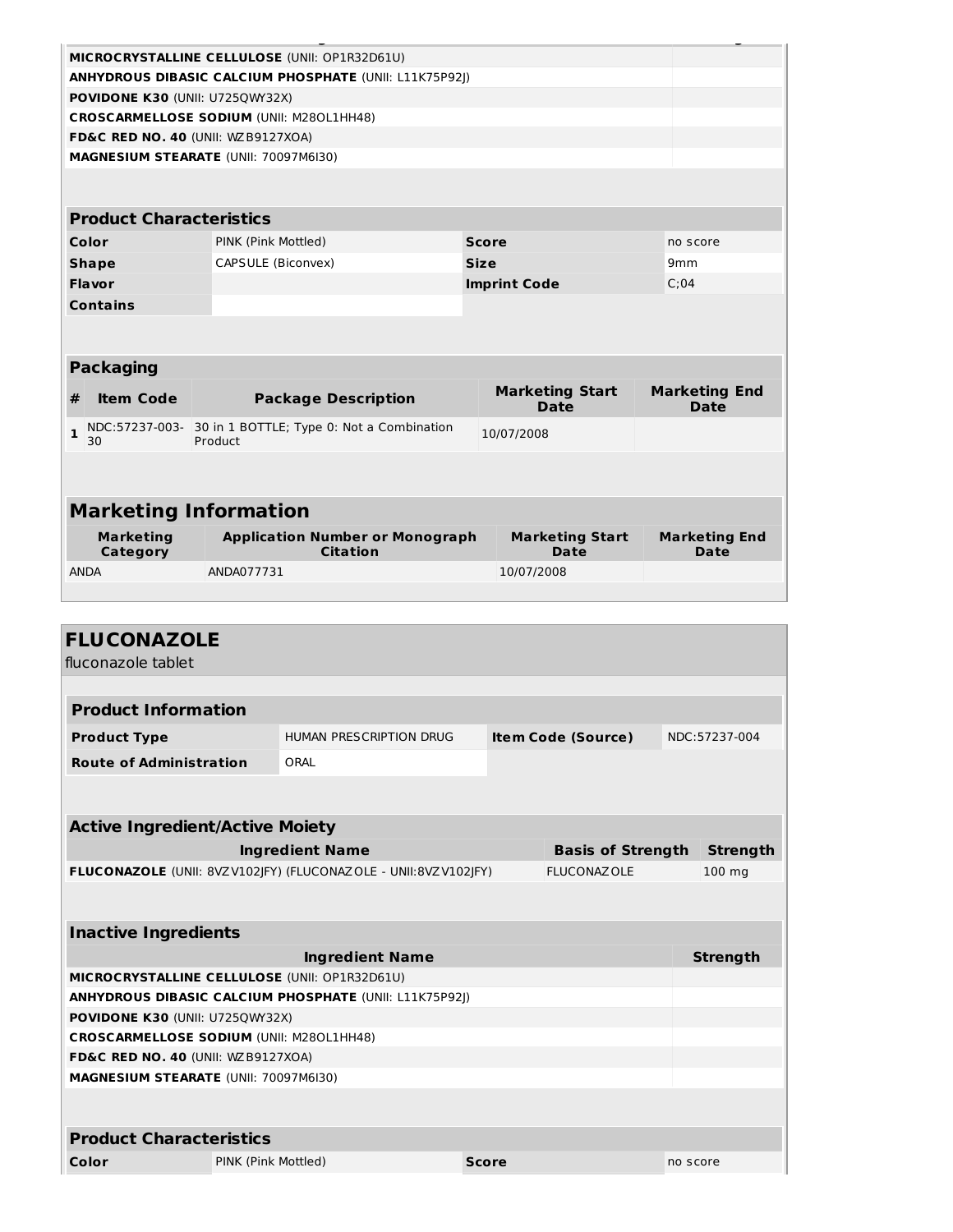|                              | <b>Shape</b>                 | CAPSULE (Biconvex)                                        | <b>Size</b>                    |                                | 10 <sub>mm</sub>                    |  |  |
|------------------------------|------------------------------|-----------------------------------------------------------|--------------------------------|--------------------------------|-------------------------------------|--|--|
|                              | <b>Flavor</b>                |                                                           |                                | <b>Imprint Code</b>            | C:05                                |  |  |
|                              | <b>Contains</b>              |                                                           |                                |                                |                                     |  |  |
|                              |                              |                                                           |                                |                                |                                     |  |  |
|                              |                              |                                                           |                                |                                |                                     |  |  |
|                              | <b>Packaging</b>             |                                                           |                                |                                |                                     |  |  |
| #                            | <b>Item Code</b>             | <b>Package Description</b>                                | <b>Marketing Start</b><br>Date |                                | <b>Marketing End</b><br>Date        |  |  |
| $\mathbf{1}$                 | NDC:57237-004-<br>30         | 30 in 1 BOTTLE; Type 0: Not a Combination<br>Product      |                                | 10/07/2008                     |                                     |  |  |
|                              |                              |                                                           |                                |                                |                                     |  |  |
|                              |                              |                                                           |                                |                                |                                     |  |  |
|                              | <b>Marketing Information</b> |                                                           |                                |                                |                                     |  |  |
| <b>Marketing</b><br>Category |                              | <b>Application Number or Monograph</b><br><b>Citation</b> |                                | <b>Marketing Start</b><br>Date | <b>Marketing End</b><br><b>Date</b> |  |  |
|                              | <b>ANDA</b>                  | ANDA077731                                                |                                | 10/07/2008                     |                                     |  |  |
|                              |                              |                                                           |                                |                                |                                     |  |  |

|    | <b>FLUCONAZOLE</b><br>fluconazole tablet        |                     |                                                                |              |                                       |                          |          |                                     |  |
|----|-------------------------------------------------|---------------------|----------------------------------------------------------------|--------------|---------------------------------------|--------------------------|----------|-------------------------------------|--|
|    | <b>Product Information</b>                      |                     |                                                                |              |                                       |                          |          |                                     |  |
|    | <b>Product Type</b>                             |                     | <b>HUMAN PRESCRIPTION DRUG</b><br><b>Item Code (Source)</b>    |              |                                       |                          |          | NDC:57237-005                       |  |
|    | <b>Route of Administration</b>                  |                     | ORAL                                                           |              |                                       |                          |          |                                     |  |
|    |                                                 |                     |                                                                |              |                                       |                          |          |                                     |  |
|    | <b>Active Ingredient/Active Moiety</b>          |                     |                                                                |              |                                       |                          |          |                                     |  |
|    |                                                 |                     | <b>Ingredient Name</b>                                         |              |                                       | <b>Basis of Strength</b> |          | <b>Strength</b>                     |  |
|    |                                                 |                     | FLUCONAZOLE (UNII: 8VZV102JFY) (FLUCONAZOLE - UNII:8VZV102JFY) |              | <b>FLUCONAZOLE</b>                    |                          |          | 150 mg                              |  |
|    |                                                 |                     |                                                                |              |                                       |                          |          |                                     |  |
|    | <b>Inactive Ingredients</b>                     |                     |                                                                |              |                                       |                          |          |                                     |  |
|    | <b>Strength</b><br><b>Ingredient Name</b>       |                     |                                                                |              |                                       |                          |          |                                     |  |
|    | MICROCRYSTALLINE CELLULOSE (UNII: OP1R32D61U)   |                     |                                                                |              |                                       |                          |          |                                     |  |
|    |                                                 |                     | <b>ANHYDROUS DIBASIC CALCIUM PHOSPHATE (UNII: L11K75P92))</b>  |              |                                       |                          |          |                                     |  |
|    | POVIDONE K30 (UNII: U725QWY32X)                 |                     |                                                                |              |                                       |                          |          |                                     |  |
|    | <b>CROSCARMELLOSE SODIUM (UNII: M280L1HH48)</b> |                     |                                                                |              |                                       |                          |          |                                     |  |
|    | <b>FD&amp;C RED NO. 40 (UNII: WZB9127XOA)</b>   |                     |                                                                |              |                                       |                          |          |                                     |  |
|    | <b>MAGNESIUM STEARATE (UNII: 70097M6I30)</b>    |                     |                                                                |              |                                       |                          |          |                                     |  |
|    | <b>Product Characteristics</b>                  |                     |                                                                |              |                                       |                          |          |                                     |  |
|    | Color                                           | PINK (Pink Mottled) |                                                                | <b>Score</b> |                                       |                          | no score |                                     |  |
|    | <b>Shape</b>                                    | CAPSULE (Biconvex)  |                                                                | <b>Size</b>  |                                       |                          | 12mm     |                                     |  |
|    | <b>Flavor</b>                                   |                     |                                                                |              | <b>Imprint Code</b>                   |                          | C:10     |                                     |  |
|    | <b>Contains</b>                                 |                     |                                                                |              |                                       |                          |          |                                     |  |
|    |                                                 |                     |                                                                |              |                                       |                          |          |                                     |  |
|    | <b>Packaging</b>                                |                     |                                                                |              |                                       |                          |          |                                     |  |
| #  | <b>Item Code</b>                                |                     | <b>Package Description</b>                                     |              | <b>Marketing Start</b><br><b>Date</b> |                          |          | <b>Marketing End</b><br><b>Date</b> |  |
| 1  | NDC:57237-005-<br>11                            | 12 in 1 CARTON      |                                                                |              | 10/07/2008                            |                          |          |                                     |  |
| п. |                                                 |                     | 1 in 1 BLISTER PACK; Type 0: Not a Combination                 |              |                                       |                          |          |                                     |  |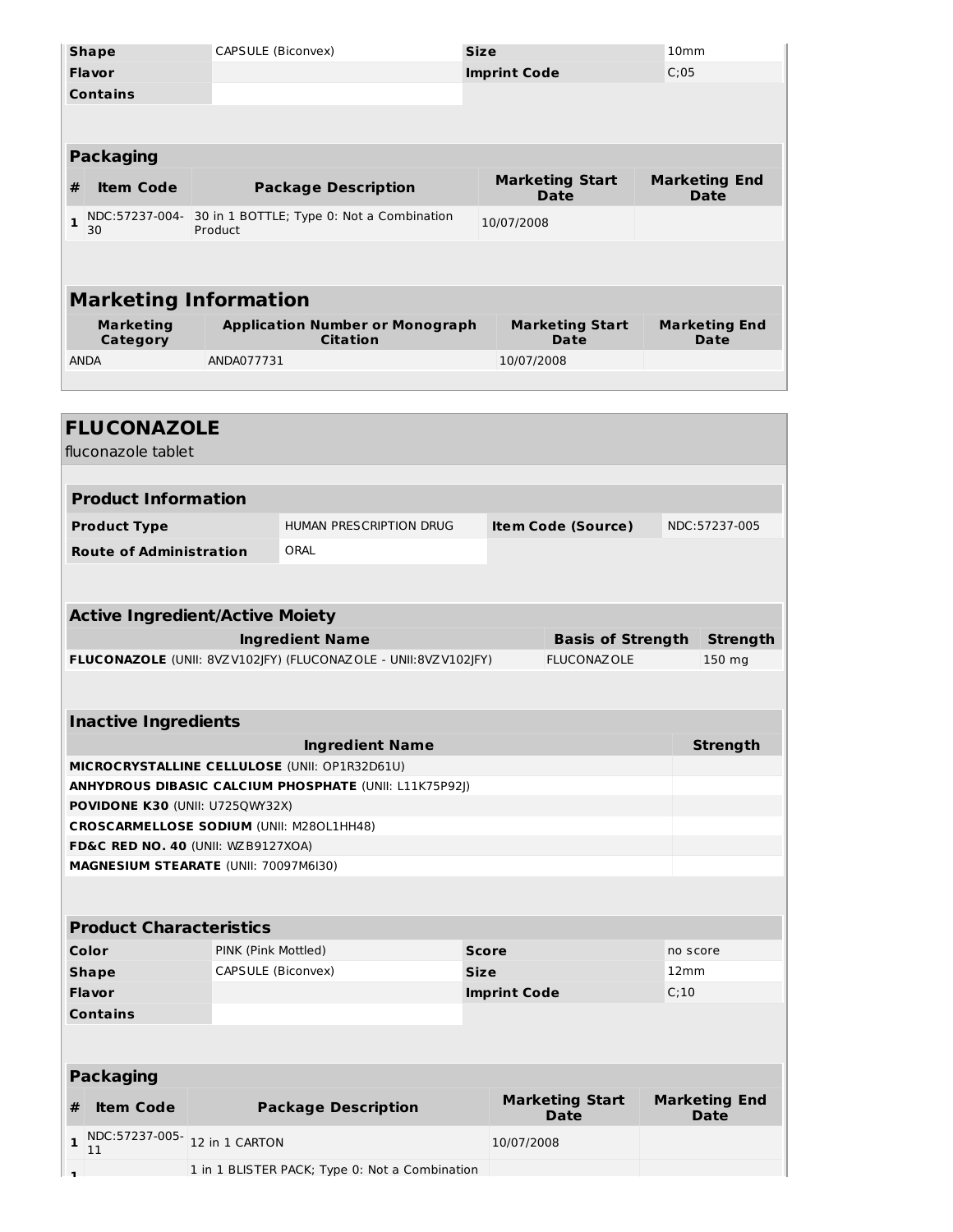| a,                                              | Product             |                                                                |                     |                                       |          |                                     |
|-------------------------------------------------|---------------------|----------------------------------------------------------------|---------------------|---------------------------------------|----------|-------------------------------------|
|                                                 |                     |                                                                |                     |                                       |          |                                     |
|                                                 |                     |                                                                |                     |                                       |          |                                     |
| <b>Marketing Information</b>                    |                     |                                                                |                     |                                       |          |                                     |
| <b>Marketing</b><br>Category                    |                     | <b>Application Number or Monograph</b><br><b>Citation</b>      |                     | <b>Marketing Start</b><br><b>Date</b> |          | <b>Marketing End</b><br><b>Date</b> |
| <b>ANDA</b>                                     | ANDA077731          |                                                                |                     | 10/07/2008                            |          |                                     |
|                                                 |                     |                                                                |                     |                                       |          |                                     |
|                                                 |                     |                                                                |                     |                                       |          |                                     |
| <b>FLUCONAZOLE</b>                              |                     |                                                                |                     |                                       |          |                                     |
| fluconazole tablet                              |                     |                                                                |                     |                                       |          |                                     |
| <b>Product Information</b>                      |                     |                                                                |                     |                                       |          |                                     |
| <b>Product Type</b>                             |                     | HUMAN PRESCRIPTION DRUG                                        |                     | <b>Item Code (Source)</b>             |          | NDC:57237-006                       |
| <b>Route of Administration</b>                  |                     | ORAL                                                           |                     |                                       |          |                                     |
|                                                 |                     |                                                                |                     |                                       |          |                                     |
|                                                 |                     |                                                                |                     |                                       |          |                                     |
| <b>Active Ingredient/Active Moiety</b>          |                     |                                                                |                     |                                       |          |                                     |
|                                                 |                     | <b>Ingredient Name</b>                                         |                     | <b>Basis of Strength</b>              |          | <b>Strength</b>                     |
|                                                 |                     | FLUCONAZOLE (UNII: 8VZV102JFY) (FLUCONAZOLE - UNII:8VZV102JFY) |                     | <b>FLUCONAZOLE</b>                    |          | 200 mg                              |
|                                                 |                     |                                                                |                     |                                       |          |                                     |
| <b>Inactive Ingredients</b>                     |                     |                                                                |                     |                                       |          |                                     |
|                                                 |                     | <b>Ingredient Name</b>                                         |                     |                                       |          | <b>Strength</b>                     |
| MICROCRYSTALLINE CELLULOSE (UNII: OP1R32D61U)   |                     |                                                                |                     |                                       |          |                                     |
|                                                 |                     | <b>ANHYDROUS DIBASIC CALCIUM PHOSPHATE (UNII: L11K75P92I)</b>  |                     |                                       |          |                                     |
| POVIDONE K30 (UNII: U725QWY32X)                 |                     |                                                                |                     |                                       |          |                                     |
| <b>CROSCARMELLOSE SODIUM (UNII: M280L1HH48)</b> |                     |                                                                |                     |                                       |          |                                     |
| FD&C RED NO. 40 (UNII: WZB9127XOA)              |                     |                                                                |                     |                                       |          |                                     |
| MAGNESIUM STEARATE (UNII: 70097M6I30)           |                     |                                                                |                     |                                       |          |                                     |
|                                                 |                     |                                                                |                     |                                       |          |                                     |
| <b>Product Characteristics</b>                  |                     |                                                                |                     |                                       |          |                                     |
| Color                                           | PINK (Pink Mottled) |                                                                | <b>Score</b>        |                                       | no score |                                     |
| <b>Shape</b>                                    | CAPSULE (Biconvex)  |                                                                | <b>Size</b>         |                                       | 14mm     |                                     |
| Flavor                                          |                     |                                                                | <b>Imprint Code</b> |                                       | C;07     |                                     |

| <b>Packaging</b> |                                                                      |                                |                              |  |  |  |
|------------------|----------------------------------------------------------------------|--------------------------------|------------------------------|--|--|--|
| <b>Item Code</b> | <b>Package Description</b>                                           | <b>Marketing Start</b><br>Date | <b>Marketing End</b><br>Date |  |  |  |
| 30               | NDC:57237-006- 30 in 1 BOTTLE; Type 0: Not a Combination<br>Product  | 10/07/2008                     |                              |  |  |  |
| 01               | NDC:57237-006- 100 in 1 BOTTLE; Type 0: Not a Combination<br>Product | 10/07/2008                     |                              |  |  |  |

**Contains**

| <b>Marketing Information</b> |                                                           |                                       |                              |  |  |
|------------------------------|-----------------------------------------------------------|---------------------------------------|------------------------------|--|--|
| <b>Marketing</b><br>Category | <b>Application Number or Monograph</b><br><b>Citation</b> | <b>Marketing Start</b><br><b>Date</b> | <b>Marketing End</b><br>Date |  |  |
| <b>ANDA</b>                  | ANDA077731                                                | 10/07/2008                            |                              |  |  |
|                              |                                                           |                                       |                              |  |  |